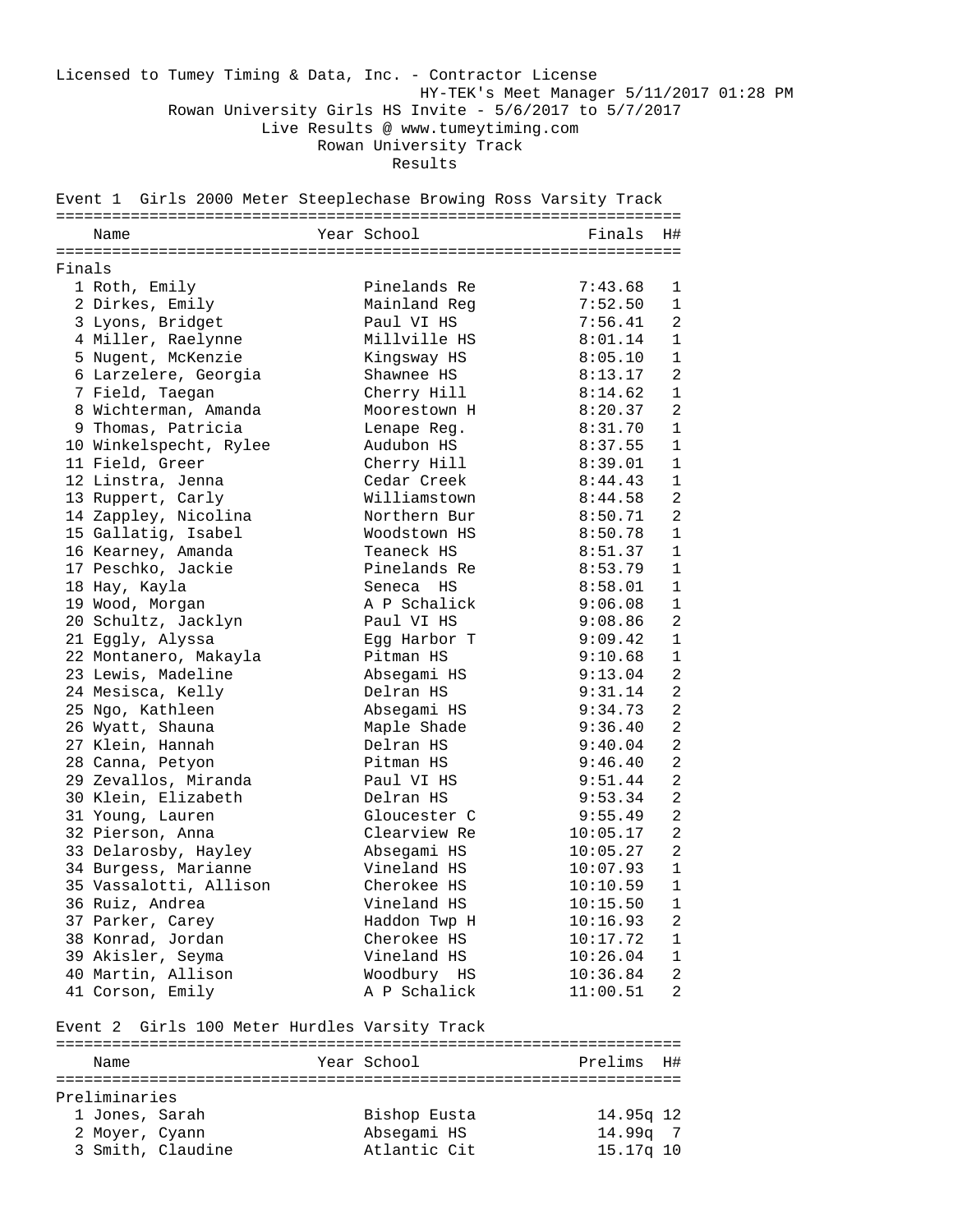| 4 Smith, Arianna            | Pennsville   | 15.33q<br>9               |
|-----------------------------|--------------|---------------------------|
| 5 Broome, Malea             | Vineland HS  | 15.46q 11                 |
| 6 Assongba, Yvette          | Mainland Reg | 15.56q<br>6               |
| 7 Hooker, Tierra            | Timber Creek | 15.61q<br>$\overline{4}$  |
| 8 Norman, India             | Woodstown HS | 15.63q<br>6               |
| 9 Davis-Hines, Janiyah      | Timber Creek | 15.67<br>8                |
| 10 Williams, Iyianna        | Winslow Twp  | 15.68<br>1                |
| 11 Lombardo, Nicole         | Mainland Reg | 15.90<br>11               |
| 12 James, Courtney          | Burlington T | 15.93<br>$5^{\circ}$      |
| 13 Lazenby, Kaylei          | Pemberton Tw | 16.14<br>$\mathbf{1}$     |
| 14 Smith, Shaina            | Piscataway T | 16.23<br>4                |
| 15 Daly, Jasmine            | West Deptfor | 16.26<br>9                |
|                             | Egg Harbor T | 3<br>16.36                |
| 16 Banfield, Samiyah        |              |                           |
| 17 Corbett-Collier, Dariyah | Eastern Reg. | 16.39<br>12               |
| 18 Schmidt, Carly           | Paul VI HS   | 16.53<br>11               |
| 19 McDonald, Alexis         | Lenape Reg.  | 10<br>16.73               |
| 20 Stephens, Aliyia         | Paul VI HS   | 16.91<br>$\mathbf{1}$     |
| 21 McClenahan, Mahon        | Rancocas Val | 17.06<br>$\mathbf{1}$     |
| 22 Miller, Kayla            | Absegami HS  | 17.11<br>2                |
| 23 Foley, Susann            | Seneca HS    | 17.13<br>10               |
| 24 Patterson, Laura         | Southern Reg | 17.23<br>8                |
| 25 Smith, Karington         | Holy Cross H | 17.26<br>12               |
| 26 Rossell, Rachel          | Audubon HS   | 17.26<br>7                |
| 27 Horner, Sadie            | Lenape Reg.  | 17.28<br>4                |
| 28 Tilden, Jordan           | Vineland HS  | 17.34<br>2                |
| 29 Flynn, Fiona             | Cinnaminson  | 17.36<br>4                |
| 30 Koeppen, Morgan          | Southern Reg | 17.44<br>7                |
| 31 Raymond, Kaneisha        | Northern Bur | 17.45<br>$\mathbf{1}$     |
| 32 Johnson, Joshonda        | Absegami HS  | 17.49<br>11               |
| 33 Powers, Danielle         | Audubon HS   | 17.52<br>11               |
| 34 Rzemyk, Olivia           | Mainland Reg | 17.54<br>8                |
| 35 Groch, Brianna           | Clearview Re | $\mathfrak{Z}$<br>17.56   |
| 36 Talley, Yelena           | Woodbury HS  | 9<br>17.59                |
| 37 Stanwood, Katie          | Pitman HS    | 17.66<br>8                |
| 38 Keck, Alexandra          | Cinnaminson  | 17.73<br>8                |
| 39 Faustino, Angela         | Pitman HS    | $\overline{7}$<br>17.75   |
| 40 Buroughs, Aaniya         | Vineland HS  | 17.78<br>5                |
| 41 Laubach, Samantha        | Southern Reg | 17.94<br>9                |
| 42 Key, Kira                | Rancocas Val | 17.97<br>10               |
| 43 Papernik, Rachel         | Pinelands Re | $\,9$<br>17.98            |
| 44 Bowman, Ciera            | Millville HS | 18.02<br>3                |
| 45 Porter, Casey            | Lenape Reg.  | 18.05<br>6                |
| 46 Fotiou, Alexia           | Seneca HS    | 18.08<br>6                |
| 47 Clark, Kailyn            | Cherokee HS  | $\mathbf{1}$<br>18.15     |
| 48 Vaughn, Chanel           | Maple Shade  | 18.16<br>10               |
| 49 Miller, Maria            | Cherokee HS  | 2<br>18.18                |
| 50 McBryde, Andrea          | Eastern Req. | 12<br>18.29               |
| 51 Esperience, Taina        | Highland Reg | 18.36<br>5                |
| 52 Curilla, Alyssa          | Shawnee HS   | 12<br>18.40               |
| 53 Gross, Akili             | Millville HS | 18.48<br>3                |
| 54 Matura, Mackenzie        | Ocean City H | $\mathfrak{Z}$<br>18.50   |
| 55 Sullivan, Faa'Khirah     | Oakcrest HS  | 5<br>18.60                |
| 56 Johnson, Elyssa          | A P Schalick | $\boldsymbol{7}$<br>18.79 |
| 57 Derkas, Samantha         | Seneca HS    | 18.86<br>$\mathbf 1$      |
| 58 Stocklin, Sydney         | Audubon HS   | 2<br>18.92                |
| 59 Aviles, Deja             | A P Schalick | 2<br>18.94                |
| 60 Norway, Carsyn           | Northern Bur | 7<br>19.00                |
| 61 Davis, Jireh             | Eastern Req. | 19.09<br>6                |
| 62 Leach, Keri              | Pitman HS    | 19.19<br>10               |
| 63 Bigelow, Dyani           | Clearview Re | 19.38<br>3                |
| 64 Huff, Trinity            | Cherry Hill  | 11<br>19.46               |
| 65 Salmeron, Alyssa         | Northern Bur | 11<br>19.48               |
|                             |              |                           |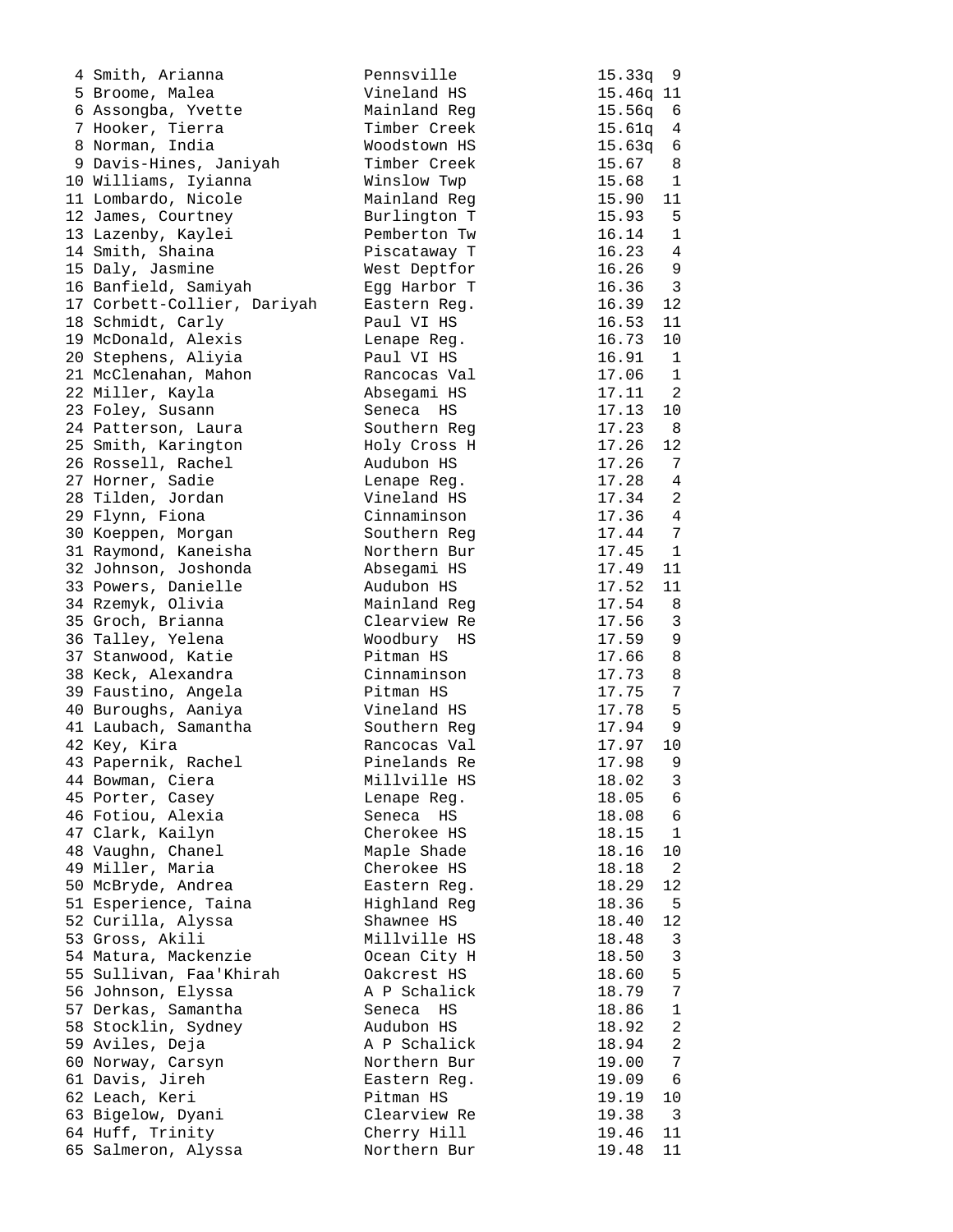|        | 66 Powell, Oliveya<br>67 Krivda, Juianna<br>68 Seamon, Dana<br>69 Winiarski, Kaitlin<br>70 Demko, Amanda<br>71 Brown, Kharonay<br>72 Bristow, Madeleine | A P Schalick<br>Woodstown HS<br>Moorestown H<br>Moorestown H<br>Shawnee HS<br>Rancocas Val<br>Bishop Eusta | 19.54<br>19.68<br>19.79<br>19.94<br>20.01<br>20.02<br>20.48 | 4<br>-6<br>9<br>6<br>9<br>12<br>-8 |
|--------|---------------------------------------------------------------------------------------------------------------------------------------------------------|------------------------------------------------------------------------------------------------------------|-------------------------------------------------------------|------------------------------------|
|        | 73 Lively, Malia                                                                                                                                        | Egg Harbor T                                                                                               | 20.69                                                       | 10                                 |
|        | 74 Deffler, Caitlin                                                                                                                                     | Bishop Eusta                                                                                               | 21.04                                                       | -3                                 |
|        | 75 Mahon, Monica                                                                                                                                        | Pinelands Re                                                                                               | 21.25                                                       | - 5                                |
|        | 76 James, Chelsea                                                                                                                                       | Cherry Hill                                                                                                | 23.13                                                       | 7                                  |
|        | Event 2 Girls 100 Meter Hurdles Varsity Track                                                                                                           |                                                                                                            |                                                             |                                    |
|        | Name                                                                                                                                                    | Year School                                                                                                | Finals                                                      |                                    |
|        |                                                                                                                                                         |                                                                                                            |                                                             |                                    |
| Finals |                                                                                                                                                         |                                                                                                            |                                                             |                                    |
|        | 1 Jones, Sarah                                                                                                                                          | Bishop Eusta                                                                                               | 14.54<br>14.93                                              |                                    |
|        | 2 Moyer, Cyann<br>3 Assongba, Yvette                                                                                                                    | Absegami HS<br>Mainland Reg                                                                                | 15.38                                                       |                                    |
|        | 4 Broome, Malea                                                                                                                                         | Vineland HS                                                                                                | 15.46                                                       |                                    |
|        | 5 Hooker, Tierra                                                                                                                                        | Timber Creek                                                                                               | 15.65                                                       |                                    |
|        | 6 Norman, India                                                                                                                                         | Woodstown HS                                                                                               | 20.02                                                       |                                    |
|        |                                                                                                                                                         |                                                                                                            |                                                             |                                    |
|        | Event 3 Girls 100 Meter Dash Varsity Track                                                                                                              |                                                                                                            |                                                             |                                    |
|        | Name                                                                                                                                                    | Year School                                                                                                | Prelims                                                     | H#                                 |
|        |                                                                                                                                                         |                                                                                                            |                                                             |                                    |
|        | Preliminaries                                                                                                                                           |                                                                                                            |                                                             |                                    |
|        | 1 Kollock, Iyanla                                                                                                                                       | Our Lady of                                                                                                | 12.19q 13                                                   |                                    |
|        | 2 Drayton, Maya                                                                                                                                         | Cherry Hill                                                                                                | 12.32q 16                                                   |                                    |
|        | 3 Dancy, Shakira                                                                                                                                        | Winslow Twp                                                                                                | 12.39q 15                                                   |                                    |
|        | 4 Ash, Jewel                                                                                                                                            | Eastern Req.                                                                                               | 12.44q 14                                                   |                                    |
|        | 5 Harrison, Aliya                                                                                                                                       | Sterling HS                                                                                                | 12.51q 12                                                   |                                    |
|        | 6 Jayda, Osborne                                                                                                                                        | Piscataway T                                                                                               | $12.53q$ 6                                                  |                                    |
|        | 7 Page, Dennisha                                                                                                                                        | Woodrow Wils                                                                                               | 12.64q 8                                                    |                                    |
|        | 8 Johnson, Kierston                                                                                                                                     | Oakcrest HS                                                                                                | 12.65q 4                                                    |                                    |
|        | 9 Holmes, Hailey                                                                                                                                        | Millville HS                                                                                               | 12.66 8                                                     |                                    |
|        | 10 McConnell, Morgan                                                                                                                                    | Collingswood                                                                                               | 12.70 7                                                     |                                    |
|        | 11 Moyer, Cyann                                                                                                                                         | Absegami HS                                                                                                | 12.71                                                       | 3                                  |
|        | 12 Hampton, Tiaija                                                                                                                                      | Clayton HS<br>Mainland Reg                                                                                 | 12.72<br>12.76                                              | 6<br>8                             |
|        | 13 Assongba, Yvette<br>14 Wallace, Emily                                                                                                                | Collingswood                                                                                               | 12.80                                                       | $\mathbf{1}$                       |
|        | 15 Babore, Gabriella                                                                                                                                    | Paul VI HS                                                                                                 | 12.84                                                       | 8                                  |
|        | 16 Burns, Natalie                                                                                                                                       | Paul VI HS                                                                                                 | 12.89                                                       | 3                                  |
|        | 17 McPhee, Aiyala                                                                                                                                       | Pemberton Tw                                                                                               | 12.92                                                       | 4                                  |
|        | 18 Jones, Sarah                                                                                                                                         | Bishop Eusta                                                                                               | 12.94                                                       | 11                                 |
|        | 19 Watkins, Keyann'a                                                                                                                                    | Paul VI HS                                                                                                 | 12.97                                                       | 15                                 |
|        | 20 Owens, Kelly                                                                                                                                         | Shawnee HS                                                                                                 | 12.98                                                       | 9                                  |
|        | 21 Garcia Perez, Neyshka                                                                                                                                | Absegami HS                                                                                                | 13.00                                                       | 3                                  |
|        | 22 Rizzo, Bailie                                                                                                                                        | Audubon HS                                                                                                 | 13.00                                                       | 5                                  |
|        | 23 Grisson, Jada                                                                                                                                        | Delran HS                                                                                                  | 13.02                                                       | 9                                  |
|        | 24 English, Kaila                                                                                                                                       | Overbrook HS                                                                                               | 13.04                                                       | 16                                 |
|        | 25 Boyd, My'yonna                                                                                                                                       | Eastern Reg.                                                                                               | 13.05                                                       | 10                                 |
|        | 26 Gresham, Sophia                                                                                                                                      | Ocean City H                                                                                               | 13.08                                                       | 11                                 |
|        | 27 Covington, Olivia                                                                                                                                    | Eastern Reg.                                                                                               | 13.17                                                       | 2                                  |
|        | 28 Francis, Zekira                                                                                                                                      | Clearview Re                                                                                               | 13.18                                                       | 5                                  |
|        | 29 Green, Brianna                                                                                                                                       | Moorestown H                                                                                               | 13.19                                                       | 5                                  |
|        | 30 Nastasi, Alyssa                                                                                                                                      | Cherokee HS                                                                                                | 13.21                                                       | 5                                  |
|        | 31 Beasley, Star                                                                                                                                        | Cherry Hill                                                                                                | 13.24                                                       | 16                                 |
|        | 32 Updike, Meredith                                                                                                                                     | Cinnaminson                                                                                                | 13.24                                                       | 14                                 |
|        | 33 Santiago, Gabrielle                                                                                                                                  | Mainland Reg                                                                                               | 13.25                                                       | 10                                 |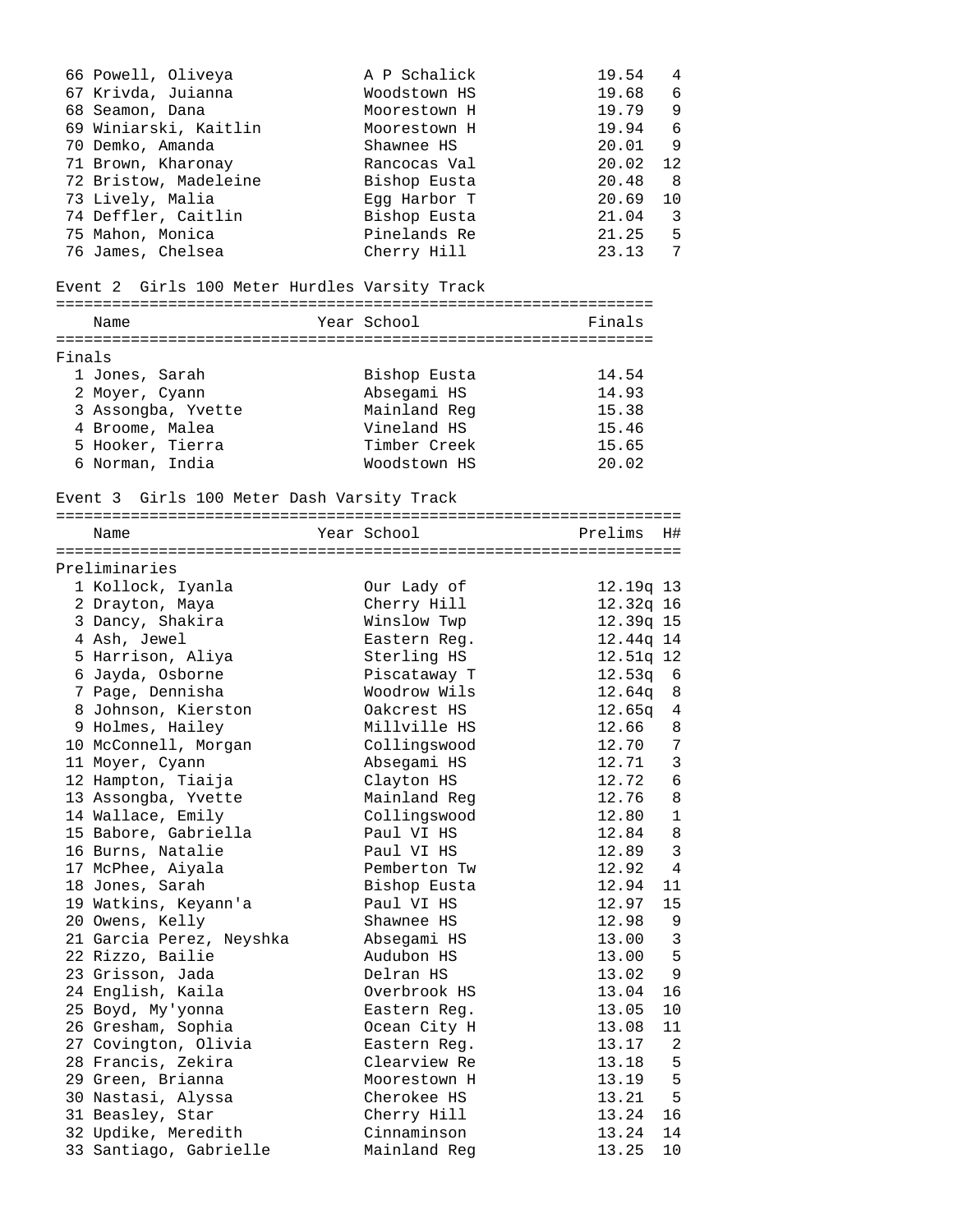| 34 Rolls, Victoria (Tori) | Ocean City H | 13.27 | 9               |
|---------------------------|--------------|-------|-----------------|
| 35 Bull, Morgan           | Haddon Hts.  | 13.27 | 10              |
| 36 Clark, Morgan          | Cherokee HS  | 13.29 | 12              |
| 37 Strauss, Carolyn       | Cherokee HS  | 13.31 | 2               |
| 38 Braxton, Nytasia       | Woodrow Wils | 13.31 | 9               |
| 39 Carter, Deyane         | A P Schalick | 13.35 | 10              |
| 40 Young, Lamya           | Audubon HS   | 13.36 | 13              |
|                           |              |       |                 |
| 41 Henry, Karly           | Delran HS    | 13.38 | 1               |
| 42 McClenahan, Breacain   | Rancocas Val | 13.39 | 1               |
| 43 Hambor, Caitlin        | Southern Reg | 13.41 | 14              |
| 44 Coyle, Nadine          | Middle Twp.  | 13.41 | $\overline{1}$  |
| 45 Williams, Jolaye       | Haddon Hts.  | 13.41 | 13              |
| 46 Walls, Kaprii          | West Deptfor | 13.44 | 10              |
| 47 Rutter, Gabby          | Delran HS    | 13.48 | 11              |
| 48 Finnan, Vanessa        | Cinnaminson  | 13.48 | 8               |
| 49 White, Jordyn          | Clearview Re | 13.48 | $\mathbf{1}$    |
| 50 Schmid, Amanda         | Ocean City H | 13.49 | 4               |
| 51 Washington, Jennica    | Woodbury HS  | 13.57 | 13              |
| 52 Koeppen, Morgan        | Southern Req | 13.60 | 15              |
| 53 Davis-Hines, Janiyah   | Timber Creek | 13.60 | 10              |
| 54 Smith, Siani           | Burlington T | 13.60 | 2               |
| 55 Kover, Kyleigh         | Moorestown H | 13.61 | 13              |
| 56 Harrison, Alayna       | Lindenwold H | 13.63 | 15              |
| 57 Martinez, Jordan       | Vineland HS  | 13.64 | 8 <sup>8</sup>  |
| 58 Magruder, Siani        | Eqq Harbor T | 13.65 | 15              |
|                           | Haddonfield  | 13.65 | 6               |
| 59 Cucinotta, Gianna      |              |       |                 |
| 60 DiPasquale, Sophia     | Seneca HS    | 13.67 | $\epsilon$      |
| 61 Smith, Karington       | Holy Cross H | 13.67 | 12              |
| 62 Toomer, Corina         | Lindenwold H | 13.68 | 10              |
| 63 Harris-Bell, Morina    | Atlantic Cit | 13.69 | 14              |
| 64 Gaines, Sierra         | Audubon HS   | 13.75 | 5               |
| 65 Falzone, Olivia        | Shawnee HS   | 13.79 | $\overline{a}$  |
| 66 O'Connor, Skyla        | Lenape Reg.  | 13.80 | 16              |
| 67 Pantaleano, Jaytlynn   | Southern Reg | 13.80 | 10              |
| 68 Carter, Alexxis        | Pemberton Tw | 13.82 | 5               |
| 69 Mickens, Tatianna      | Pinelands Re | 13.83 | 16              |
| 70 Camperson, Kelly       | Haddonfield  | 13.83 | 2               |
| 71 Winiarski, Kaitlin     | Moorestown H | 13.87 | 7               |
| 72 Johnson, Elyssa        | A P Schalick | 13.87 | 6               |
| 73 Lidel, Simone          | Seneca HS    | 13.88 | 1               |
| 74 Albano, Isabella       | Northern Bur | 13.89 | 13              |
| 75 Williams, Zaira        | Timber Creek | 13.92 | 16              |
| 76 Bria, MacKenzie        | West Deptfor | 13.93 | 12              |
| 77 Williams, Cian         | Lenape Reg.  | 13.97 | 6               |
| 78 Thompson, Ayan         | Woodbury HS  | 14.00 | 11              |
| 79 Rashid, Aakilah        | Lenape Reg.  | 14.01 | 14              |
| 80 Steeves, Caroline      | Bishop Eusta | 14.03 | 4               |
| 81 Buchanan, Alyse        | Highland Reg | 14.06 | 4               |
| 82 Esperience, Taina      | Highland Reg | 14.07 | 2               |
| 83 Hunter, Kitra          | Millville HS |       |                 |
|                           |              | 14.08 | 12              |
| 84 Doughty, Summer        | Oakcrest HS  | 14.09 | 5               |
| 85 Sorbello, Kim          | Glassboro HS | 14.13 | 4               |
| 86 Gaston, Courtney       | Absegami HS  | 14.13 | 7               |
| 87 Walden, Alyssa         | Lindenwold H | 14.16 | 9               |
| 88 Colon, Kaila           | Bishop Eusta | 14.16 | 3               |
| 89 Kelly, Tina            | Pitman HS    | 14.17 | $7\phantom{.0}$ |
| 90 Curilla, Alyssa        | Shawnee HS   | 14.20 | 15              |
| 91 Nocho, Mia             | Wildwood HS  | 14.20 | $\overline{3}$  |
| 92 Landry, Emilie         | Woodstown HS | 14.32 | 15              |
| 93 Leyva, Francine        | Vineland HS  | 14.33 | 8               |
| 94 Stamen, Lauren         | Pitman HS    | 14.36 | 14              |
| 95 Baker, Mya             | Clearview Re | 14.39 | 11              |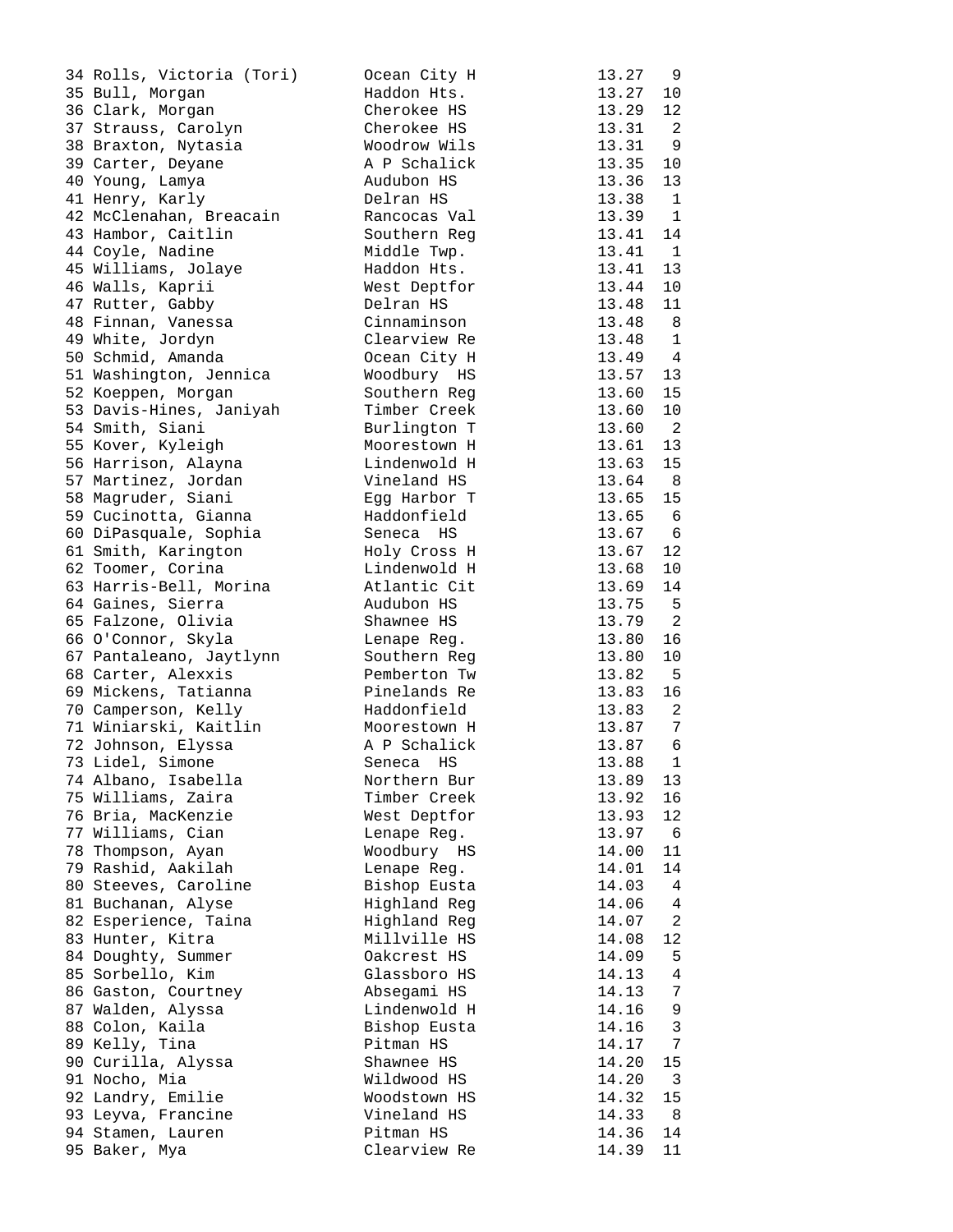|        | 96 Murray, Grace<br>97 Mickens, Airianna<br>98 Scott, Shelby<br>99 Wood, Jamiya<br>100 Brown, Jada<br>101 Vitiello, Alyssa<br>102 Nowak, Lucienne<br>103 Ellis, Tyeisha | Holy Cross H<br>Pinelands Re<br>Salem HS<br>Woodstown HS<br>A P Schalick<br>Pinelands Re<br>Woodbury HS<br>Vineland HS | 14.40<br>14.61<br>14.64<br>14.73<br>14.84<br>14.88<br>14.93<br>15.00 | -5<br>$\overline{3}$<br>$\overline{3}$<br>9<br>11<br>$\mathbf{1}$<br>8<br>11 |
|--------|-------------------------------------------------------------------------------------------------------------------------------------------------------------------------|------------------------------------------------------------------------------------------------------------------------|----------------------------------------------------------------------|------------------------------------------------------------------------------|
|        | 104 Tullio, Isabella                                                                                                                                                    | Pitman HS                                                                                                              | 15.02                                                                | $\mathbf{1}$                                                                 |
|        | 105 Hatchell, Kathryn                                                                                                                                                   | Woodstown HS                                                                                                           | 15.13                                                                | 4                                                                            |
|        | 106 Garcia, Caren                                                                                                                                                       | Triton Req.                                                                                                            | 15.56                                                                | 12                                                                           |
|        | 107 Patterson, Brionah                                                                                                                                                  | Millville HS                                                                                                           | 15.69                                                                | 16                                                                           |
|        | Event 3 Girls 100 Meter Dash Varsity Track                                                                                                                              |                                                                                                                        |                                                                      |                                                                              |
|        |                                                                                                                                                                         |                                                                                                                        |                                                                      |                                                                              |
|        | Name                                                                                                                                                                    | Year School                                                                                                            | Finals                                                               |                                                                              |
|        |                                                                                                                                                                         |                                                                                                                        |                                                                      |                                                                              |
| Finals |                                                                                                                                                                         |                                                                                                                        |                                                                      |                                                                              |
|        | 1 Ash, Jewel                                                                                                                                                            | Eastern Reg.                                                                                                           | 12.07                                                                |                                                                              |
|        | 2 Kollock, Iyanla                                                                                                                                                       | Our Lady of                                                                                                            | 12.10                                                                |                                                                              |
|        | 3 Dancy, Shakira                                                                                                                                                        | Winslow Twp                                                                                                            | 12.13                                                                |                                                                              |
|        | 4 Drayton, Maya                                                                                                                                                         | Cherry Hill                                                                                                            | 12.20                                                                |                                                                              |
|        | 5 Jayda, Osborne                                                                                                                                                        | Piscataway T                                                                                                           | 12.33                                                                |                                                                              |
|        | 6 Harrison, Aliya                                                                                                                                                       | Sterling HS                                                                                                            | 12.35                                                                |                                                                              |
|        | 7 Johnson, Kierston                                                                                                                                                     | Oakcrest HS                                                                                                            | 12.57                                                                |                                                                              |
|        | 8 Page, Dennisha                                                                                                                                                        | Woodrow Wils                                                                                                           | 12.65                                                                |                                                                              |
|        |                                                                                                                                                                         |                                                                                                                        |                                                                      |                                                                              |
|        | Name                                                                                                                                                                    | Year School                                                                                                            | Finals                                                               | H#                                                                           |
|        |                                                                                                                                                                         |                                                                                                                        |                                                                      | 6                                                                            |
|        | 1 Woltjen, Alexa                                                                                                                                                        | Lenape Reg.                                                                                                            | 5:09.99                                                              |                                                                              |
|        | 2 Bonner, Kara                                                                                                                                                          | Shawnee HS                                                                                                             | 5:11.66                                                              | 6                                                                            |
|        | 3 Merkh, Annika                                                                                                                                                         | Haddon Twp H                                                                                                           | 5:11.92                                                              | 6                                                                            |
|        | 4 Bonnet, Kaitlyn                                                                                                                                                       | Haddonfield                                                                                                            | 5:20.74                                                              | 6                                                                            |
|        | 5 Hauser, Claire                                                                                                                                                        | Shawnee HS                                                                                                             | 5:21.39 5                                                            |                                                                              |
|        | 6 Warner, Sydny                                                                                                                                                         | Seneca HS                                                                                                              | 5:21.79                                                              | 6                                                                            |
|        | 7 Clark, Alexa                                                                                                                                                          | Timber Creek                                                                                                           | 5:24.98                                                              | 6                                                                            |
|        | 8 Edwards, Madison                                                                                                                                                      | Cinnaminson                                                                                                            | 5:27.13                                                              | 6                                                                            |
|        | 9 Bannan, Angela                                                                                                                                                        | Holy Spirit                                                                                                            | 5:28.64                                                              | 6                                                                            |
|        | 10 Biggi, Bethany                                                                                                                                                       | Rancocas Val                                                                                                           | 5:30.86                                                              | 5                                                                            |
|        | 11 Gerstenbacher, Olivia                                                                                                                                                | A P Schalick                                                                                                           | 5:31.57                                                              | 6                                                                            |
|        | 12 Henry, Magdalene                                                                                                                                                     | Clearview Re                                                                                                           | 5:33.00                                                              | 5                                                                            |
|        | 13 McCully, Abby                                                                                                                                                        | Pitman HS                                                                                                              | 5:33.05                                                              | 5                                                                            |
|        | 14 Basewitz, Quinn                                                                                                                                                      | Collingswood                                                                                                           | 5:36.26                                                              | 5                                                                            |
|        | 15 Gostovich, Alexa                                                                                                                                                     | Haddonfield                                                                                                            | 5:36.52                                                              | 5                                                                            |
|        | 16 Gioia, Gabrielle                                                                                                                                                     | Pennsville                                                                                                             | 5:39.84                                                              | 6                                                                            |
|        | 17 Rathman, Kate                                                                                                                                                        | Cherokee HS                                                                                                            | 5:39.98                                                              | 5                                                                            |
|        | 18 Naame, Katia                                                                                                                                                         | Atlantic Cit                                                                                                           | 5:41.11                                                              | 5                                                                            |
|        | 19 Furlong, Emily                                                                                                                                                       | Southern Req                                                                                                           | 5:42.68                                                              | 5                                                                            |
|        | 20 Ebner, Lauren                                                                                                                                                        | Eqq Harbor T                                                                                                           | 5:43.16                                                              | 5                                                                            |
|        | 21 Hauer, Alexandra                                                                                                                                                     | Timber Creek                                                                                                           | 5:45.79<br>5:46.21                                                   | 5<br>4                                                                       |
|        | 22 Schwab, Margaret                                                                                                                                                     | Bishop Eusta<br>Audubon HS                                                                                             | 5:47.30                                                              | 4                                                                            |
|        | 23 Guldin, Amy                                                                                                                                                          | Pitman HS                                                                                                              |                                                                      | 4                                                                            |
|        | 24 Hagerty, Briana                                                                                                                                                      |                                                                                                                        | 5:49.21<br>5:53.01                                                   | 4                                                                            |
|        | 25 Williamson, Darby<br>26 Leak, Isabella                                                                                                                               | Haddon Twp H<br>Egg Harbor T                                                                                           | 5:54.11                                                              | 4                                                                            |

 28 Monahon, Olivia Woodstown HS 5:56.09 2 29 Cunningham, Bridget Haddon Twp H 5:56.16 4 30 Vichi, Yalitza Penns Grove 5:56.23 2 31 Connelly, Erin Wildwood Cat 5:56.28 4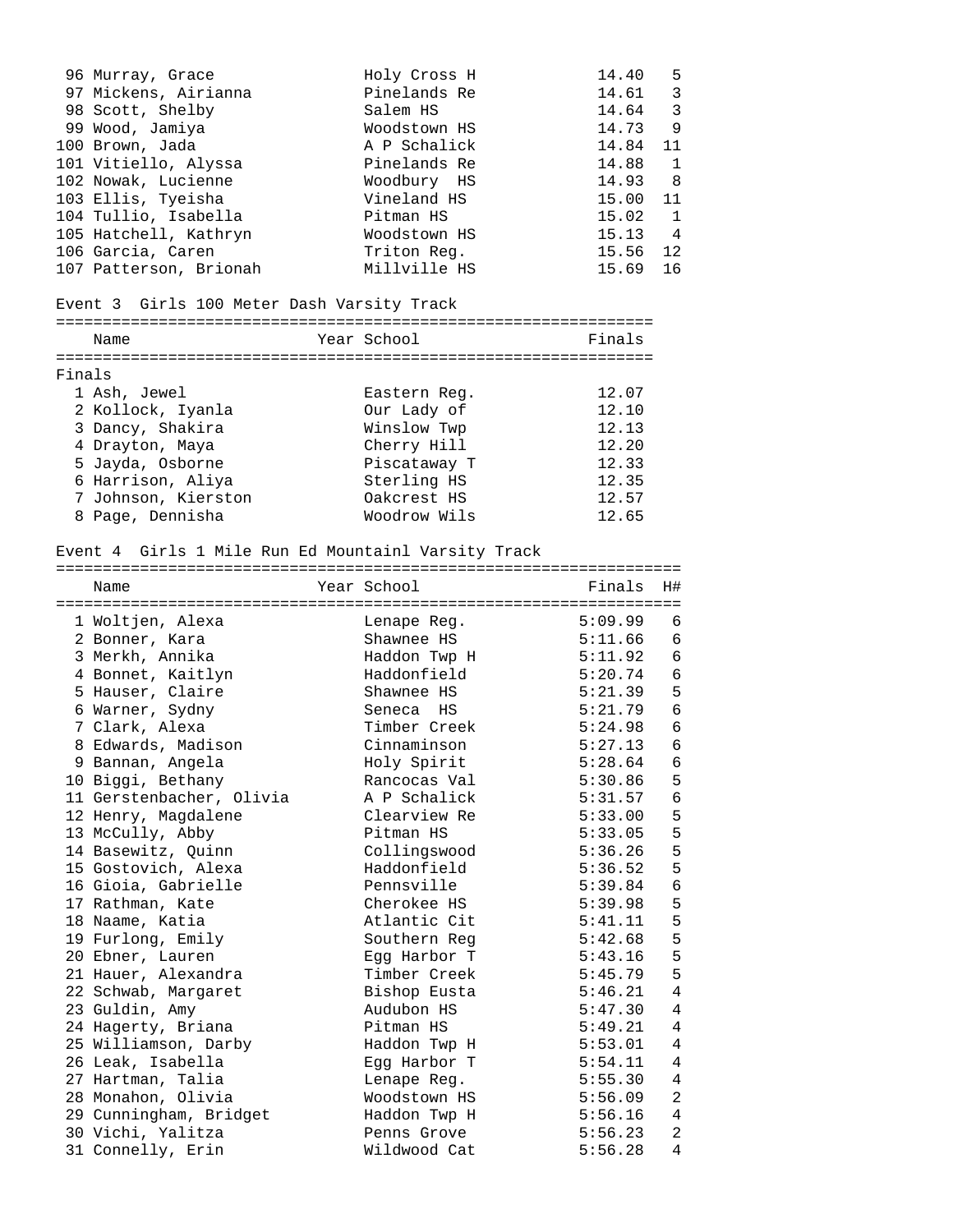| 32 Baldini, Autumn                      | Triton Req.                 | 5:56.67            | 4              |
|-----------------------------------------|-----------------------------|--------------------|----------------|
| 33 Kilvington, Alesky                   | Audubon HS                  | 5:57.24            | 4              |
| 34 Ramirez, Ariana                      | Atlantic Cit                | 5:57.55            | 2              |
| 35 Coneby, Miriam                       | Moorestown H                | 5:57.81            | 4              |
| 36 Hammond, Paige                       | Rancocas Val                | 5:58.23            | $\mathbf{3}$   |
| 37 Klenk, Jessie                        | Sterling HS                 | 5:58.36            | $\overline{3}$ |
| 38 Merrill, Kate                        | Washington T                | 5:58.56            | $\mathbf{3}$   |
| 39 Puglia, Marleigh                     | A P Schalick                | 5:59.06            | $\mathbf{1}$   |
| 40 Hurren, Emily                        | Moorestown H                | 5:59.36            | $\mathfrak{Z}$ |
| 41 Mavracic, Laura                      | Shawnee HS                  | 6:00.37            | 5              |
| 42 McGlew, Erin                         | Burlington T                | 6:02.27            | $\overline{a}$ |
| 43 Pagano, Grayce                       | Rancocas Val                | 6:02.64            | $\mathbf{3}$   |
| 44 Cao, Olivia                          | Lenape Req.                 | 6:02.77            | $\overline{a}$ |
| 45 Cummings, Kelsey                     | Triton Reg.                 | 6:02.88            | 6              |
| 46 Bush, Tierah                         | Woodrow Wils                | 6:02.99            | $\overline{3}$ |
| 47 Gimeno, Kathryn                      | Middle Twp.                 | 6:03.85            | $\overline{4}$ |
| 48 Costantino, Michaela                 | A P Schalick                | 6:03.96            | 5              |
| 49 English, Emily                       | Pinelands Re                | 6:05.65            | $\overline{a}$ |
| 50 Morris, Lily Belle                   | Woodstown HS                | 6:05.94            | $\mathbf{3}$   |
| 51 Traenkner, Devon                     | Seneca HS                   | 6:06.36            | $\overline{3}$ |
| 52 Kite, Allison                        | Sterling HS                 | 6:06.39            | $\mathfrak{Z}$ |
| 53 Castellano, Kaleigh                  | Delran HS                   | 6:06.69            | $\mathfrak{Z}$ |
| 54 Schaffer, Holly                      | Audubon HS                  | 6:07.44            | $\overline{4}$ |
| 55 Farschon, Lauren                     | Ocean City H                | 6:09.70            | $\overline{3}$ |
| 56 Grehlinger, Maggie                   | Glassboro HS                | 6:11.78            | $\overline{2}$ |
| 57 Lupton, Amber                        | Millville HS                | 6:12.86            | $\mathbf{3}$   |
| 58 Zarate, Kimberly                     | Vineland HS                 | 6:13.24            | 2              |
| 59 Gross, Deanna                        | Burlington T                | 6:13.51            | $\mathbf{3}$   |
| 60 Kalapuch, Mikayla                    | Burlington T                | 6:14.12            | 2              |
| 61 Santana, Emily                       | Cherry Hill                 | 6:14.32            | $\mathbf{1}$   |
| 62 Maul, Emily                          | Absegami HS                 | 6:15.91            | 3              |
| 63 Cuff, Julie                          | Pennsville                  | 6:16.19            | $\mathbf{1}$   |
| 64 Lloyd, Julia                         | Holy Cross H                | 6:16.25            | 3              |
| 65 Davenport, Elise                     | Salem HS                    | 6:16.69            | $\mathbf{3}$   |
| 66 Mills, Myasia                        | Atlantic Cit                | 6:17.12            | $\mathbf{1}$   |
| 67 Argentiero, Abby                     | Mainland Reg                | 6:17.22            | 2              |
| 68 Cuff, Jacqueline                     | Pennsville                  | 6:18.13            | $\mathbf{1}$   |
| 69 Donachie, Annemarie                  |                             | 6:22.17            | 2              |
| 70 Lewis, Madeline                      | Holy Cross H<br>Absegami HS | 6:23.39            | $\overline{2}$ |
|                                         |                             | 6:25.14            | $\overline{a}$ |
| 71 Wrightson, Catherine                 | Cherokee HS<br>Millville HS |                    |                |
| 72 Caromano, Sydney                     | Woodstown HS                | 6:25.33            | 2<br>5         |
| 73 Gallatig, Isabel                     | Piscataway T                | 6:25.35            | $\mathbf 1$    |
| 74 Zelaya, Nicole<br>75 Moore, Isabella |                             | 6:26.76<br>6:27.70 | 2              |
| 76 Cerrate, Rachel                      | Haddon Hts.<br>Lindenwold H | 6:30.13            | $\mathbf{1}$   |
| 77 Stadler, Samantha                    | Haddonfield                 |                    |                |
| 78 Yensel, Millisa                      |                             | 6:30.52            | 3              |
|                                         | Pemberton Tw                | 6:30.76            | 2              |
| 79 Van Etten, Megan                     | Delran HS                   | 6:31.21            | 1              |
| 80 Sanders, Paige                       | Pitman HS                   | 6:33.23            | $\mathbf 1$    |
| 81 Pritchett, Trinity                   | Vineland HS                 | 6:33.66            | $\mathbf{1}$   |
| 82 Hargrave, Caitlin                    | Eastern Reg.                | 6:33.72            | $\mathbf{1}$   |
| 83 Morton, Grace                        | Winslow Twp                 | 6:34.98            | 2              |
| 84 Toure, Mariame                       | Lindenwold H                | 6:42.04            | 1              |
| 85 Moore, Dana                          | Lindenwold H                | 6:43.20            | 1              |
| 86 Johnston, Sally                      | Cherry Hill                 | 6:44.06            | $\mathbf{1}$   |
| 87 Bueno, Anaika                        | Pemberton Tw                | 6:52.01            | 1              |
| 88 Somershoe, Mia                       | Mainland Reg                | 6:56.22            | 1              |
| 89 Pantano, Alli                        | Gloucester C                | 8:09.33            | 1              |

Event 5 Girls 400 Meter Dash Varsity Track

# =================================================================== Year School

|--|--|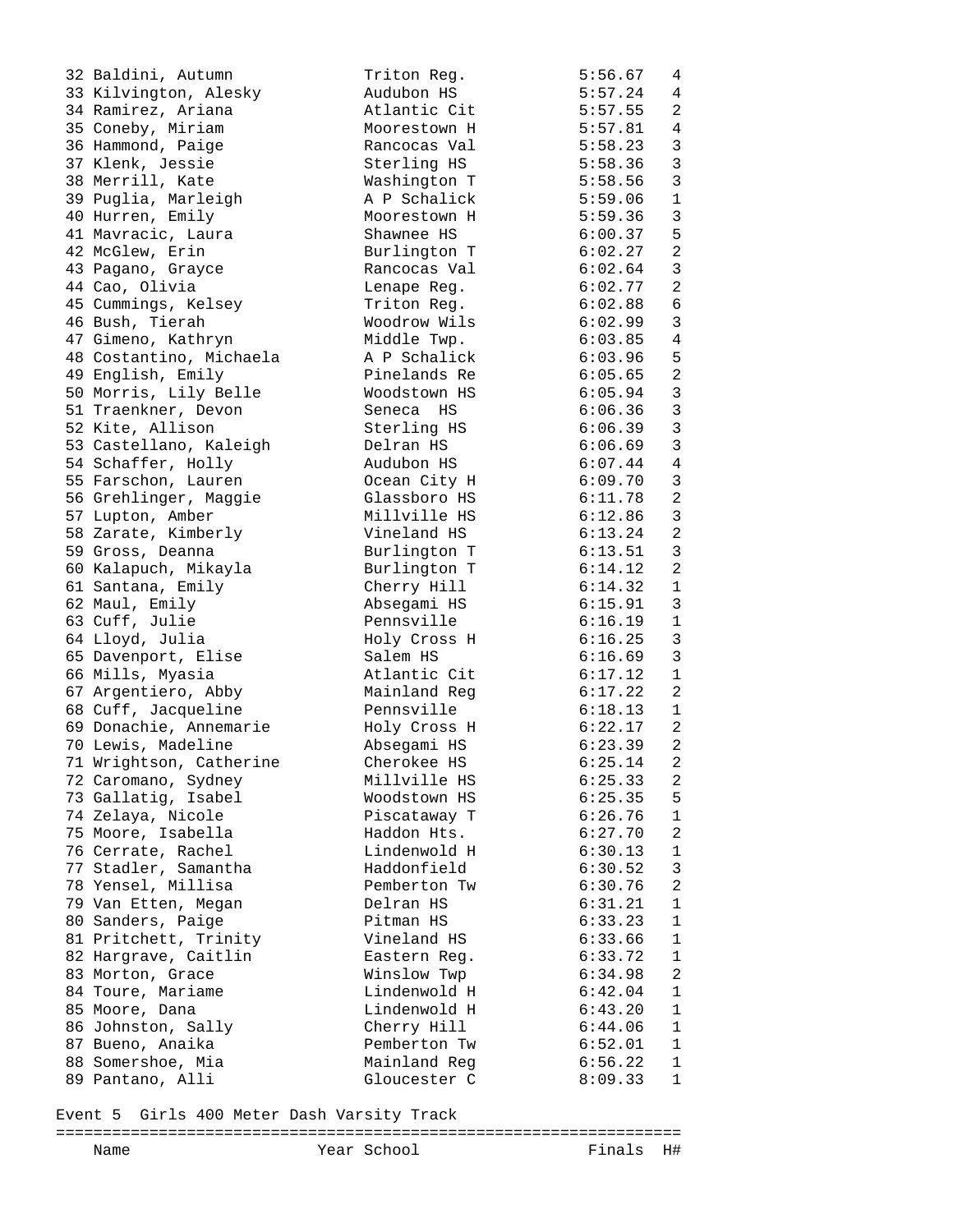| 1 McConnell, Morgan       | Collingswood | 14<br>57.63               |
|---------------------------|--------------|---------------------------|
| 2 Lambert, Shannon        | Lenape Reg.  | 57.64<br>14               |
| 3 Smith, Arianna          | Pennsville   | 15<br>57.77               |
| 4 Civatte, Jennifer       | Eastern Reg. | 58.22<br>14               |
| 5 Whetstone, Shelby       | Lenape Reg.  | 58.27<br>15               |
| 6 Hammond, Janeya         | Winslow Twp  | 14<br>58.42               |
| 7 Ahiarakwe, Flora        | Winslow Twp  | 15<br>58.94               |
| 8 Wilkes, Ariyana         | Holy Spirit  | 15<br>59.19               |
| 9 Allen, Danielle         | Cherry Hill  | 59.39<br>13               |
| 10 Alvarez, Ajae          | Egg Harbor T | 59.85<br>15               |
| 11 Garozzo, Allyarae      | Paul VI HS   | 59.93<br>13               |
| 12 Pedrick, Claire        | Mainland Reg | 13<br>59.95               |
| 13 Scott, Halima          | Woodrow Wils | 1:00.43<br>15             |
| 14 Burns, Natalie         | Paul VI HS   | 14<br>1:00.76             |
| 15 Ucheya, Nicole         | Delran HS    | 1:01.20<br>14             |
| 16 Jackson, Nailah        | Moorestown H | 1:01.36<br>11             |
| 17 Holden, Nia            | Highland Reg | 1:01.41<br>10             |
| 18 Perry, Nylah           | Cherry Hill  | 1:01.45<br>15             |
| 19 Germann, Gabrielle     | Eqq Harbor T | 11<br>1:01.51             |
| 20 Safer, Kali            | Cedar Creek  | 12<br>1:01.55             |
| 21 Bulger, Karagan        | Southern Reg | 12<br>1:01.55             |
| 22 Bakersville, X'Zaveion | Timber Creek | 13<br>1:01.63             |
| 23 Patterson, Sydni       | Piscataway T | 1:01.72<br>9              |
| 24 Gonzalez, Saraly       | Sterling HS  | 1:01.76<br>13             |
| 25 Demko, Amanda          | Shawnee HS   | 1:01.81<br>$\overline{4}$ |
| 26 Parr, Rachel           | Audubon HS   | 1:01.97<br>12             |
| 27 Crearer, Jolea         | Piscataway T | 10<br>1:02.07             |
| 28 Burke, Grace           | Ocean City H | 1:02.45<br>11             |
| 29 Bowman, Zaniah         | Millville HS | 1:02.67<br>13             |
| 30 Wanjiku, Annette       | West Deptfor | 14<br>1:02.68             |
| 31 Badillo, Sonialys      | Vineland HS  | 9<br>1:02.68              |
| 32 Watkins, Keyann'a      | Paul VI HS   | 1:02.75<br>11             |
| 33 Taylor, Katherine      | Washington T | 1:02.83<br>11             |
| 34 Forrest, Alicia        | Wildwood Cat | 1:02.86<br>11             |
| 35 Jackson, Leigha        | A P Schalick | 2<br>1:03.04              |
| 36 Duffield, Dana         | Lenape Reg.  | 12<br>1:03.05             |
| 37 Cucinotta, Gianna      | Haddonfield  | 11<br>1:03.09             |
| 38 Woodlee, Sabrina       | Southern Reg | 13<br>1:03.17             |
| 39 Newcomer, Devon        | Northern Bur | 1:03.37<br>8 <sup>8</sup> |
| 40 DiPetro, Sarah         | Glassboro HS | 1:03.59<br>10             |
| 41 Cheesman, Emily        | Egg Harbor T | 1:03.63<br>7              |
| 42 Prutzman, Rachel       | Haddon Hts.  | 1:03.66<br>8              |
| 43 Weitzel, Natalia       | Sterling HS  | 1:03.83<br>10             |
| 44 Lis, Cassandra         | Moorestown H | 1:03.95<br>11             |
| 45 Townsend, Serena       | Millville HS | 12<br>1:04.07             |
| 46 Corsi, Maddy           | Shawnee HS   | 1:04.17<br>4              |
| 47 Longshaw, Elizabeth    | Shawnee HS   | 1:04.28<br>3              |
| 48 Beltran, Macala        | Glassboro HS | 1:04.50<br>10             |
| 49 Jodlbauer, Ainsley     | Seneca HS    | 1:04.57<br>9              |
| 50 Roberson, Giavanna     | Cherry Hill  | 1:04.61<br>8              |
| 51 Tumelty, Maura         | Cinnaminson  | 1:04.85<br>4              |
| 52 Alonzo, Odalis         | Woodbury HS  | 1:05.01<br>8              |
| 53 Haltiwanger, Ajanni    | Haddon Twp H | 1:05.18<br>9              |
| 54 Wilson, Eria           | Absegami HS  | 1:05.23<br>10             |
| 55 Darata, Rachel         | Holy Cross H | 1:05.64<br>8              |
| 56 Robb, Madison          | Triton Reg.  | 1:05.66<br>10             |
| 57 Hughes, Amina          | Cherry Hill  | 1:05.70<br>9              |
| 58 Gereaghty, Megan       | Ocean City H | 1:05.84<br>6              |
| 59 Butler, Jaeda          | Rancocas Val | 1:05.86<br>8              |
| 60 Brischler, Katelynn    | Southern Reg | 5<br>1:05.94              |
| 61 Huff, Trinity          | Cherry Hill  | 7<br>1:06.21              |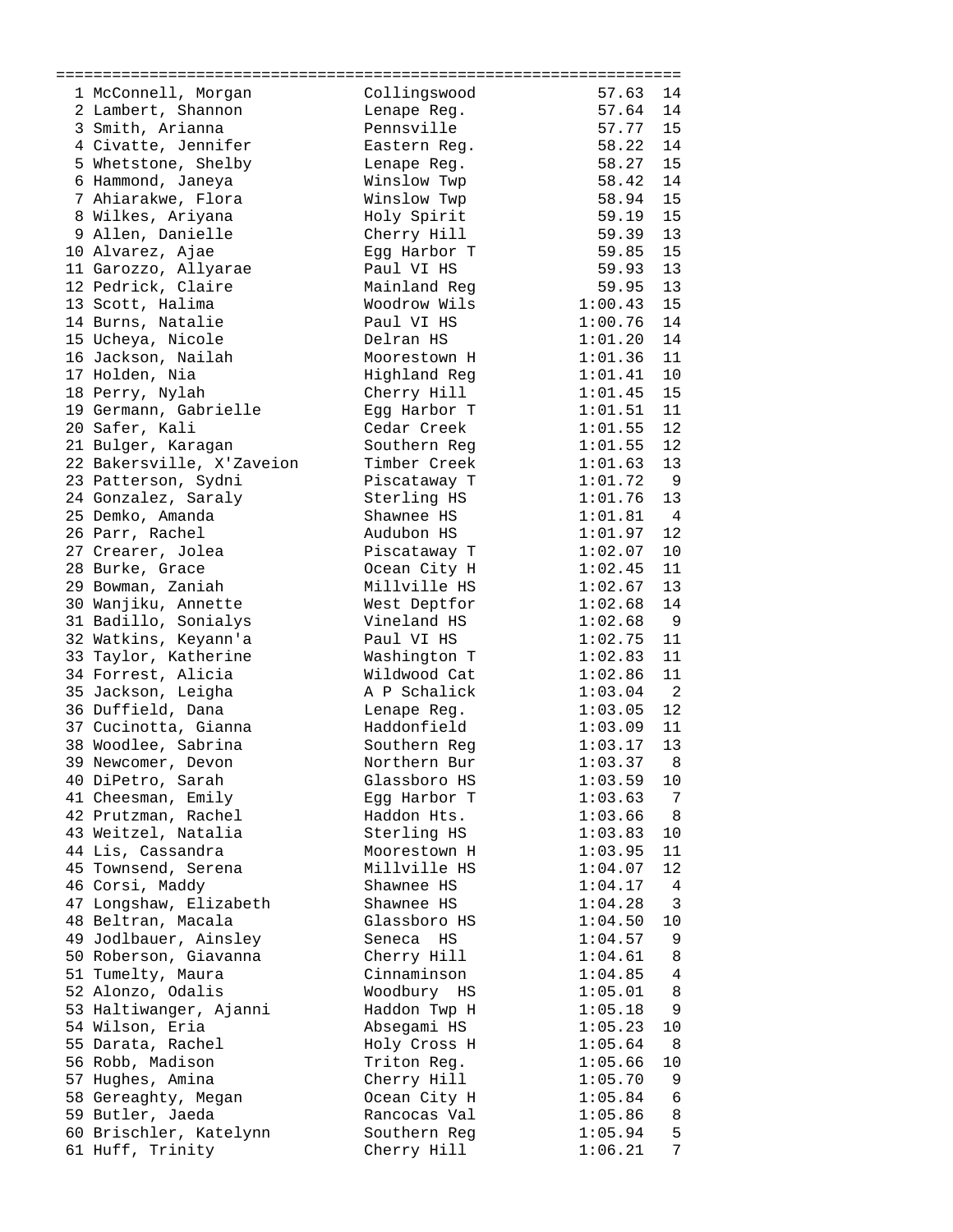| 62 Kampmeyer, Abbey     | Ocean City H | 1:06.34   | 6              |
|-------------------------|--------------|-----------|----------------|
| 63 Lidel, Simone        | Seneca<br>HS | 1:06.48   | 8              |
| 64 Keady, Sarah         | Pinelands Re | 1:06.50   | 7              |
| 65 Krough, Morgan       | Pennsville   | 1:06.60   | 12             |
| 66 Esperience, Taina    | Highland Reg | 1:06.66   | 3              |
| 67 Mcain, Jada          | Lindenwold H | 1:06.83   | 4              |
| 68 Harrell, Ariana      | Pemberton Tw | 1:06.91   | 7              |
| 69 English, Kaila       | Overbrook HS | 1:07.02   | 9              |
| 70 Barksdale, Ky'Aisjah | Atlantic Cit | 1:07.03 2 |                |
| 71 Lopez, Tamira        | Vineland HS  | 1:07.20   | 7              |
| 72 Rosa, Vasty          | Woodrow Wils | 1:07.24   | $\mathbf 1$    |
| 73 Pasquarello, Chloe   | Cherokee HS  | 1:07.48   | 5              |
| 74 Nocho, Mia           | Wildwood HS  | 1:07.57   | 6              |
| 75 Seamon, Dana         | Moorestown H | 1:07.64   | 5              |
| 76 Lapp, Arianna        | Salem HS     | 1:07.76   | 7              |
| 77 Ortiz, Yeseniah      | Glassboro HS | 1:07.80   | 7              |
| 78 Muns, Kayla          | Timber Creek | 1:07.94   | 7              |
| 79 Holland, Asia        | Millville HS | 1:08.14   | 5              |
| 80 Gibson, Taquera      | Cherry Hill  | 1:08.19   | 5              |
| 81 Nowak, Lucienne      | Woodbury HS  | 1:08.21   | 6              |
| 82 Wheeler, Nicole      | Seneca HS    | 1:08.37   | 5              |
| 83 Harris-Bell, Morina  | Atlantic Cit | 1:08.62   | 8              |
| 84 Carter, Alexxis      | Pemberton Tw | 1:09.25   | $\overline{4}$ |
| 85 Walden, Alyssa       | Lindenwold H | 1:09.29   | 3              |
| 86 Buchanan, Alyse      | Highland Reg | 1:09.31   | $\overline{4}$ |
| 87 Salmeron, Alyssa     | Northern Bur | 1:09.49   | 1              |
| 88 Mitchell, Jaidah     | Pemberton Tw | 1:09.63   | 5              |
| 89 McHugh, Hannah       | Holy Cross H | 1:09.70   | 2              |
| 90 Page, Dennisha       | Woodrow Wils | 1:09.77   | 12             |
| 91 Blaine, Khalisa      | Haddon Hts.  | 1:10.67   | $\mathbf{3}$   |
| 92 White, Alyssa        | Woodbury HS  | 1:10.91   | 6              |
| 93 Young, Lauren        | Audubon HS   | 1:11.41   | $\sqrt{6}$     |
| 94 Read, Sara           | Woodstown HS | 1:11.49   | $\mathfrak{Z}$ |
| 95 Taliaferro, Nia      | Delran HS    | 1:11.75   | $\mathfrak{Z}$ |
| 96 Schroeter, Meg       | Haddonfield  | 1:11.91   | 4              |
| 97 Mills, Myasia        | Atlantic Cit | 1:12.26   | 3              |
| 98 Rimes, Sunnya        | Overbrook HS | 1:12.45   | $\overline{a}$ |
| 99 Molek, Marissa       | Lindenwold H | 1:12.96   | $\overline{2}$ |
| 100 Milone, Sophia      | A P Schalick | 1:14.30   | $\mathbf{1}$   |
| 101 DiCecco, Alison     | Woodstown HS | 1:14.95   | $\overline{2}$ |
| 102 Specht, Margaret    | Bishop Eusta | 1:17.26   | 2              |
|                         |              |           |                |

### Event 6 Girls 3200 Meter Run Varsity Track

| Name                 |  | Year School  | Finals   | H#             |  |
|----------------------|--|--------------|----------|----------------|--|
| 1 Aldridge, Alyssa   |  | Mainland Reg | 10:27.44 | $\mathfrak{D}$ |  |
|                      |  |              |          |                |  |
| 2 Coppolino, Madison |  | Sterling HS  | 10:48.24 | $\mathfrak{D}$ |  |
| 3 Condell, Alyssa    |  | Timber Creek | 10:52.61 | $\mathfrak{D}$ |  |
| 4 Turner, Isabella   |  | Shawnee HS   | 11:14.01 | $\overline{2}$ |  |
| 5 Donahue, Kaitlin   |  | Clearview Re | 11:33.37 | $\mathfrak{D}$ |  |
| 6 Lynch, Lauren      |  | Haddonfield  | 11:37.66 | $\mathfrak{D}$ |  |
| 7 Citarella, Gianna  |  | Southern Reg | 11:47.31 | $\mathfrak{D}$ |  |
| 8 Miller, Izzy       |  | Haddonfield  | 11:48.27 | $\mathfrak{D}$ |  |
| 9 Shafer, Olivia     |  | Eqq Harbor T | 11:50.90 | $\mathfrak{D}$ |  |
| 10 Sanders, Alyssa   |  | Pitman HS    | 11:54.08 | $\overline{2}$ |  |
| 11 Tool, Carley      |  | Seneca HS    | 11:55.13 | $\mathfrak{D}$ |  |
| 12 McCracken, Maddie |  | Wildwood HS  | 12:04.48 | $\mathfrak{D}$ |  |
| 13 Rankin, Claire    |  | Shawnee HS   | 12:12.34 | $\mathfrak{D}$ |  |
| 14 McLees, Casey     |  | Ocean City H | 12:13.19 | $\mathcal{L}$  |  |
| 15 Stiles, Grace     |  | Pitman HS    | 12:24.99 | $\mathcal{L}$  |  |
| 16 Grimm, Nora       |  | Haddon Twp H | 12:45.23 | $\mathfrak{D}$ |  |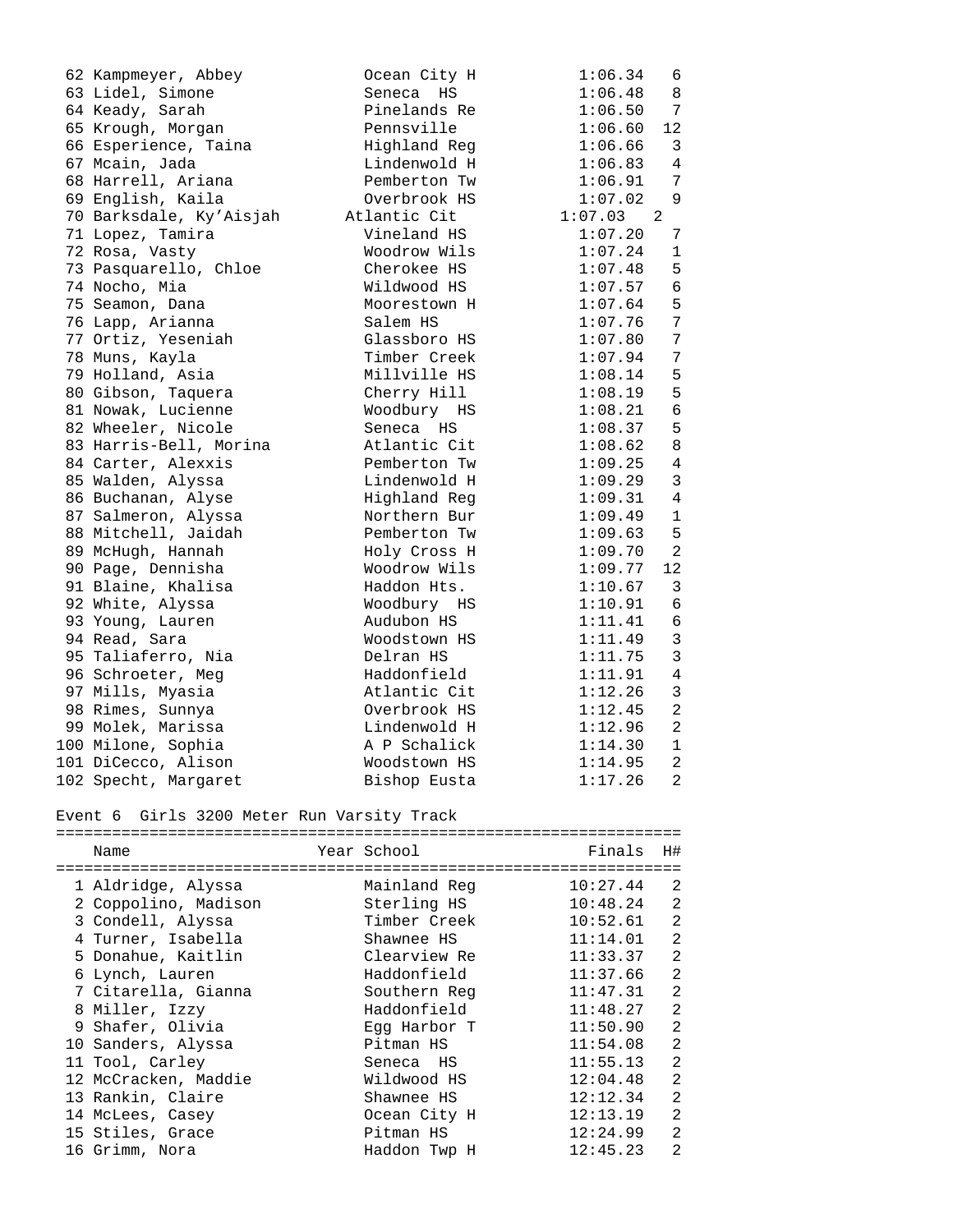| 17 Kaeser-Crowe, Erin    | Rancocas Val | 12:45.90 | $\mathbf{1}$   |
|--------------------------|--------------|----------|----------------|
| 18 Borodin, Kyra         | Clearview Re | 12:46.13 | 2              |
| 19 Morris, Lily Belle    | Woodstown HS | 12:48.27 | $\mathbf{1}$   |
| 20 Zaleski, Kendra       | Northern Bur | 12:49.07 | 2              |
| 21 Scarangelli, Gianna   | Egg Harbor T | 12:51.65 | 2              |
| 22 Daltwas, Maura        | Haddon Twp H | 12:53.87 | $\overline{2}$ |
| 23 Monahon, Olivia       | Woodstown HS | 12:55.08 | $1\,$          |
| 24 McKenna, Sydni        | Pitman HS    | 12:56.00 | $\mathbf{1}$   |
| 25 Stoer, Julia          | Delran HS    | 12:59.91 | $\mathbf{1}$   |
| 26 Peters, Sophie        | Wildwood Cat | 13:06.69 | $\overline{2}$ |
| 27 Handt, Kayla          | Seneca HS    | 13:07.67 | $\mathbf{1}$   |
| 28 Ringen, Annika        | Shawnee HS   | 13:14.32 | $\mathbf{1}$   |
| 29 Falisz, Donna         | Maple Shade  | 13:15.48 | 2              |
| 30 Harvey, Madisen       | Audubon HS   | 13:15.76 | $1\,$          |
| 31 Whitmire, Hannah      | Paul VI HS   | 13:19.46 | $\mathbf{1}$   |
| 32 Hoffman, Erin         | Haddonfield  | 13:21.68 | $\mathbf{1}$   |
| 33 Rafferty, Ashley      | Cinnaminson  | 13:23.66 | $\mathbf{1}$   |
| 34 Hough, Morgan         | Seneca HS    | 13:29.94 | $\mathbf{1}$   |
| 35 D'Ambrosio, Ayla      | Rancocas Val | 13:32.76 | $\mathbf{1}$   |
| 36 Wun, Jamie            | Moorestown H | 13:34.12 | $\mathbf 1$    |
| 37 Dybka, Sophia         | Maple Shade  | 13:47.94 | $\mathbf 1$    |
| 38 Minuth, Amber         | Egg Harbor T | 13:59.56 | $\mathbf{2}$   |
| 39 Gerstenbacher, Olivia | A P Schalick | 14:04.60 | $\mathbf{1}$   |
| 40 McConnell, Meghan     | Haddon Twp H | 14:08.28 | $\mathbf{1}$   |
| 41 Melo, Jessica         | Vineland HS  | 14:15.08 | $\mathbf{1}$   |
| 42 Bone, Allison         | A P Schalick | 15:49.31 | $\mathbf{1}$   |
|                          |              |          |                |

# Event 7 Girls 800 Meter Run David Long Varsity Track

| Name                    | Year School  | Finals  | H# |
|-------------------------|--------------|---------|----|
| 1 Coppolino, Sydney     | Sterling HS  | 2:14.97 | 9  |
| 2 Quimby, Megan         | Lenape Reg.  | 2:18.33 | 9  |
| 3 Martin, Kayla         | Seneca HS    | 2:19.75 | 9  |
| 4 Stanford, Destiny     | Kingsway HS  | 2:22.09 | 9  |
| 5 Heinemann, Grayce     | Seneca HS    | 2:22.37 | 9  |
| 6 Ornstein, Rachel      | Southern Reg | 2:23.54 | 8  |
| 7 Minor, Lilly          | Haddonfield  | 2:23.64 | 8  |
| 8 Chomo, Amanda         | A P Schalick | 2:24.20 | 9  |
| 9 Rizzo, Bailie         | Audubon HS   | 2:24.28 | 7  |
| 10 Woodlee, Sabrina     | Southern Reg | 2:25.23 | 9  |
| 11 Bannan, Angela       | Holy Spirit  | 2:25.24 | 7  |
| 12 Straubmuller, Raylyn | Haddon Twp H | 2:25.86 | 8  |
| 13 Baker, Michaela      | Ocean City H | 2:26.32 | 9  |
| 14 Roell, Alina         | Egg Harbor T | 2:26.37 | 8  |
| 15 Lazarus, Dani        | Cherry Hill  | 2:27.26 | 5  |
| 16 Bruno, Julia         | Paul VI HS   | 2:28.62 | 8  |
| 17 Farnville, Jahnaya   | Millville HS | 2:28.85 | 7  |
| 18 Tabar, Hailey        | Clearview Re | 2:29.05 | 5  |
| 19 Starnes, Kai         | Timber Creek | 2:29.45 | 6  |
| 20 Forester, Emily      | Mainland Reg | 2:29.62 | 6  |
| 21 Raymond, Kelsey      | Northern Bur | 2:29.77 | 7  |
| 22 Mulch, Taylor        | Southern Reg | 2:30.18 | 8  |
| 23 Thompson, Alana      | Rancocas Val | 2:30.99 | 8  |
| 24 Roth, Emily          | Pinelands Re | 2:31.36 | 6  |
| 25 Bridge, Susan        | Delran HS    | 2:31.47 | 6  |
| 26 Smith, Dar'Rique     | Woodbury HS  | 2:31.71 | 7  |
| 27 Kearns, Grace        | Shawnee HS   | 2:31.80 | 8  |
| 28 Doring, Rachel       | Clearview Re | 2:31.99 | 6  |
| 29 Clements, Kristen    | Haddon Twp H | 2:32.76 | 7  |
| 30 Beaufils, Tatiana    | Absegami HS  | 2:32.79 | 7  |
| 31 Clarke, Sha'Lynn     | Glassboro HS | 2:32.81 | 7  |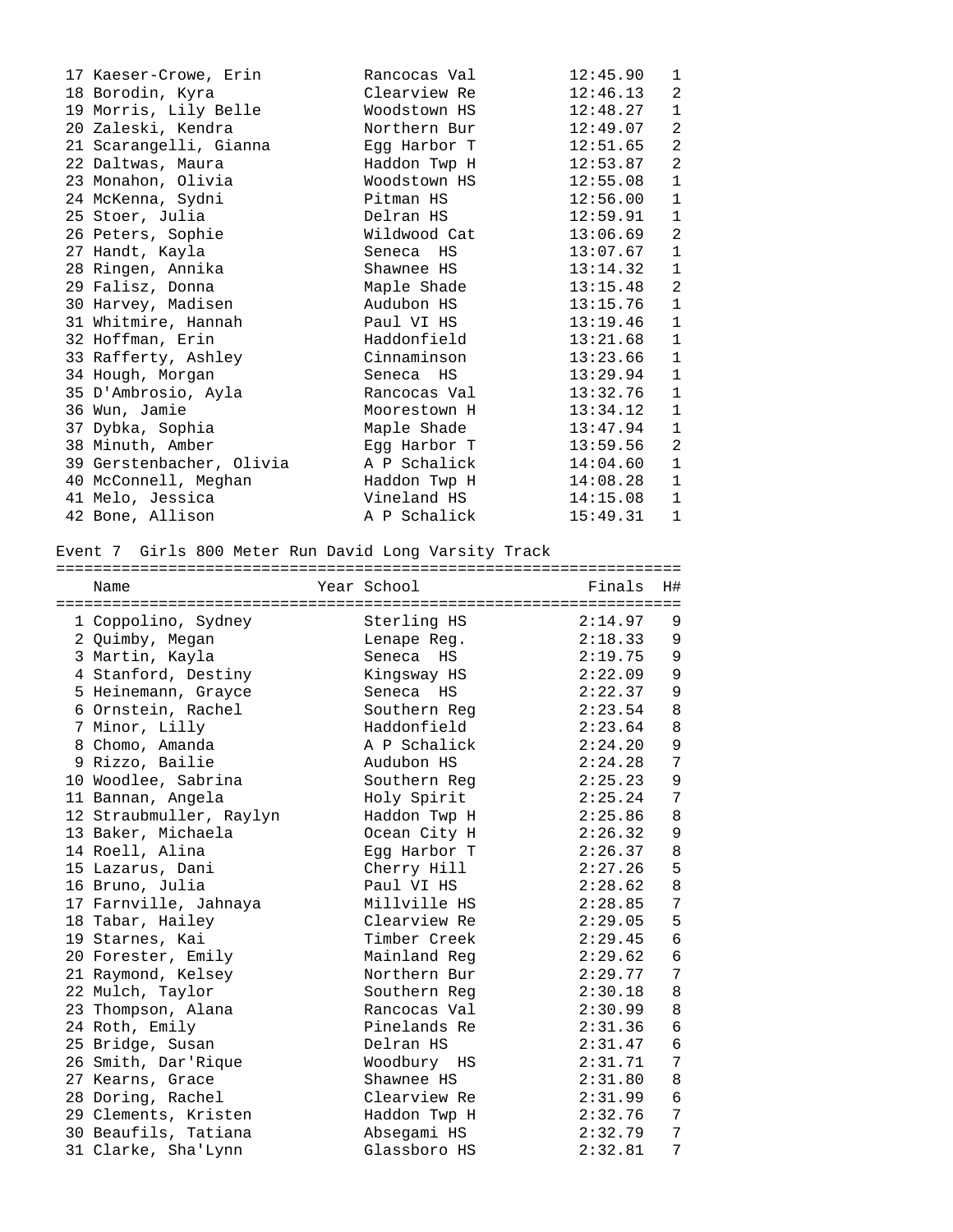| 32 Stocklin, Alivia     | Audubon HS   | 2:33.09<br>4                          |
|-------------------------|--------------|---------------------------------------|
| 33 Morrison, Alexandria | Winslow Twp  | 2:33.20<br>7                          |
| 34 Peschko, Jackie      | Pinelands Re | 6<br>2:33.26                          |
| 35 Conway, Hayley       |              | $\mathbf{3}$<br>2:33.41               |
|                         | Lenape Reg.  | 2:34.57                               |
| 36 Jewell, Leyna        | Sterling HS  | 9                                     |
| 37 McKenna, Paige       | Pitman HS    | 6<br>2:35.47                          |
| 38 Thomas, Rebecca      | Lenape Reg.  | 3<br>2:35.62                          |
| 39 Adams, Haley         | Cinnaminson  | 2:36.15<br>8                          |
| 40 Happ, Alexa          | Cherry Hill  | 2:36.20<br>4                          |
| 41 Rouse, Rayven        | Winslow Twp  | 2<br>2:36.28                          |
| 42 Lacey, Ellie         | Haddon Twp H | 5<br>2:36.40                          |
| 43 Steele, Grace        | Ocean City H | $\overline{4}$<br>2:36.93             |
| 44 Jackson, Leisha      | Timber Creek | $\overline{5}$<br>2:37.00             |
| 45 Glenning, Gabrielle  | Cherokee HS  | $\overline{5}$<br>2:37.04             |
| 46 Brennan, Sarah       | Pitman HS    | 2:37.35<br>$\overline{4}$             |
| 47 Wilson, Bay          | Cherry Hill  | $\overline{3}$<br>2:37.54             |
| 48 Callahan, Sammy      | Sterling HS  | $\overline{4}$<br>2:37.59             |
| 49 Hatchett, Trinity    | Piscataway T | 7<br>2:38.09                          |
| 50 Leak, Isabella       | Egg Harbor T | 5<br>2:38.17                          |
| 51 Corbett, Madeline    | Mainland Reg | $\mathbf{3}$<br>2:38.33               |
|                         |              | $\sqrt{6}$<br>2:38.98                 |
| 52 Steele, Meredith     | Ocean City H |                                       |
| 53 Boyd, Lyndsay        | Pitman HS    | $\mathfrak{Z}$<br>2:39.20             |
| 54 Kukielka, Audrey     | Triton Req.  | $\overline{4}$<br>2:39.56             |
| 55 Kadlec, Devan        | Woodstown HS | 2:39.58<br>5                          |
| 56 Powell, Ava          | Glassboro HS | $\overline{5}$<br>2:39.72             |
| 57 Black, Lily          | Cinnaminson  | $\mathfrak{Z}$<br>2:39.89             |
| 58 Henderson, Reyanna   | Pemberton Tw | 5<br>2:39.95                          |
| 59 Naame, Katia         | Atlantic Cit | 8<br>2:40.12                          |
| 60 Simmons, Abigale     | Northern Bur | 2<br>2:40.27                          |
| 61 Bush, Tierah         | Woodrow Wils | 6<br>2:40.57                          |
| 62 Tumelty, Maura       | Cinnaminson  | $\mathbf 1$<br>2:40.74                |
| 63 Eggly, Alyssa        | Egg Harbor T | 2:40.79<br>6                          |
| 64 Neher, Paige         | Shawnee HS   | $\overline{a}$<br>2:40.90             |
| 65 Tucker, Tyra         | Piscataway T | 3<br>2:40.97                          |
| 66 Beavers, Corrine     | Burlington T | 2<br>2:41.58                          |
| 67 Jacoby, Gianna       | Maple Shade  | 2:42.08<br>2                          |
| 68 Juszczyszyn, Anna    | Cherokee HS  | 2:42.18<br>4                          |
| 69 Klus, Natalie        | Triton Reg.  | 2:42.22<br>4                          |
| 70 Schroeter, Meg       | Haddonfield  | 2:42.54<br>$\overline{3}$             |
|                         | Cherokee HS  | 2:43.07 4                             |
| 71 Weiner, Sarah        |              |                                       |
| 72 Ngo, Kathleen        | Absegami HS  | 2:43.88<br>6                          |
| 73 Tracy, Lauren        | Maple Shade  | 2:44.12<br>2                          |
| 74 Gallagher, Morgan    | Rancocas Val | 2:44.63<br>3                          |
| 75 Connelly, Erin       | Wildwood Cat | 5<br>2:44.67                          |
| 76 Abbruzzese, Sabrina  | Burlington T | 2:45.33<br>3                          |
| 77 Locke, Evelyn        | Seneca HS    | 4<br>2:45.59                          |
| 78 Peterson, Jaida      | Overbrook HS | 1<br>2:47.42                          |
| 79 Popischil, Dana      | Northern Bur | 2:47.48<br>2                          |
| 80 Argentiero, Abby     | Mainland Reg | 2:47.74<br>$\mathbf{1}$               |
| 81 Lupton, Amber        | Millville HS | 2:48.95<br>4                          |
| 82 Rieger, Mackenzie    | Pennsville   | 2:49.73<br>4                          |
| 83 Graham, Maggie       | Woodstown HS | 2:50.37<br>1                          |
| 84 Szwed, Jewel         | Pinelands Re | 2:50.42<br>1                          |
| 85 Caprari, Cassidy     | Shawnee HS   | 2:50.91<br>1                          |
| 86 Hagmaier, Emily      | Delran HS    | 2:50.92<br>4                          |
| 87 Barksdale, Ky'Aisjah | Atlantic Cit | 2:51.04<br>$\overline{\phantom{0}}^2$ |
| 88 Beachman, Jordan     | Pemberton Tw | 2:51.29<br>5                          |
| 89 Esters, Jaime        | Woodbury HS  | 2:53.54<br>2                          |
| 90 Bueno, Anaika        | Pemberton Tw | 2:55.34<br>2                          |
| 91 Toure, Mariame       | Lindenwold H | 2<br>2:57.69                          |
| 92 Cerrate, Rachel      | Lindenwold H | 2<br>2:57.86                          |
| 93 Kopec, Samantha      | Woodstown HS | 1                                     |
|                         |              | 2:59.00                               |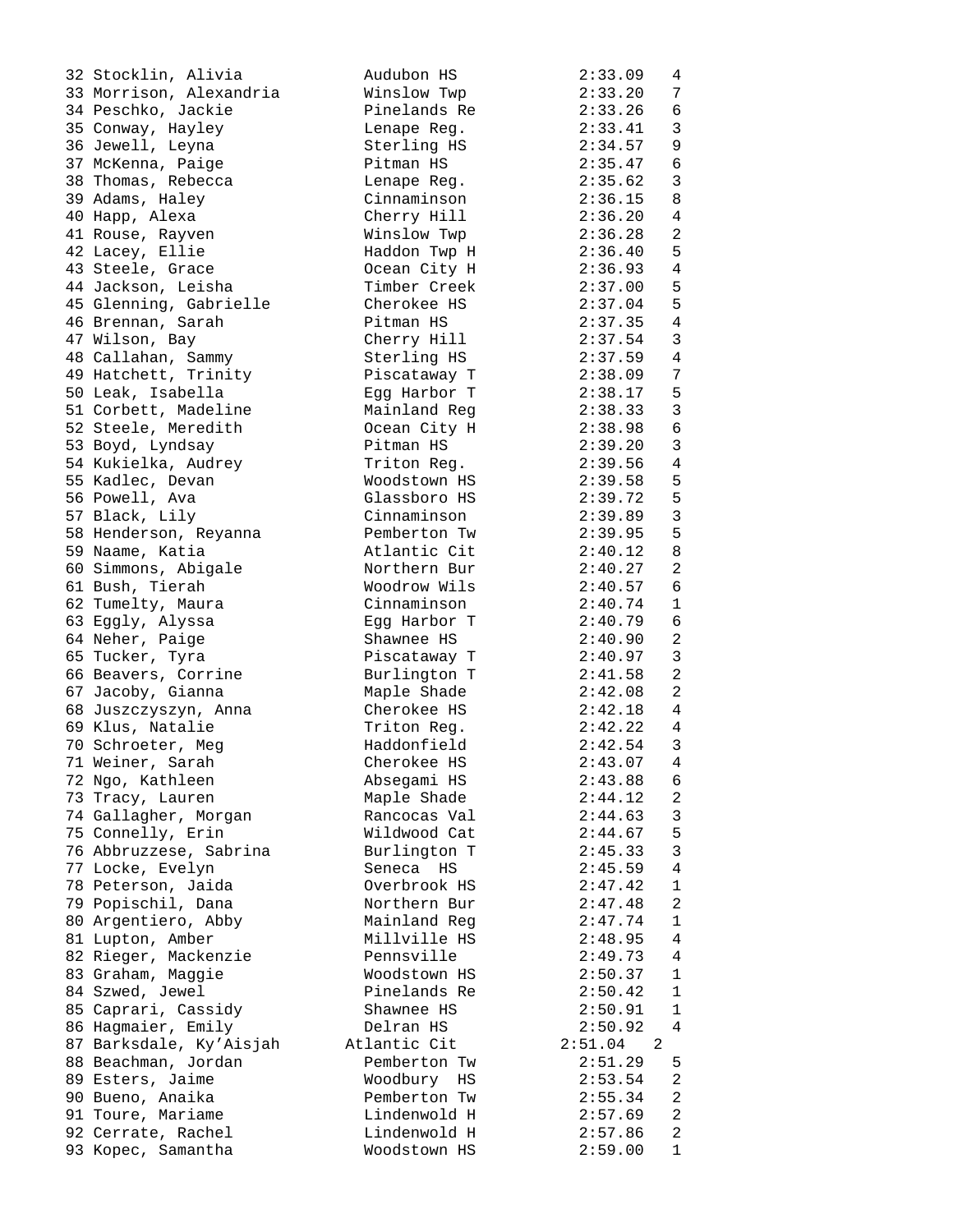| 94 Kaiafas, Gabriella | Delran HS    | $3:01.57$ 1 |  |
|-----------------------|--------------|-------------|--|
| 95 Smith, Claudine    | Atlantic Cit | 3:03.81 1   |  |

### Event 8 Girls 200 Meter Dash Varsity Track

===================================================================

| Name                                  | Year School               | Finals         | H#             |
|---------------------------------------|---------------------------|----------------|----------------|
| 1 Dancy, Shakira                      | Winslow Twp               | 24.94          | 14             |
| 2 McConnell, Morgan                   | Collingswood              | 25.82          | 13             |
| 3 Harrison, Aliya                     | Sterling HS               | 25.91          | 14             |
| 4 Hammond, Janeya                     | Winslow Twp               | 26.06          | 13             |
| 5 Nelson, Shauntae                    | Piscataway T              | 26.12          | 14             |
| 6 Drayton, Maya                       | Cherry Hill               | 26.28          | 14             |
| 7 Jayda, Osborne                      | Piscataway T              | 26.36          | 12             |
| 8 Scott, Halima                       | Woodrow Wils              | 26.48          | 13             |
| 9 Perry, Nylah                        | Cherry Hill               | 26.48          | 14             |
| 10 Holmes, Hailey                     | Millville HS              | 26.49          | 13             |
| 11 Page, Dennisha                     | Woodrow Wils              | 26.53          | 11             |
| 12 Wallace, Emily                     | Collingswood              | 26.64          | 12             |
| 13 Minus-Vincent, Darynn              | Rancocas Val              | 26.75          | 13             |
| 14 Alvarez, Ajae                      | Egg Harbor T              | 26.79          | 14             |
| 15 Allen, Danielle                    | Cherry Hill               | 26.79          | 11             |
| 16 Hampton, Tiaija                    | Clayton HS                | 26.99          | 10             |
| 17 Grisson, Jada                      | Delran HS                 | 27.03          | 12             |
| 18 Boyd, My'yonna                     | Eastern Reg.              | 27.05          | 13             |
| 19 Assongba, Yvette                   | Mainland Reg              | 27.11          | 12             |
| 20 Saalih, Ameenah                    | Rancocas Val              | 27.12          | 13             |
| 21 Carter, Deyane                     | A P Schalick              | 27.54          | $\overline{9}$ |
| 22 Fox, Carly                         | Sterling HS               | 27.56          | 10             |
| 23 Bakersville, X'Zaveion             | Timber Creek              | 27.64          | 11             |
| 24 Pechacek, Cindy                    | Egg Harbor T              | 27.68          | 12             |
| 25 Francis, Zekira                    | Clearview Re              | 27.73          | 8              |
| 26 Harris, Skyler                     | Paul VI HS                | 27.74          | 1              |
| 27 Hambor, Caitlin                    | Southern Reg              | 27.74          | 10             |
| 28 Bowman, Zaniah                     | Millville HS              | 27.77          | 11             |
| 29 Parr, Rachel                       | Audubon HS                | 27.80          | 8              |
| 30 Owens, Kelly                       | Shawnee HS                | 27.85          | 5              |
| 31 Rowe, Janell                       | Sterling HS               | 27.97          | 10             |
| 32 Bonnet, Rachel                     | Haddonfield               | 28.14          | - 8            |
| 33 Strauss, Carolyn                   | Cherokee HS               | 28.38          | 9              |
| 34 McFadden, Jariah                   | Paul VI HS                | 28.39          | 10             |
| 35 Curilla, Alyssa                    | Shawnee HS                | 28.44          | - 5            |
| 36 Finnan, Vanessa                    | Cinnaminson               | 28.50          | 4              |
| 37 Overman, Catherine                 | Lenape Reg.               | 28.51          | 8              |
| 38 McClenahan, Breacain               | Rancocas Val              | 28.53 6        |                |
| 39 Harrison, Alayna                   | Lindenwold H              | 28.55          | 5              |
| 40 Rutter, Gabby                      | Delran HS                 | 28.56          | 9              |
| 41 Thomas, Matijah                    | Salem HS                  | 28.56          | $\mathbf{1}$   |
| 42 Jordan, Kianah                     | Cherokee HS               | 28.66          | 7              |
| 43 Overman, Grace                     | Lenape Req.               | 28.66          | 6              |
| 44 Toomer, Corina                     | Lindenwold H              | 28.68          | 2              |
| 45 Alonzo, Odalis                     | Woodbury HS               | 28.70          | 7              |
| 46 Langston, Makenna                  | Teaneck HS                | 28.72          | 6              |
| 47 Hughes, Amina                      | Cherry Hill               | 28.74          | 4              |
| 48 Bowers, Joynee                     | Cherokee HS               | 28.81          | 5              |
| 49 Kuss, Lindsay                      | Washington T              | 28.86          | 5              |
| 50 Jodlbauer, Ainsley                 | Seneca HS                 | 28.90          | 10             |
| 51 Falzone, Olivia                    | Shawnee HS                | 28.92          | 9              |
| 52 Babore, Abaigeal                   | Paul VI HS                | 28.93          | $\mathbf{1}$   |
| 53 Tricocci, Nikki                    | Triton Reg.               | 28.98          | 8<br>12        |
| 54 Magruder, Siani<br>55 Henry, Karly | Egg Harbor T<br>Delran HS | 29.00<br>29.03 | 4              |
|                                       |                           |                |                |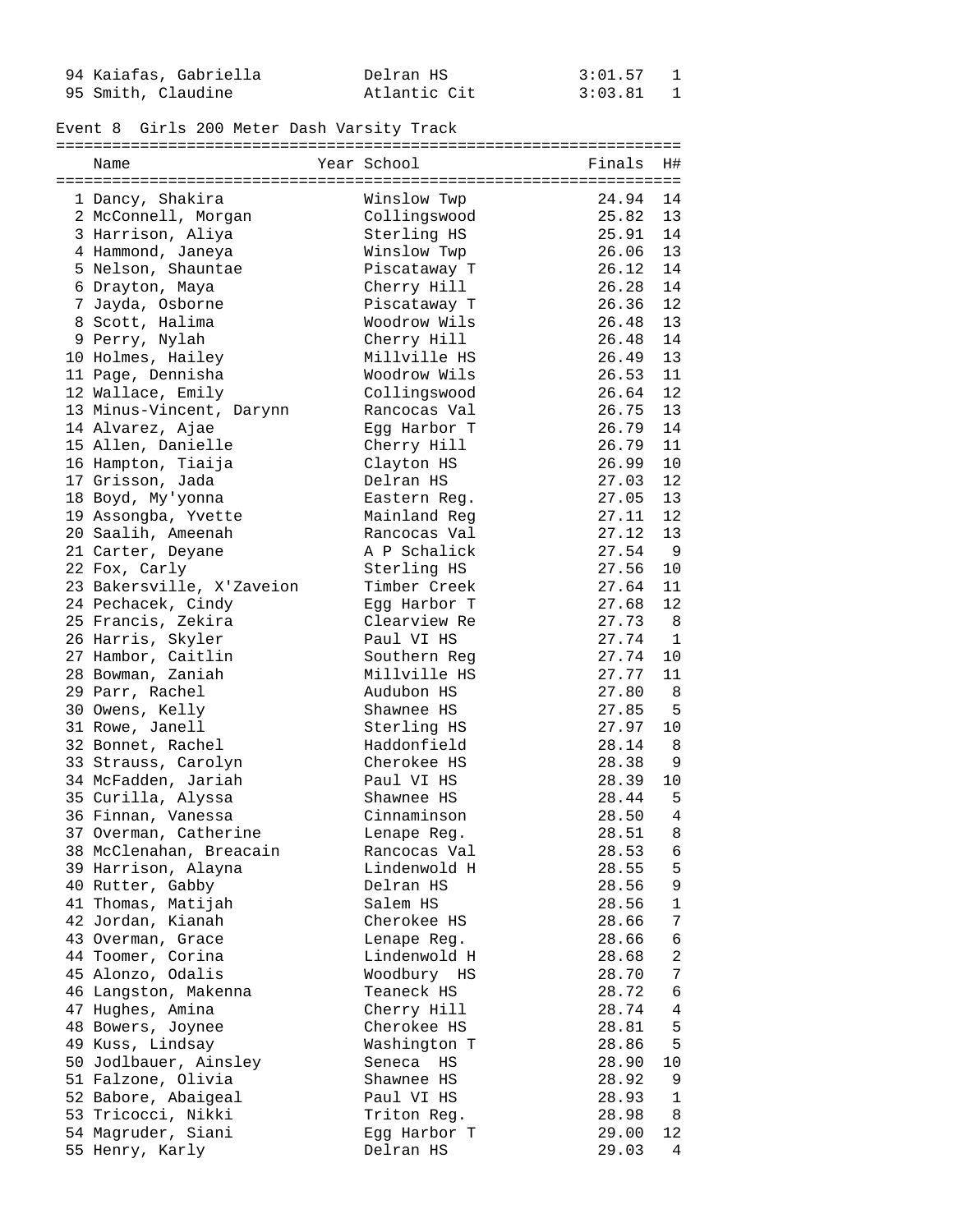| 56 Young, Lamya             | Audubon HS   | 29.07 | 8               |
|-----------------------------|--------------|-------|-----------------|
| 57 Layton-McCullough, Ahnic | Vineland HS  | 29.15 | 7               |
| 58 Davis, Jaelyn            | Washington T | 29.18 | 9               |
| 59 DiPasquale, Sophia       | Seneca HS    | 29.19 | 7               |
| 60 Covington, Olivia        | Eastern Req. | 29.22 | 13              |
| 61 Harkness, Sarah          | Southern Reg | 29.23 | 8               |
| 62 Williams, Zaira          | Timber Creek | 29.29 | 7               |
| 63 Rowley, Sage             | Triton Reg.  | 29.30 | 5               |
| 64 Rosa, Vasty              | Woodrow Wils | 29.34 | $\mathbf{1}$    |
| 65 Davenport-White, De'Ania | Salem HS     | 29.38 | 3               |
| 66 Keck, Alexandra          | Cinnaminson  | 29.39 | 11              |
| 67 Forrest, Alicia          | Wildwood Cat | 29.49 | 9               |
| 68 Green, Sydney            | Burlington T | 29.51 | 2               |
| 69 Pollino, Angelina        | Absegami HS  | 29.59 | $\mathbf{3}$    |
| 70 Washington, Jennica      | Woodbury HS  | 29.62 | $\overline{2}$  |
| 71 Hunter, Kitra            | Millville HS | 29.66 | 7               |
| 72 Mcain, Jada              | Lindenwold H | 29.66 | 4               |
| 73 Malandro, Abby           | Southern Reg | 29.73 | 7               |
| 74 Jones, Janiyah           | Woodstown HS | 29.82 | 2               |
| 75 Gunther, Emma            | Woodstown HS | 29.84 | 2               |
| 76 Baker, Mya               | Clearview Re | 29.94 | $\mathbf{3}$    |
| 77 Steeves, Caroline        | Bishop Eusta | 29.95 | 11              |
| 78 Gibson, Taquera          | Cherry Hill  | 29.97 | 3               |
| 79 Muns, Kayla              | Timber Creek | 30.03 | $6\overline{6}$ |
| 80 Stockton, Callie         | Seneca HS    | 30.16 | $\overline{5}$  |
| 81 Sosa, Amanthy            | Absegami HS  | 30.36 | $\mathfrak{Z}$  |
| 82 Albright, Bronwyn        | Woodstown HS | 30.57 | $\mathbf{1}$    |
| 83 Hatcher, Brazil          | Vineland HS  | 30.70 | 4               |
| 84 Mickens, Airianna        | Pinelands Re | 30.72 | 5               |
| 85 Nowak, Lucienne          | Woodbury HS  | 30.75 | 9               |
| 86 Mickens, Tatianna        | Pinelands Re | 30.76 | 7               |
| 87 Trefz, Sarah             | Haddon Twp H | 31.13 | 4               |
| 88 Rivera, Mikeyla          | Vineland HS  | 31.25 | 4               |
| 89 Aviles, Deja             | A P Schalick | 31.69 | $\overline{4}$  |
| 90 Cao, Cassidy             | Haddonfield  | 32.51 | 6               |
| 91 Specht, Margaret         | Bishop Eusta | 33.80 | $\mathfrak{D}$  |
|                             |              |       |                 |

# Event 9 Girls 5000 Meter Run Varsity Track

| Name                | Year School | Finals   |
|---------------------|-------------|----------|
|                     |             |          |
| 1 Mullarkey, Alexis | Kingsway HS | 18:30.56 |
| 2 Pierontoni, Allie | Kingsway HS | 19:18.80 |
| 3 Sirover, Lilly    | Haddonfield | 19:38.39 |
| 4 Gleason, Riley    | Cherokee HS | 19:54.52 |
| 5 Young, Shannon    | Cherokee HS | 20:03.24 |
| 6 Krott, Lauren     | Kingsway HS | 20:17.83 |

## Event 10 Girls 400 Meter Hurdles Varsity Track

===================================================================

| Name                | Year School  | Finals  | H# |
|---------------------|--------------|---------|----|
|                     |              |         |    |
| 1 Williams, Iyianna | Winslow Twp  | 1:02.00 | 4  |
| 2 Johnson, Joshonda | Absegami HS  | 1:03.40 | 4  |
| 3 McFadden, Jariah  | Paul VI HS   | 1:05.00 | 4  |
| 4 Bigelow, Dyani    | Clearview Re | 1:06.10 | 4  |
| 5 James, Courtney   | Burlington T | 1:06.38 | 3  |
| 6 Updike, Meredith  | Cinnaminson  | 1:06.57 | 5  |
| 7 Schmidt, Carly    | Paul VI HS   | 1:07.73 | 3  |
| 8 Mesisca, Kelly    | Delran HS    | 1:08.50 | 4  |
| 9 Smith, Shaina     | Piscataway T | 1:09.10 | 4  |
| 10 Bulger, Karagan  | Southern Reg | 1:09.46 | 3  |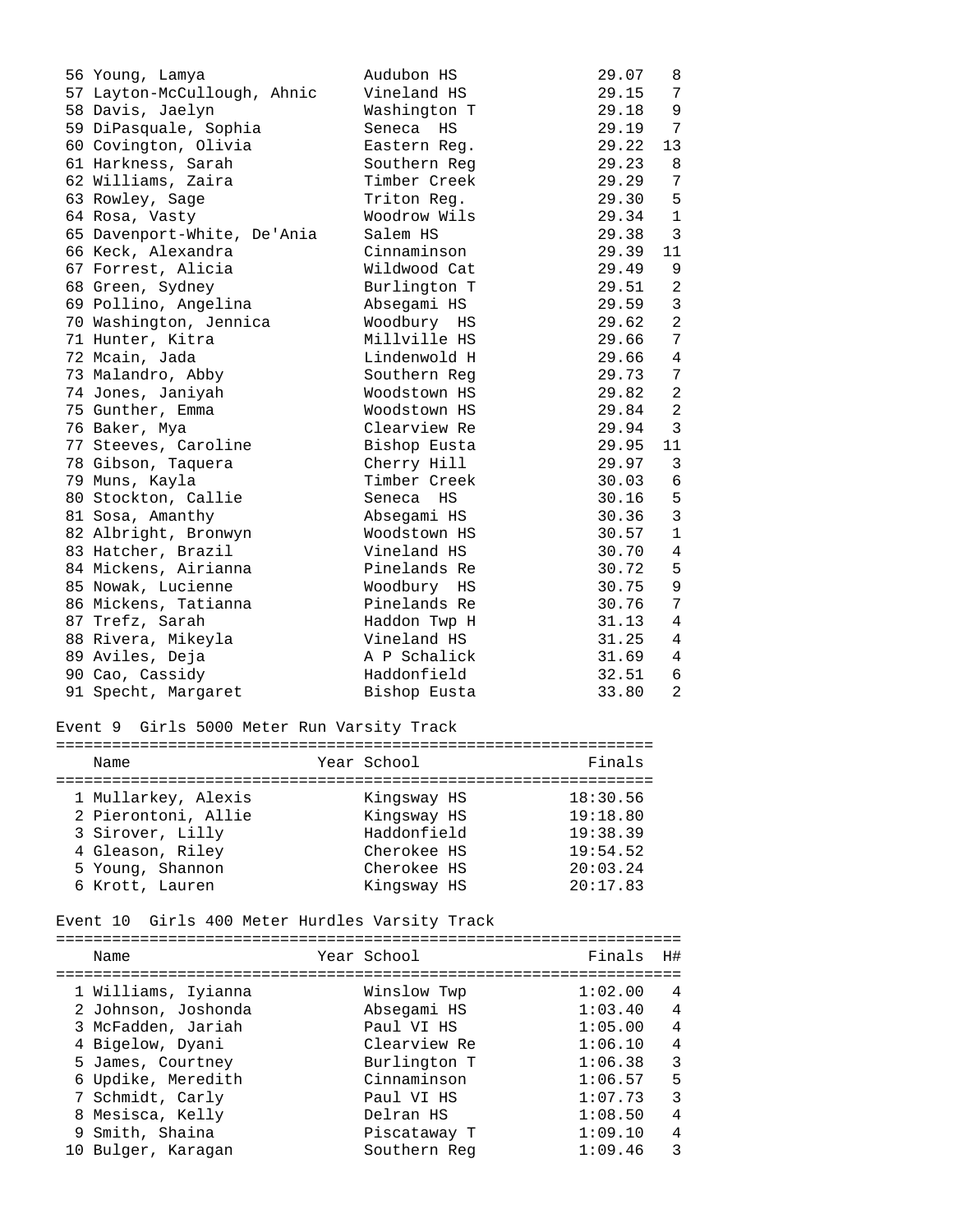11 Corbett-Collier, Dariyah Eastern Reg. 1:10.10 4 12 Lockwood, Megan Southern Reg 1:11.53 2 13 Broome, Malea Vineland HS 1:11.71 2 14 Widger, Ashlynn Pennsville 1:12.33 2 15 Johnston, Hannah Pennsville 1:12.72 2 16 Curilla, Alyssa Shawnee HS 1:13.83 1 17 Bridge, Susan Delran HS 1:14.42 3 18 Flynn, Fiona Cinnaminson 1:15.41 5 19 Stephens, Aliyia Paul VI HS 1:15.75 3 20 Corsi, Maddy Shawnee HS 1:15.95 1 21 Groch, Brianna Clearview Re 1:16.48 1 22 Jobs, Nya Absegami HS 1:16.54 1 23 Demko, Amanda Shawnee HS 1:17.76 2 24 Beaufils, Tatiana Absegami HS 1:18.53 1 25 Dougherty, Cara Haddon Twp H 1:18.68 2 26 Morgan, Lauren Highland Reg 1:19.52 1 27 Nelson, Shauntae Piscataway T 1:20.16 5 28 Closkey, Helen Bishop Eusta 1:20.49 5 29 Ruiz, Andrea Vineland HS 1:20.85 2 30 Stavely, Kate Delran HS 1:21.03 1 31 Bristow, Madeleine Bishop Eusta 1:30.51 1 Event 11 Girls 4x100 Meter Relay Varsity Track =================================================================== School Finals H# =================================================================== 1 Winslow Twp HS 'A' 47.78 3 2 Cherry Hill East HS 'A' 49.08 3 3 Mainland Reg.HS 'A' 50.39 3 4 Camden Catholic HS 'A' 50.43 2 5 Paul VI HS 'A' 51.03 3 6 Ocean City HS 'A' 51.15 3 7 Holy Spirit HS 'A' 51.91 3 8 Burlington Twp. HS 'A' 52.05 9 West Deptford HS 'A' 32.18 2 10 Haddonfield Mem. HS 'A' 52.39 1 11 Perth Amboy HS 'A' 52.54 2 12 Bishop Eustace Prep 'A' 52.96 2 13 Millville HS 'A' 53.26 2 14 Shawnee HS 'A' 53.54 15 Salem HS 'A' 53.93 1 16 Woodstown HS 'A' 55.54 1 17 Washington Twp HS 'A' 56.31 1 18 Cherry Hill West HS 'A' 56.61 1 19 Brick Memorial HS 'A' 57.19 3 Event 12 Girls Distance Medley Varsity Track ================================================================ School **Finals** ================================================================ 1 Lenape Reg. HS 'A' 12:11.45<br>
1) Hartman, Talia (2) Quimby, Megan<br>
3) Woltjen, Alexa (4) Lambert, Shannon 1) Hartman, Talia 2) Quimby, Megan 3) Woltjen, Alexa (4) Lambert, Shannon 2 Haddonfield Mem. HS 'A' 12:21.22 1) Bonnet, Kaitlyn 2) Bonnet, Rachel 3) Cucinotta, Gianna (4) Gess, Briana 3 Shawnee HS 'A' 12:31.44<br>
1) Bonner, Kara 2) Demko, Amanda<br>
3) Hauser, Claire 4) Kearns, Grace 1) Bonner, Kara 2) Demko, Amanda 3) Hauser, Claire (4) Kearns, Grace 4 Mainland Reg.HS 'A' 12:44.26 1) Aldridge, Alyssa 2) Dirkes, Emily 3) Forester, Emily 4) Pedrick, Claire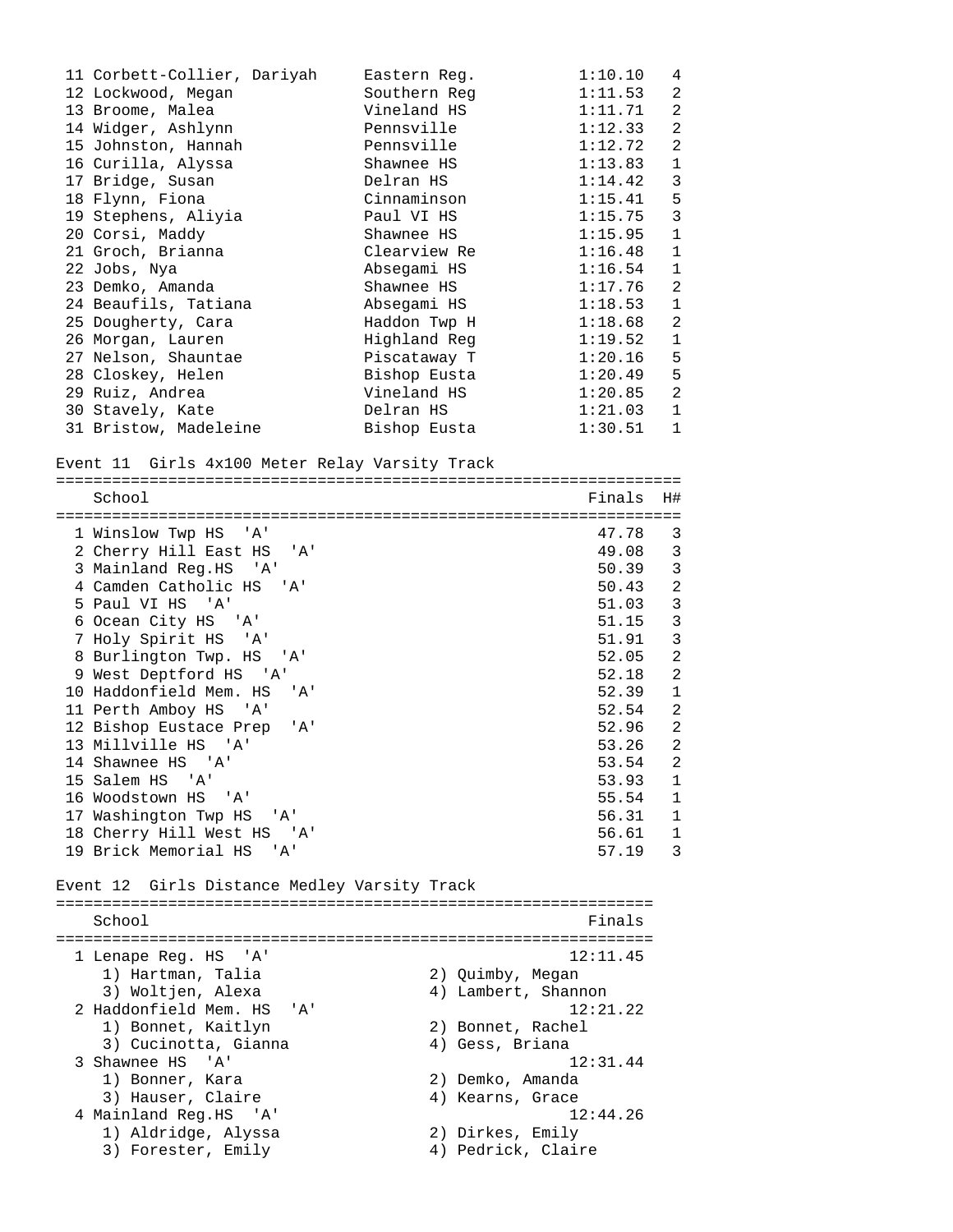5 Kingsway HS 'A' 13:00.36 1) Anicic, Kylie 2) Green, Katelyn 3) Mullarkey, Alexis 4) Nugent, McKenzie 6 Ocean City HS 'A' 13:05.09 1) McLees, Casey 2) Burke, Grace 3) Baker, Michaela (4) Weber, Alexa 7 Cherry Hill East HS 'A' 13:33.39 1) Pierce, Sarah 2) Zebrowski, Isabella 3) Roberson, Giavanna (4) Wilson, Bay 8 Camden Catholic HS 'A' 14:07.45 2) Nurudeen, Kadijah<br>4) Miles, Annie 3) Bednarek, Holly 4) Miles, Annie 9 Brick Memorial HS 'A' 14:10.76 1) Bury, Tori 2) Lipford, Brianne 3) Oni, Temitope 4) Souchek, Mackenzie 10 Washington Twp HS 'A' 14:14.61<br>14:14.61<br>2) Merrill, Kate 2) Taylor, Katherine 4) Morrow, Jeanine 1) Howard, Kylie 2) Merrill, Kate 3) Taylor, Katherine 4) Morrow, Jeanine 11 Williamstown HS 'A' 14:18.20 1) Pantalone, natalie 2) Ruppert, Carly 3) Thompson, Lauryn 4) Barnabie, Isabella 12 Woodstown HS 'A' 14:28.39 1) Morris, Lily Belle 2) DiCecco, Alison 3) Milbourne, Lynnae (4) Kadlec, Devan Event 13 Girls 4x100 Meter Shuttle Hurdle Varsity Track =================================================================== School Finals H# =================================================================== 1 Winslow Twp HS 'A' 1:03.26 3 1) Tobias, Tionna 2) Williams, Iyianna 3) Hess, Maryn (2008) (2008) 4) Ahiarakwe, Flora 2 Mainland Reg.HS 'A' 1:05.66 3 1) Assongba, Yvette 2) Lombardo, Nicole 3) Rzemyk, Olivia 4) Stover, Alyannah 3 West Deptford HS 'A' 1:08.62 2 1) Daly, Jasmine 2) Kubach, Sierra 3) Tigue, Lauren 4) Wanjiku, Annette 4 Williamstown HS 'A' 1:10.02 1 1) Abul-Qasim, Nalah 2) Gallagher, Sam 3) Little-john, Daijah 4) Maden, Alayna 5 Maple Shade HS 'A' 1:10.41 2 1) Bearden, Victoria 2) Muse, Makayla 3) Olesky, Brionna (4) Vaughn, Chanel 6 Haddonfield Mem. HS 'A' 1:11.98 3 1) Cao, Cassidy 2) Chacon, Alexia 3) Mulvenna, Lizzy 4) Scott, Jennifer 7 Bishop Eustace Prep 'A' 1:12.55 2 1) Bristow, Madeleine 2) Closkey, Helen 1) Bristow, Madeleine (2) Closkey, Helen<br>3) Figueroa, Veronica (4) Jones, Sarah<br>8 Clearview Reg. HS (4) (4) 1:12.6 8 Clearview Reg. HS 'A' 1:12.60 3 1) Baker, Mya 2) Bigelow, Dyani 3) Francis, Zekira (4) Groch, Brianna 9 Brick Memorial HS 'A' 1:15.61 1 1) Amogretti, Haley 2) Truisi, Julia 3) Badore, Rebecca 4) Billingsley, Zhane' 10 Haddon Twp HS 'A' 1:16.32 1 1) Dunn, Giulia 2) Erhardt, Julie 3) Haltiwanger, Ajanni 4) Mertz, Michaela

Event 14 Girls 800 Meter Run Middle Schoo ===================================================================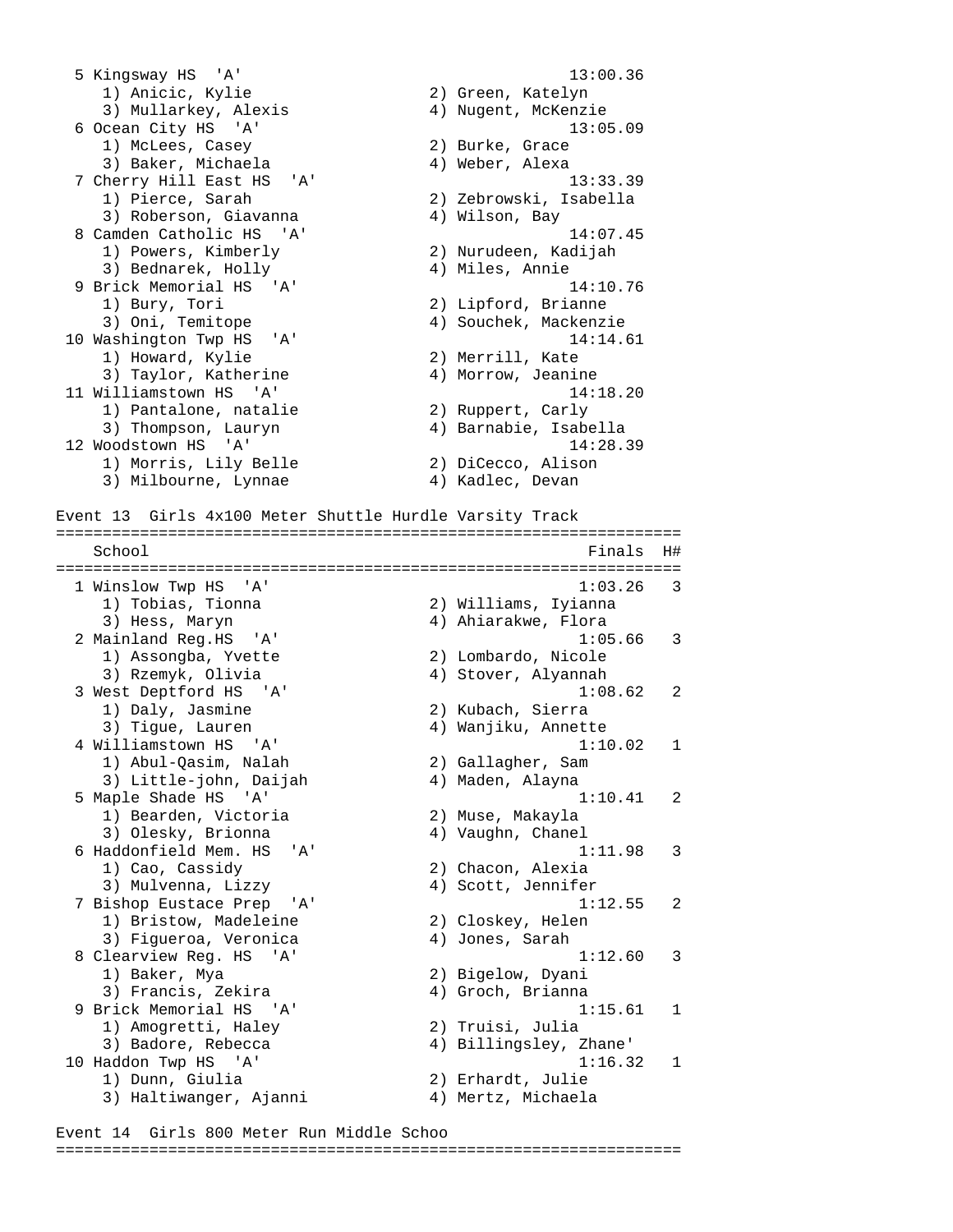Name Year School Finals H# =================================================================== 1 Sharpe, Amirah Williamstown 2:20.83 2 2 Weiner, Payton Haddonfield 2:23.02 2 3 Colflesh, Allison Haddonfield 2:28.20 2 4 Craig, Bryanna Millville HS 2:30.11 2 5 Colflesh, Lindsay Haddonfield 2:31.78 2 6 Dolce, Julia Haddonfield 2:35.33 2 7 Nunez, Natalina Phifer MS 2:42.30 2 8 Giordano, Olivia Millville HS 2:44.83 2 9 Bowker, Kaitlyn Lumberton MS 2:44.99 2 10 Ellis, Leah Millville HS 2:48.00 2 11 Stevonson, Tanasia Millville HS 2:48.28 2 12 Bergenholtz, Olivia Christian Middle 2:50.29 1 13 Hamlin, Sierra Christian Middle 2:51.72 1 14 Kosowski, Rachel Lumberton MS 2:54.66 1 15 Haworth, Allison Lumberton MS 2:55.92 1 16 Craig, Autumn Millville HS 2:57.87 1 17 Gallagher, Rachel Christian Middle 2:58.89 1 18 McClenahan, Deaglan Lumberton MS 3:03.32 1 19 Wells, Jenna Christian Middle 3:04.59 1 20 Paulin, Sarah Lumberton MS 3:05.19 1 Event 15 Girls 3x400 Meter Relay IH Hurdle Re Varsity Track ================================================================ School Finals ================================================================ 1 Mainland Reg.HS 'A' 3:36.61 2 Haddonfield Mem. HS 'A' 3:38.60 3 Winslow Twp HS 'A' 3:40.80 4 Maple Shade HS 'A' 3:44.46 5 Williamstown HS 'A' 3:49.45 6 Woodstown HS 'A' 4:03.16 7 Cherry Hill East HS 'A' 4:17.22 Event 16 Girls 800 Sprint Medley Varsity Track =================================================================== School **Finals** H# =================================================================== 1 Winslow Twp HS 'A'<br>1) Tobias, Tionna 1) Tobias, Tionna 2) Williams, Iyianna 3) Ahiarakwe, Flora 4) Dancy, Shakira 2 Paul VI HS 'A' 1:50.06 1 1) Babore, Gabriella 3) Esposito, Julia 4) Garozzo, Allyarae 3 Brick Memorial HS 'A' 1:54.11 2 1) Amogretti, Haley 2) Glass, Jessica 3) Thomas, Jaela (4) Thorpe, Aaliyah 4 Perth Amboy HS 'A' 1:54.25 2 1) Croner, Nayannah 2) Biteye, Marietou 3) Powell, Karai 4) Brandon, Nyaja 5 West Deptford HS 'A' 1:55.87 2 1) Bria, MacKenzie 2) Walls, Kaprii 3) Wanjiku, Annette 4) Daly, Jasmine 6 Shawnee HS 'A' 1:56.29 1 1) Corsi, Maddy 2) Curilla, Alyssa 3) Demko, Amanda 4) Falzone, Olivia 1) COISI, Maddy<br>
3) Demko, Amanda<br>
7 Millville HS 'A' 1:56.63<br>
1) Tinsley, Nicole 2) Hunter, Kitra 1) Tinsley, Nicole 2) Hunter, Kitra 3) Patterson, Brionah 4) Townsend, Serena 3) Patterson, Brionah (1994) 4 Townsend, Serena (2) 8 Lenape Reg. HS (2) 1:58.56 2 1) Duffield, Dana 2) O'Connor, Skyla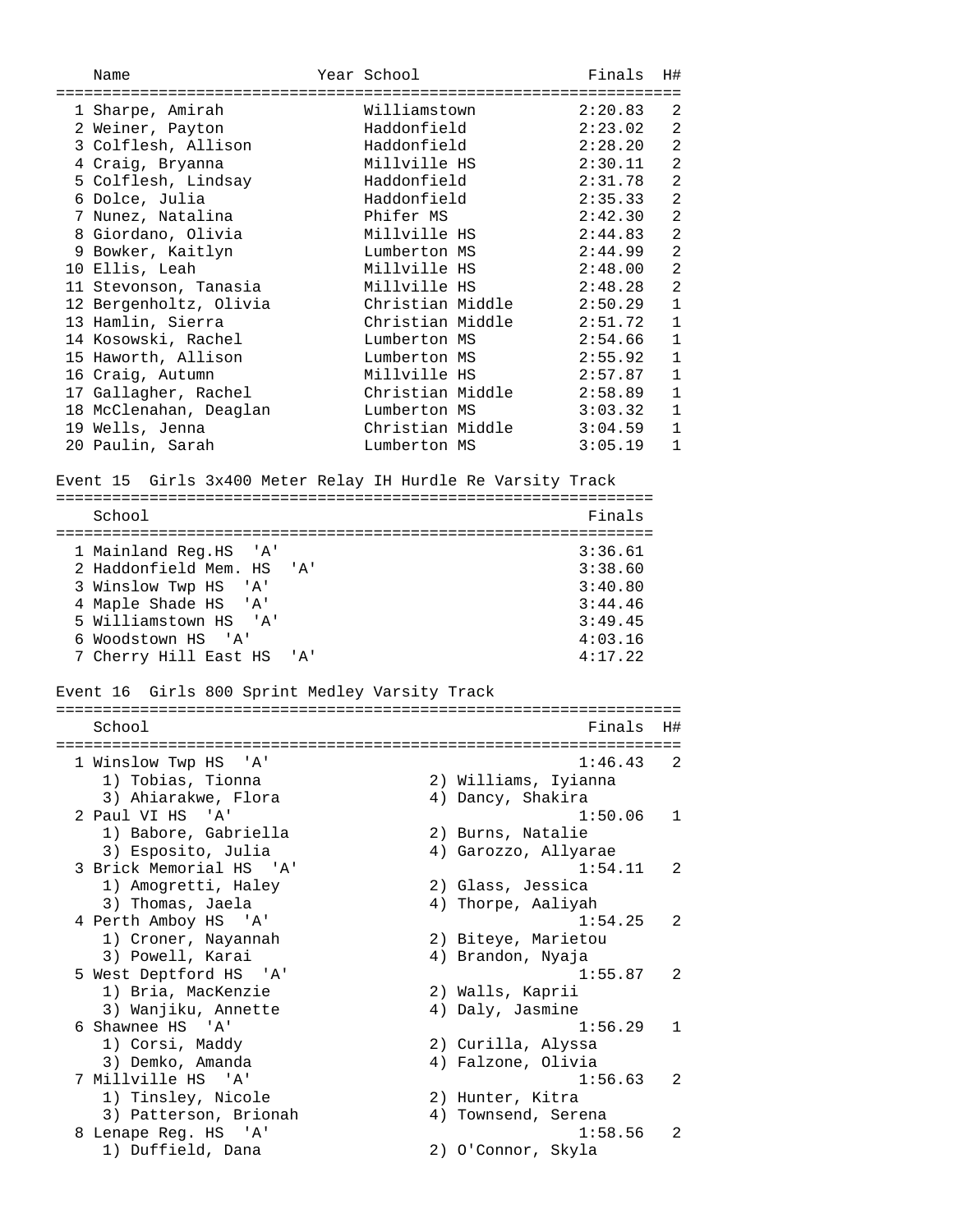3) Williams, Ciaron (4) Lambert, Shannon 9 Ocean City HS 'A' 1:59.50 1 1) Levai, Samantha (2) Wiltshire, Allison<br>3) Schmid Amanda (3) Xiltshire, Abbou 3) Schmid, Amanda 4) Kampmeyer, Abbey 10 Burlington Twp. HS 'A' 2:01.80 1<br>1 Belton, Elana 2) Green, Sydney 1) Belton, Elana 3) Leak, Akayla 4) Leinheiser, Kamryn 11 Woodstown HS 'A' 2:02.55 2 1) Albright, Bronwyn 2) Landry, Emilie 3) Johnson, Aniya (4) Gunther, Emma 12 Washington Twp HS 'A' 2:02.93 1 1) Graves, Nayasia 2) Kuss, Lindsay 3) Sidney, India 4) Taylor, Katherine 13 Salem HS 'A' 2:06.80 1 1) Abrams, Alaysia 2) Bogg, Emma 3) Gresham, Ranija (4) Kimble, Yazmine Event 17 Girls 4x1600 Meter Relay Varsity Track ================================================================ School Finals and School Finals and School Finals and School Finals and School Finals and School Finals and School Finals and School Finals and School Finals and School Finals and School Finals and School Finals and School ================================================================ 1 Haddonfield Mem. HS 'A' 22:28.86 1) Gess, Briana 2) Lynch, Lauren 3) Miller, Izzy 4) Minor, Lilly 2 Clearview Reg. HS 'A' 22:30.43 1) Borodin, Kyra 2) Donahue, Kaitlin 3) Doring, Rachel (4) Henry, Magdalene 3 Paul VI HS 'A' 22:49.52 1) Liberatore, Maria 2) Lyons, Bridget 3) Powell, Julianna (4) Schultz, Jacklyn 4 Cherry Hill East HS 'A' 23:06.34 1) Lazarus, Dani 2) Happ, Alexa 3) Field, Taegan 4) Pierce, Sarah 1) Lazarus, Dani (1) Lazarus, Dani (1) Lazarus, Dani (1) 2) Happ, Alexa<br>
3) Field, Taegan (1) Pierce, Sarah (2) 23:22.33<br>
1) Thomas, Patricia (2) Quimby, Megan (2) 2) 21 23:22.33 1) Thomas, Patricia 2) Quimby, Megan 3) Vizzard, Meghan (4) Woltjen, Alexa 6 Haddon Twp HS 'A' 23:27.96 1) Cunningham, Bridget 2) Daltwas, Maura 3) Grimm, Nora 4) Williamson, Darby 7 Brick Memorial HS 'A' 25:33.87 1) Bury, Tori 2) Egbert, Summer 3) Souchek, Mackenzie 4) Swider, Jessica Event 18 Girls 4x200 Meter Relay Varsity Track =================================================================== School Finals H# =================================================================== 1 Cherry Hill East HS 'A' 1:43.35 2 1) Beasley, Star 2) James, Chelsea 3) Allen, Danielle (4) Perry, Nylah 2 Mainland Reg.HS 'A' 1:47.02 2<br>1) Assongba, Yvette 2) Broux, Ava<br>3) Pedrick, Claire 4) Santiago, Gabrielle 1) Assongba, Yvette 2) Broux, Ava 3) Pedrick, Claire 4) Santiago, Gabrielle 3 Paul VI HS 'A' 1:48.46 2 1) Burns, Natalie 2) Esposito, Julia 3) Harris, Skyler 4) Vandergrift, Aaliyah 4 Ocean City HS 'A' 1:48.87 2 1) Gresham, Sophia 2) Matura, Mackenzie 3) Rolls, Victoria (Tori) 4) Schmid, Amanda 3) Rolls, Victoria (Tori) (3) Schmid, Amanda<br>5 Millville HS 'A' 1:49.59 2 1) Patterson, Brionah 2) DeBarry, Armanee 3) Bowman, Ciera 4) Townsend, Serena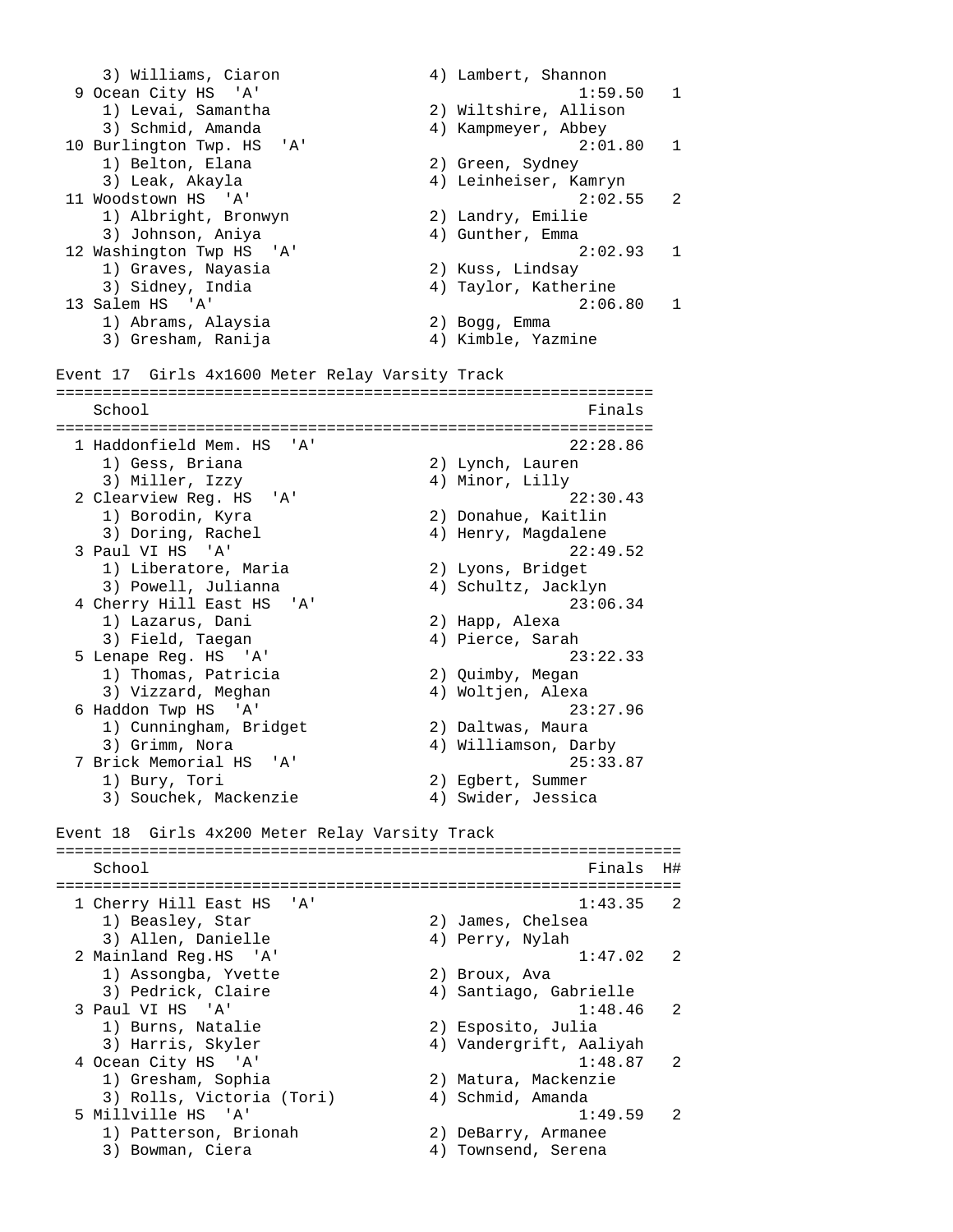6 Brick Memorial HS 'A' 1:49.91 2 1) Billingsley, Zhane' 2) Glass, Jessica 3) Thomas, Jaela 4) Thorpe, Aaliyah 7 Winslow Twp HS 'A' 1:50.02 1 1) Rouse, Rayven 2) Morton, Grace 3) Toliver, Lauren (4) Hood, Nicole 8 Lenape Reg. HS 'A' 1:50.14 1<br>1) McDonald, Alexis 2) Overman, Catherine<br>1) McDonald, Alexis 1) McDonald, Alexis 2) Overman, Catherine 3) Overman, Grace 4) Rashid, Aakilah 9 Camden Catholic HS 'A' 1:50.69 1<br>1) Carney, Mycala 2) Nurudeen, Kadijah<br>3) DiCupe', Sierra 19 (2) 2) O'Callaghan, Erin 1) Carney, Mycala 2) Nurudeen, Kadijah 3) DiCupe', Sierra 4) O'Callaghan, Erin 10 Clearview Reg. HS 'A' 1:53.43 2 1) Baker, Mya 2) Bigelow, Dyani 3) Francis, Zekira (4) Groch, Brianna 11 Woodstown HS 'A' 1:56.61 1 1) Albright, Bronwyn 2) Gunther, Emma 3) Jones, Janiyah 4) Landry, Emilie 12 Burlington Twp. HS 'A' 1:57.86 1 1) Green, Sydney 2) Kane, Christynna 3) Leinheiser, Kamryn (4) Robertson, Kayla<br>13 Salem HS (17) 1:59 1:59.77 1<br>2) Bogg, Emma 1) Abrams, Alaysia 2) Bogg, Emma 3) Gresham, Ranija 4) Kimble, Yazmine 14 Washington Twp HS 'A' 2:09.66 1 1) Carey, Grace 2) Hager, Lindsay 3) Robinson, Julia 4) Seagreaves, Madison Event 19 Girls 4x800 Meter Relay Varsity Track ================================================================ School Finals ================================================================ 1 Ocean City HS 'A' 10:01.30 1) McLees, Casey 2) Weber, Alexa 3) Steele, Meredith 4) Baker, Michaela 2 Holy Spirit HS 'A' 10:08.00 1) Bannan, Angela (2) Bradberry, Jenna<br>3) Goff, Kristy (4) Sofield, Paige 3) Goff, Kristy (4) Sofield, Paige 3 Camden Catholic HS 'A' 10:55.00 1) Powers, Kimberly 2) Bednarek, Holly 3) O'Callaghan, Erin (4) Miles, Annie 4 Paul VI HS 'A' 10:55.40 1) McAndrew, Molly 2) Powell, Julianna 3) Skiles, Annie 4) Zevallos, Miranda 5 Washington Twp HS 'A' 12:11.90 12.11<br>1) Connor, Alyssa 2) Hartnett, Hannah 3) Hartnett, Hayley 4) Pinto, Makayla Event 20 Girls 4x100 Meter Relay Middle Schoo Middle School ================================================================ School Finals and School Finals and School Finals and School Finals and School Finals and School Finals and School Finals and School Finals and School Finals and School Finals and School Finals and School Finals and School ================================================================ 1 Phifer MS 'A' 53.00 1) Lloyd, Jon'Nay 2) Pope, Jade 3) Pope, Jasmine 4) Turnell, Dajah 2 Williamstown MS 'A' 54.04 1) Thompson, Kaylah 2) Sharpe, Arianna 3) Sharpe, Amirah (4) Sharpe, Ariel 3 Lumberton MS 'A' 55.10 1) Gates, Sierra 2) Young, Anaya 3) Bowker, Kaitlyn 1988 (4) Austin, Amani 4 Millville HS 'A' 55.12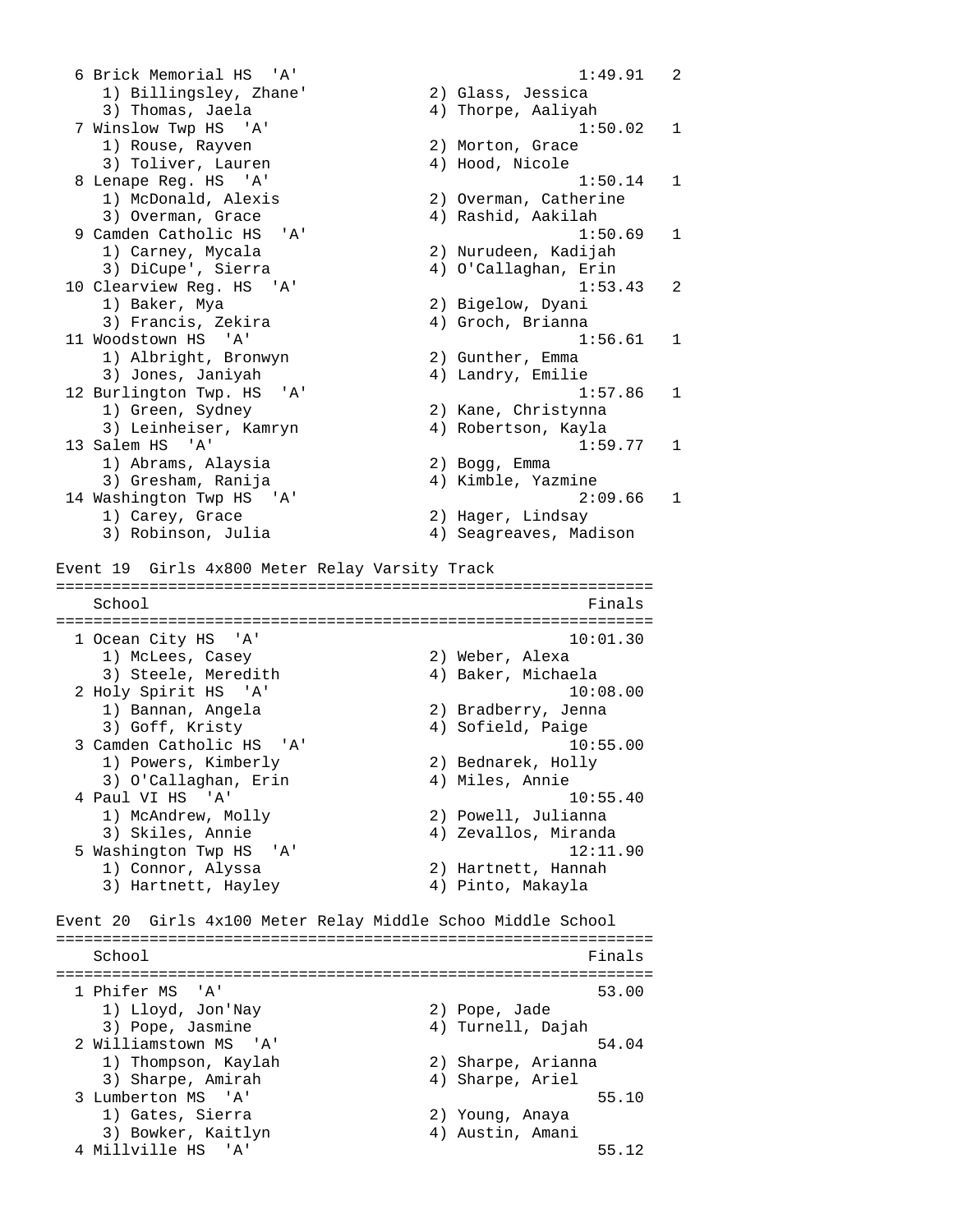1) Craig, Bryanna 2) Ellis, Leah 3) Smith, Tanyha 4) Stevonson, Tanasia 5 Phifer MS 'B' 58.28 1) Abdullah-Martinez, Layla (2) Clarke, Iniyah<br>3) Perry, Briasia (4) Rodriguez, Sianni 3) Perry, Briasia 6 Lumberton MS 'B' 58.31 1) Adegoke, Joyce 2) Austin, Amani 3) Lebron, Jayla 4) McClenahan, Deaglan Event 21 Girls 1600 Sprint Medley Varsity Track ================================================================ School Finals ================================================================ 1 Kingsway HS 'A' 4:12.54<br>1) Anicic, Kylie 4:12.54 1) Anicic, Kylie 2) DeMary, Autumn 3) Green, Katelyn 4) Palmer, Najiyah 2 Millville HS 'A' 4:13.12 1) Bowman, Zaniah 2) Holmes, Hailey 3) Bowman, Zaniah (2) Holmes, Hailey<br>3) Farnville, Jahnaya (4) Miller, Raelynne<br>2) All VI HS (3) 3 Paul VI HS 'A' 4:39.38<br>1) Bruno, Julia (2) McFadden, Jariah 2) McFadden, Jariah 3) Watkins, Keyann'a 4) Burns, Natalie 3 Ocean City HS 'A' 4:39.38 1) Schmid, Amanda 2) Kampmeyer, Abbey 3) Gereaghty, Megan (4) Burke, Grace 5 Winslow Twp HS 'A' 4:51.08 1) Toliver, Lauren 2) Smalls, Ziani 3) Rouse, Rayven 4) Morrison, Alexandria Event 22 Girls 4x400 Meter Relay Varsity Track ================================================================ School **Finals** ================================================================ 1 Holy Spirit HS 'A' 4:12.14 1) Desario, Isabella (2) Plummer, Ayana<br>3) Conaghy, Christine (4) Wilkes, Ariyana 3) Conaghy, Christine (4) Wilkes, Ariyana 2 Clearview Reg. HS 'A' 4:25.32 1) Baker, Mya 2) Bigelow, Dyani 3) Donahue, Kaitlin 4) Doring, Rachel 3 Paul VI HS 'A' 4:25.51 1) Babore, Abaigeal 2) Garozzo, Allyarae 3) Stephens, Aliyia 4) Daniel, Blair 4 Camden Catholic HS 'A' 4:27.41 1) Bednarek, Holly 2) Nurudeen, Kadijah 3) Powers, Kimberly 4) DiCupe', Sierra Event 23 Girls Outdoor Pentathlon Varsity Track ================================================================ Name **Year School Finals** ================================================================ 1 Castellini, Camryn A P Schalick 2584

| 2 Nguyen, Alyssa           | Mainland Reg | 2463 |
|----------------------------|--------------|------|
| 3 Allen-Armstead, Quinteri | Millville HS | 2402 |
| 4 McGonigle, Meghan        | Gloucester C | 2055 |
| 5 Copeland, Catherine      | Clayton HS   | 2024 |
| 6 Hickey, Jillian          | Delran HS    | 1974 |
| 7 Benites (Torres), Andrea | Cinnaminson  | 1855 |
| 8 Hunt, Madeline           | Woodstown HS | 1591 |
| 9 O'Malley, Lauren         | Delran HS    | 1215 |
|                            |              |      |

Event 23 Outdoor Pentathlon: #1 Girls Long Jump Varsity Track Outdoor Pentathlon =================================================================================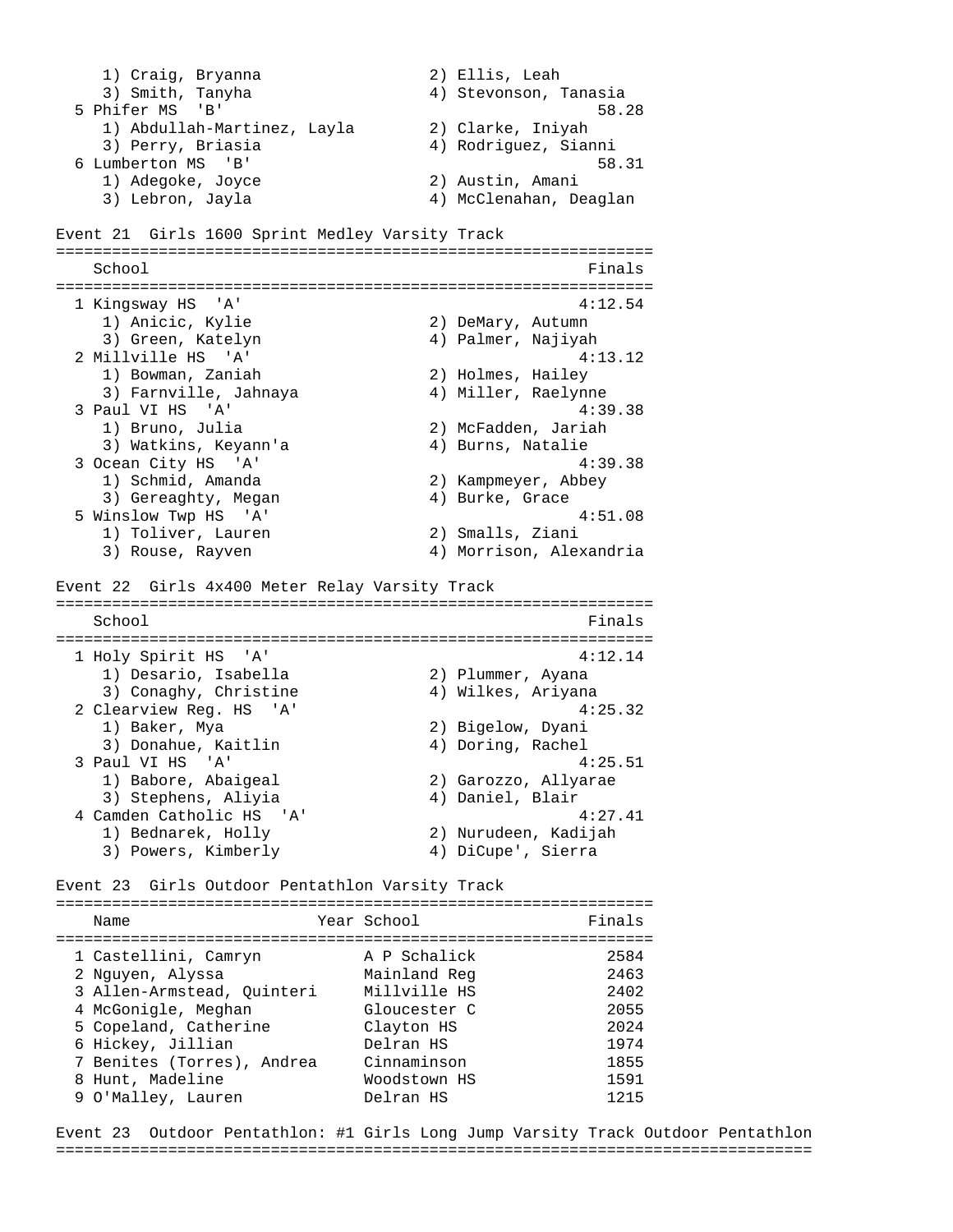| Name                                                                                     | Year School  | Finals            |                  | Points |
|------------------------------------------------------------------------------------------|--------------|-------------------|------------------|--------|
|                                                                                          |              |                   |                  |        |
| 1 Castellini, Camryn                                                                     | A P Schalick | 4.95 <sub>m</sub> | $16 - 03.00$     | 546    |
| 2 Nguyen, Alyssa                                                                         | Mainland Reg | 4.74m             | $15 - 06.75$     | 490    |
| 3 Allen-Armstead, Quinteri                                                               | Millville HS | 4.53m             | $14 - 10.50$     | 436    |
| 4 Hickey, Jillian                                                                        | Delran HS    | 4.52m             | $14 - 10.00$     | 433    |
|                                                                                          | Delran HS    |                   |                  |        |
| 5 O'Malley, Lauren                                                                       |              | 4.34m             | $14 - 03.00$     | 388    |
| 6 Benites (Torres), Andrea                                                               | Cinnaminson  | 4.20m             | $13 - 09.50$     | 355    |
| 7 McGonigle, Meghan                                                                      | Gloucester C | 4.00m             | $13 - 01.50$     | 308    |
| Event 23 Outdoor Pentathlon: #2 Girls Shot Put Varsity Track Outdoor Pentathlon          |              |                   |                  |        |
| Name                                                                                     | Year School  | Finals            |                  | Points |
| 1 Copeland, Catherine                                                                    | Clayton HS   | 11.85m            | $38 - 10.50$     | 651    |
| 2 Castellini, Camryn                                                                     | A P Schalick | 9.15m             | $30 - 00.25$     | 474    |
| 3 Allen-Armstead, Quinteri                                                               | Millville HS | 8.75m             | $28 - 08.50$     | 448    |
|                                                                                          |              |                   |                  |        |
| 3 Nguyen, Alyssa                                                                         | Mainland Reg | 8.75m             | $28 - 08.50$     | 448    |
| 5 Benites (Torres), Andrea                                                               | Cinnaminson  | 6.91m             | $22 - 08.00$     | 329    |
| 6 Hunt, Madeline                                                                         | Woodstown HS | 6.73m             | $22 - 01.00$     | 318    |
| 7 O'Malley, Lauren                                                                       | Delran HS    | 6.32m             | $20 - 09.00$     | 292    |
| 8 Hickey, Jillian                                                                        | Delran HS    | 5.98m             | $19 - 07.50$     | 270    |
| 9 McGonigle, Meghan                                                                      | Gloucester C | 5.48m             | $17 - 11.75$     | 238    |
| Event 23 Outdoor Pentathlon: #3 Girls High Jump Varsity Track Outdoor Pentathlon         |              |                   |                  |        |
| Name                                                                                     | Year School  | Finals            |                  | Points |
|                                                                                          |              |                   |                  |        |
| 1 Castellini, Camryn                                                                     | A P Schalick | 1.57m             | $5 - 01.75$      | 701    |
| 2 Allen-Armstead, Quinteri                                                               | Millville HS | 1.47m             | $4 - 09.75$      | 588    |
| 2 McGonigle, Meghan                                                                      | Gloucester C | 1.47m             | $4 - 09.75$      | 588    |
| 4 Copeland, Catherine                                                                    | Clayton HS   | 1.42m             | $4 - 07.75$      | 534    |
| 4 Nguyen, Alyssa                                                                         | Mainland Reg | 1.42m             | $4 - 07.75$      | 534    |
| 6 Hickey, Jillian                                                                        | Delran HS    | 1.37m             | $4 - 06.00$      | 481    |
| 6 Hunt, Madeline                                                                         | Woodstown HS | 1.37m             | $4 - 06.00$      | 481    |
| Event 23 Outdoor Pentathlon: #4 Girls 100 Meter Hurdles Varsity Track Outdoor Pentathlon |              |                   |                  |        |
| Name                                                                                     | Year School  |                   | Finals H# Points |        |
|                                                                                          |              |                   |                  |        |
|                                                                                          |              |                   |                  |        |
| 1 Allen-Armstead, Quinteri                                                               | Millville HS | 16.41             | 665<br>1         |        |
| 2 Nguyen, Alyssa                                                                         | Mainland Reg | 16.98             | 599<br>2         |        |
| 3 Benites (Torres), Andrea                                                               | Cinnaminson  | 18.31             | 457<br>2         |        |
| 4 McGonigle, Meghan                                                                      | Gloucester C | 18.37             | 451<br>1         |        |
| 5 Castellini, Camryn                                                                     | A P Schalick | 18.70             | 3<br>419         |        |
| 6 Copeland, Catherine                                                                    | Clayton HS   | 19.38             | 3<br>356         |        |
| 7 Hickey, Jillian                                                                        | Delran HS    | 19.62             | 2<br>335         |        |
| 8 O'Malley, Lauren                                                                       | Delran HS    | 20.15             | 1<br>290         |        |
| 9 Hunt, Madeline                                                                         | Woodstown HS | 20.61             | 254<br>3         |        |
| Outdoor Pentathlon: #5 Girls 800 Meter Dash Varsity Track Outdoor Pentathlon<br>Event 23 |              |                   |                  |        |
| Name                                                                                     | Year School  | Finals            | Points           |        |
|                                                                                          |              |                   |                  |        |
| 1 Benites (Torres), Andrea                                                               | Cinnaminson  | 2:28.32           | 714              |        |
|                                                                                          |              |                   |                  |        |
| 2 Hunt, Madeline                                                                         | Woodstown HS | 2:43.04           | 538              |        |
| 3 Copeland, Catherine                                                                    | Clayton HS   | 2:48.18           | 483              |        |
| 4 McGonigle, Meghan                                                                      | Gloucester C | 2:49.41           | 470              |        |
| 5 Hickey, Jillian                                                                        | Delran HS    | 2:50.80           | 455              |        |
| 6 Castellini, Camryn                                                                     | A P Schalick | 2:51.94           | 444              |        |
| 7 Nguyen, Alyssa                                                                         | Mainland Reg | 2:57.16           | 392              |        |
| 8 Allen-Armstead, Quinteri                                                               | Millville HS | 3:11.59           | 265              |        |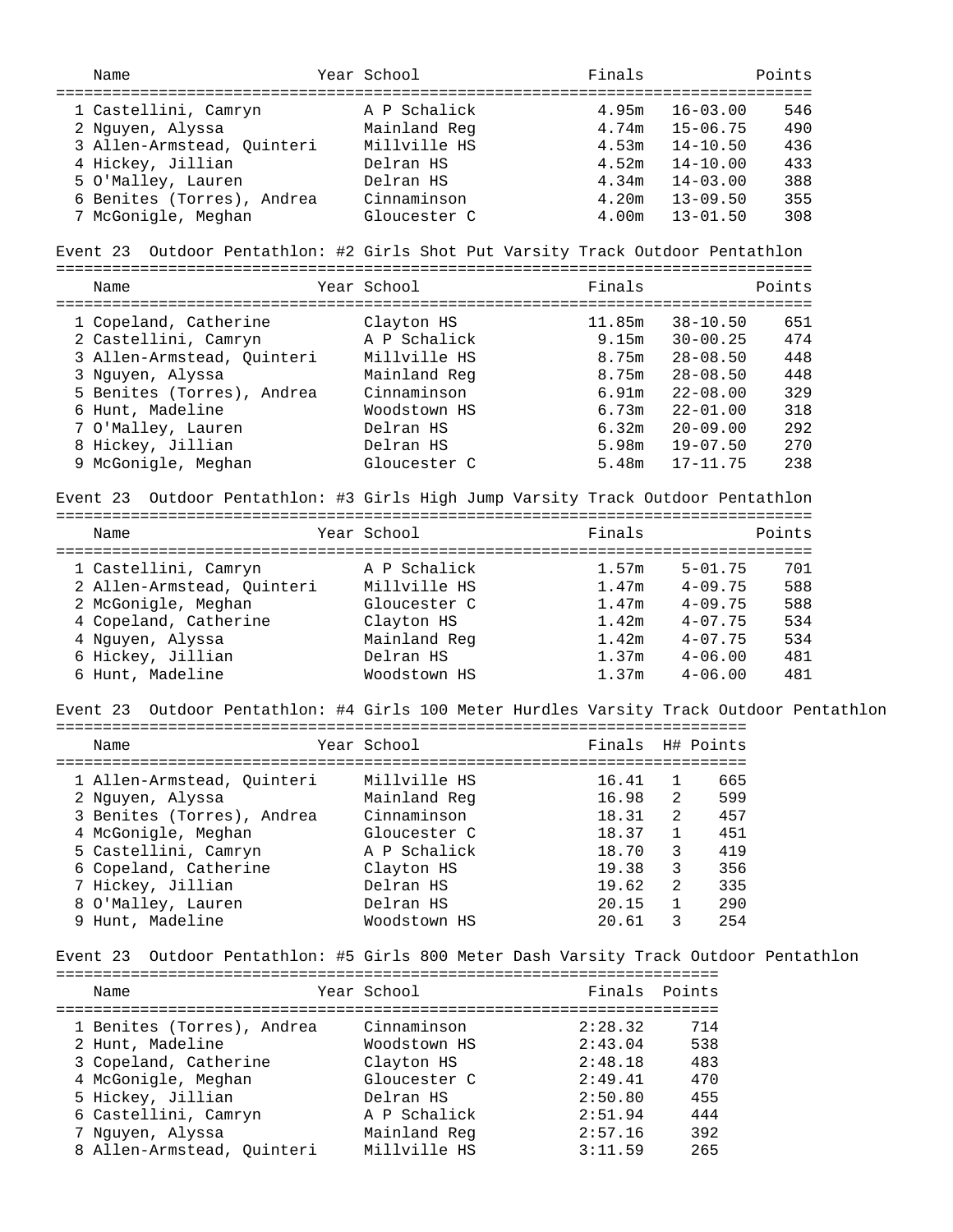# Event 24 Girls Discus Throw Open Field Events

| Name                                       |  | Year School  | Finals     |        |  |  |
|--------------------------------------------|--|--------------|------------|--------|--|--|
|                                            |  |              |            |        |  |  |
| 1 Sam, Natasia                             |  | Vineland HS  | $109 - 05$ | 33.35m |  |  |
| 2 Lampkin, Ky Lyn                          |  | Piscataway T | $107 - 01$ | 32.63m |  |  |
| 3 Parr, Rachel                             |  | Audubon HS   | $103 - 07$ | 31.57m |  |  |
| 4 Bryant, Na'Tanya                         |  | Woodbury HS  | $93 - 11$  | 28.62m |  |  |
| 5 Abbruzzese, Gianna                       |  | Burlington T | $93 - 10$  | 28.60m |  |  |
| 6 Dowe-Moorer, Ta'Kyah                     |  | Salem HS     | $92 - 04$  | 28.14m |  |  |
| 7 Burns, Megan                             |  | Haddonfield  | $91 - 03$  | 27.81m |  |  |
| 8 Georges, Chloe                           |  | Paul VI HS   | $89 - 02$  | 27.17m |  |  |
| 9 DeMaria, Callie                          |  | Pinelands Re | $88 - 04$  | 26.92m |  |  |
| 10 Pomatto, Mya                            |  | Egg Harbor T | $85 - 07$  | 26.08m |  |  |
| 11 McNeely, Briana                         |  | Audubon HS   | $84 - 05$  | 25.73m |  |  |
| 12 Drummey, Delaney                        |  | Pitman HS    | $82 - 09$  | 25.22m |  |  |
| 13 McKinney, Dayna                         |  | Woodstown HS | $80 - 08$  | 24.58m |  |  |
| 14 Steele, Jahni                           |  | Maple Shade  | $77 - 03$  | 23.54m |  |  |
| 15 Assi, Celine                            |  | Paul VI HS   | $76 - 00$  | 23.16m |  |  |
| 16 Moore, A-Briyah                         |  | Lindenwold H | $75 - 11$  | 23.13m |  |  |
| 17 Alessi, Adrianna                        |  | Shawnee HS   | $75 - 02$  | 22.91m |  |  |
| 17 Guht, Jacklyn                           |  | Clearview Re | $75 - 02$  | 22.91m |  |  |
| 19 Caul, Alijah                            |  | Sterling HS  | $74 - 08$  | 22.75m |  |  |
| 20 Walters, Emily                          |  | Clearview Re | $72 - 11$  | 22.22m |  |  |
| 21 Harmon, Genesis                         |  | Salem HS     | $72 - 08$  | 22.14m |  |  |
| 22 Tamous, Jasmine                         |  | West Deptfor | $68 - 11$  | 21.00m |  |  |
| 23 Smith, Morgan                           |  | A P Schalick | $66 - 05$  | 20.24m |  |  |
| 24 Sharkey, Madison                        |  | Haddon Hts.  | $65 - 06$  | 19.96m |  |  |
| 25 Smith, Tianna                           |  | Lindenwold H | $65 - 05$  | 19.93m |  |  |
| 26 Portock, Sydney                         |  | Mainland Reg | $56 - 05$  | 17.19m |  |  |
| 27 Williams, Destiny                       |  | Woodstown HS | $55 - 04$  | 16.86m |  |  |
| 28 Belton, Jazmin                          |  | Pemberton Tw | $55 - 00$  | 16.76m |  |  |
| 29 Condon, Rachel                          |  | Mainland Reg | $54 - 04$  | 16.56m |  |  |
| Event 27 Girls Long Jump Open Field Events |  |              |            |        |  |  |

| Name                 | Year School  | Finals       |                   |
|----------------------|--------------|--------------|-------------------|
| 1 Harris, Skyler     | Paul VI HS   | $15 - 11.75$ | 4.87m             |
| 2 Babore, Abaigeal   | Paul VI HS   | $15 - 00.00$ | 4.57m             |
| 3 Simmons, Nicole    | Penns Grove  | $14 - 10.25$ | 4.52 <sub>m</sub> |
| 4 Clarke, Sha'Lynn   | Glassboro HS | $14 - 09.50$ | 4.50m             |
| 5 Raymond, Kaneisha  | Northern Bur | $14 - 08.75$ | 4.48m             |
| 6 Johnson, Aniya     | Woodstown HS | $14 - 08.25$ | 4.47m             |
| 7 Thomas, Matijah    | Salem HS     | $14 - 07.25$ | 4.45m             |
| 8 Falzone, Olivia    | Shawnee HS   | $14 - 04.00$ | 4.36 <sub>m</sub> |
| 9 Ljoka, Lana        | Haddonfield  | $14 - 03.00$ | 4.34 <sub>m</sub> |
| 10 Sobelman, Emily   | Pennsville   | $14 - 02.50$ | 4.33m             |
| 11 Boyd, Briana      | Rancocas Val | $14 - 02.25$ | 4.32m             |
| 12 Williams, Kahlani | Woodbury HS  | $14 - 01.25$ | 4.29m             |
| 13 Sendi, Kisakye    | Northern Bur | $14 - 01.00$ | 4.29m             |
| 14 Hopkins, Laprehi  | Penns Grove  | $13 - 11.00$ | 4.24m             |
| 14 Scott, Shelby     | Salem HS     | $13 - 11.00$ | 4.24m             |
| 16 Giddings, Amaiya  | Pemberton Tw | $13 - 10.25$ | 4.22m             |
| 17 Warren, Makiah    | Rancocas Val | $13 - 09.00$ | 4.19m             |
| 18 Neal, Neylan      | Cherry Hill  | $13 - 08.75$ | 4.18m             |
| 19 Collins, Jennifer | Wildwood HS  | $13 - 08.25$ | 4.17m             |
| 20 Matura, Mackenzie | Ocean City H | $13 - 08.00$ | 4.16m             |
| 21 Beachman, Jordan  | Pemberton Tw | $13 - 07.00$ | 4.14 <sub>m</sub> |
| 22 Norway, Carsyn    | Northern Bur | $13 - 06.50$ | 4.12m             |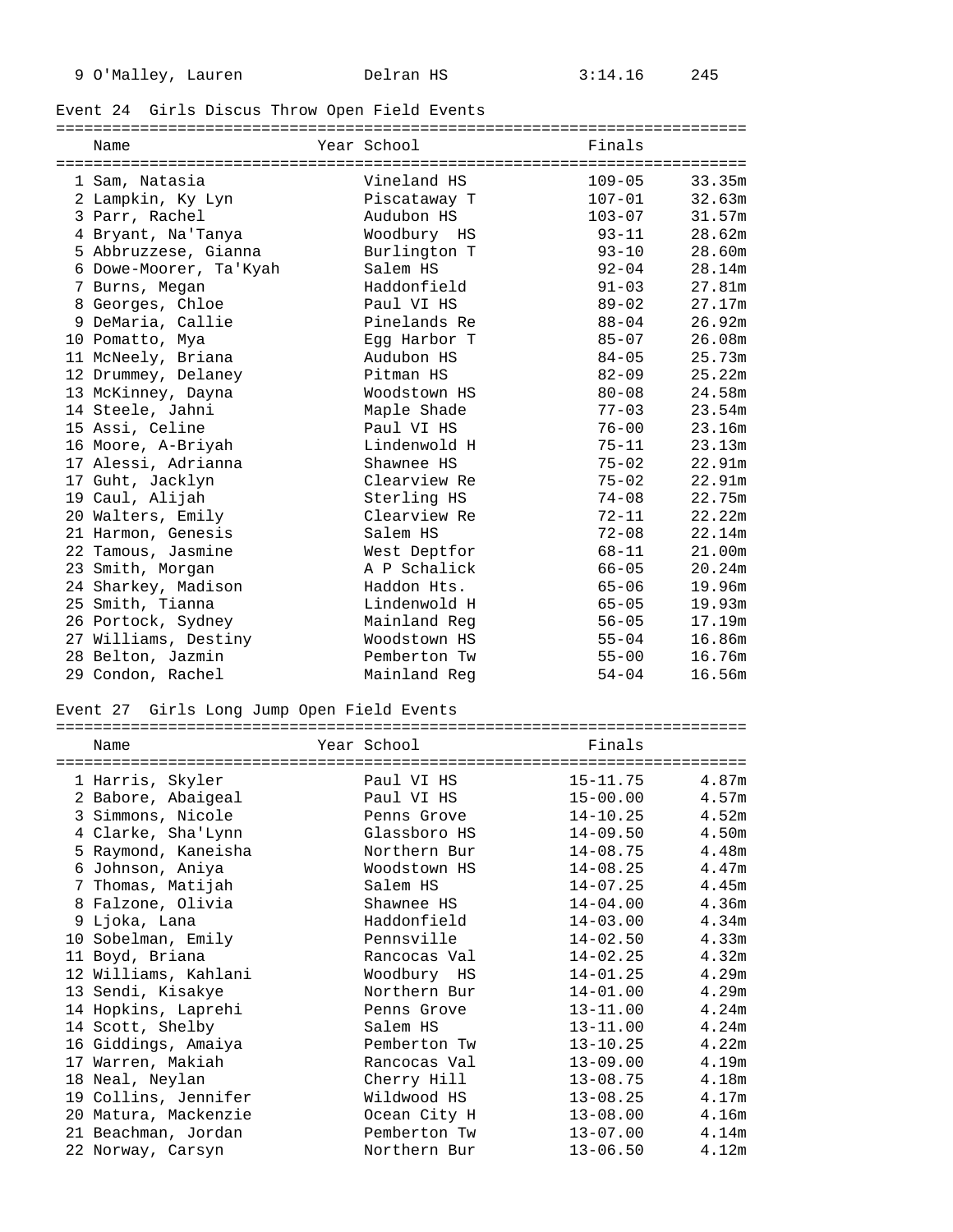| 23 Demko, Amanda                             | Shawnee HS                   | $13 - 05.00$                 | 4.08m             |
|----------------------------------------------|------------------------------|------------------------------|-------------------|
| 24 Mattie, Mckinleigh                        | Vineland HS                  | $13 - 04.50$                 | 4.07m             |
| 25 Keady, Sarah                              | Pinelands Re                 | $13 - 03.50$                 | 4.05 <sub>m</sub> |
| 26 Macaya, Kassandra                         | Egg Harbor T                 | $13 - 02.25$                 | 4.01 <sub>m</sub> |
| 27 Fabricante, Emily                         | Delran HS                    | $13 - 01.00$                 | 3.98m             |
| 28 Tse, Percy                                | Cherry Hill                  | $12 - 09.25$                 | 3.89m             |
| 29 Coldren, Kendal                           | Delran HS                    | $12 - 05.25$                 | 3.79m             |
| 30 Zappetti, Jenna                           | Haddonfield                  | $11 - 10.75$                 | 3.62m             |
| 31 Battersby, Kelsie                         | Pennsville                   | $11 - 06.25$                 | 3.51m             |
| Event 30 Girls Pole Vault Field Events       |                              |                              |                   |
| Name                                         | Year School                  | Finals                       |                   |
|                                              |                              |                              |                   |
| 1 Arellano, Paula                            | Winslow Twp                  | $10 - 06.00$                 | 3.20m             |
| 2 Cohen, Alana                               | Cherry Hill                  | $9 - 06.00$                  | 2.89m             |
| 2 Stratton, Lori                             | Sterling HS                  | $9 - 06.00$                  | 2.89m             |
| 4 Maines, Stephanie<br>5 Couval, Sydney      | Moorestown H                 | $9 - 00.00$                  | 2.74m<br>2.74m    |
| 6 Blankley, Elizabeth                        | Ocean City H<br>Ocean City H | $J9 - 00.00$<br>$J9 - 00.00$ | 2.74m             |
| 7 Glenn, Kelly                               | Mainland Reg                 | $J9 - 00.00$                 | 2.74m             |
| 7 Clark, Taylor                              | Cinnaminson                  | $J9 - 00.00$                 | 2.74m             |
| 9 Diaz, Emely                                | Highland Reg                 | $8 - 06.00$                  | 2.59 <sub>m</sub> |
| 9 Klenk, Jessie                              | Sterling HS                  | $8 - 06.00$                  | 2.59 <sub>m</sub> |
| 9 Andrews, Malayshia                         | Millville HS                 | $8 - 06.00$                  | 2.59 <sub>m</sub> |
| 12 Muse, Makayla                             | Maple Shade                  | $8 - 00.00$                  | 2.43m             |
| 12 Michie, Lindsey                           | Northern Bur                 | $8 - 00.00$                  | 2.43 <sub>m</sub> |
| 12 Wilson, Rebecca                           | Northern Bur                 | $8 - 00.00$                  | 2.43m             |
| 12 Vandergrift, Aaliyah                      | Paul VI HS                   | $8 - 00.00$                  | 2.43m             |
| 12 King, Destiny                             | Williamstown                 | $8 - 00.00$                  | 2.43m             |
| 12 Fericy, Kayla                             | Cherokee HS                  | $8 - 00.00$                  | 2.43 <sub>m</sub> |
| 12 Thornton, Rachel                          | Mainland Reg                 | $8 - 00.00$                  | 2.43m             |
| 12 Gatley, Jillian                           | Mainland Reg                 | $8 - 00.00$                  | 2.43m             |
| Event 31 Girls Triple Jump Open Field Events |                              |                              |                   |
|                                              |                              |                              |                   |
| Name                                         | Year School                  | Finals                       |                   |
| 1 Pitts, Jalissa                             | Winslow Twp                  | $33 - 06.00$                 | 10.21m            |
| 2 Covington, Olivia                          | Eastern Reg.                 | $33 - 00.00$ 10.05m          |                   |
| 3 Thornton, Rachel                           | Mainland Reg                 | $32 - 09.00$                 | 9.98m             |
| 4 Babore, Gabriella                          | Paul VI HS                   | $32 - 00.00$                 | 9.75m             |
| 5 Sendi, Kisakye                             | Northern Bur                 | $31 - 09.00$                 | 9.67m             |
| 6 Warren, Makiah                             | Rancocas Val                 | $30 - 08.00$                 | 9.34m             |
| 7 Sobelman, Emily                            | Pennsville                   | $30 - 03.00$                 | 9.22m             |
| 8 Jones, Janiyah                             | Woodstown HS                 | $29 - 08.00$                 | 9.04m             |
| 9 Battersby, Kelsie                          | Pennsville                   | $29 - 04.00$                 | 8.94m             |
| 10 Smith, Dar'Rique                          | Woodbury HS                  | $29 - 03.00$                 | 8.91m             |
| 11 Johnston, Hannah                          | Pennsville                   | $29 - 02.00$                 | 8.89m             |
| 12 Shorts, Naomi                             | Paul VI HS                   | $28 - 10.00$                 | 8.78m             |
| 13 Mattie, Mckinleigh                        | Vineland HS                  | $28 - 06.00$                 | 8.68m             |
| 14 Gatley, Jillian                           | Mainland Reg                 | $28 - 05.00$                 | 8.66m             |
| 15 Howdyshell, Korrey                        | Shawnee HS                   | $28 - 04.00$                 | 8.63m             |
| 16 Coldren, Kendal                           | Delran HS                    | $27 - 07.00$                 | 8.40m             |
| 17 Baker, Lydia                              | Delran HS                    | $27 - 01.50$                 | 8.26m             |
| Event 34 Girls High Jump Open Field Events   |                              |                              |                   |
|                                              |                              |                              |                   |
|                                              |                              |                              |                   |
| Starting Ht 4'06"                            |                              |                              |                   |
| Name                                         | Year School                  | Finals                       |                   |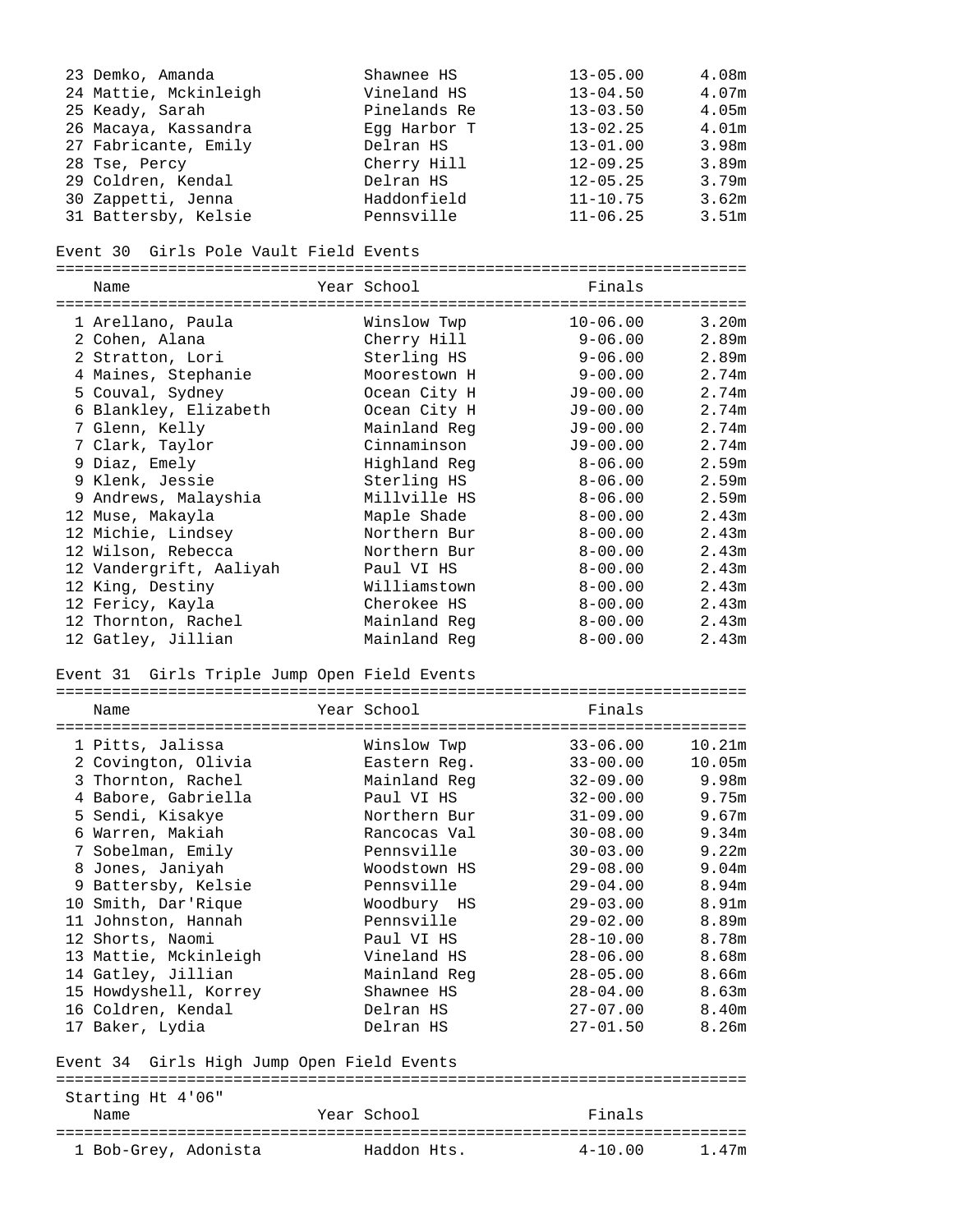| 2 Repp, Katie          | Millville HS | $4 - 08.00$  | 1.42 <sub>m</sub> |
|------------------------|--------------|--------------|-------------------|
| 2 Sobolusky, Danielle  | Cinnaminson  | $4 - 08.00$  | 1.42 <sub>m</sub> |
| 4 Pitts, Jalissa       | Winslow Twp  | $J4 - 08.00$ | 1.42m             |
| 4 Velez, Natalyn       | Vineland HS  | $J4 - 08.00$ | 1.42m             |
| 6 Hamliton, Taylor     | Delran HS    | $J4 - 08.00$ | 1.42m             |
| 6 Tomasello, Sarah     | Cedar Creek  | $J4 - 08.00$ | 1.42m             |
| 8 Smith-Stroud, Ananda | Winslow Twp  | $J4 - 08.00$ | 1.42m             |
| 9 Meade, Keyanna       | Burlington T | $J4 - 08.00$ | 1.42m             |
| 10 Robinson, Rayannia  | A P Schalick | $4 - 06.00$  | 1.37 <sub>m</sub> |
| 10 Albano, Isabella    | Northern Bur | $4 - 06.00$  | 1.37m             |
| 10 Johnson, Aniya      | Woodstown HS | $4 - 06.00$  | 1.37 <sub>m</sub> |
| 10 Delva, Nicki        | A P Schalick | $4 - 06.00$  | 1.37m             |
| 10 Young, Lamya        | Audubon HS   | $4 - 06.00$  | 1.37m             |
| 10 Riggs, Naomi        | Haddon Hts.  | $4 - 06.00$  | 1.37m             |
| 10 Komorova, Viktorija | Cherry Hill  | $4 - 06.00$  | 1.37 <sub>m</sub> |
| 10 Pollino, Angelina   | Absegami HS  | $4 - 06.00$  | 1.37 <sub>m</sub> |
| 10 Bonnet, Rachel      | Haddonfield  | $4 - 06.00$  | 1.37 <sub>m</sub> |

### Event 35 Girls Shot Put Open Field Events

| Name                 | Year School  | Finals       |                   |
|----------------------|--------------|--------------|-------------------|
| 1 Assongba, Yvonne   | Mainland Req | $32 - 00.25$ | 9.75m             |
| 2 Woodford, Zaria    | Egg Harbor T | $31 - 07.00$ | 9.62m             |
| 3 Murray, Tayley     | A P Schalick | $31 - 00.00$ | 9.44m             |
| 4 Young, Tameah      | Washington T | $30 - 08.50$ | 9.35m             |
| 5 Henley, Krysten    | Eastern Req. | $30 - 07.00$ | 9.32m             |
| 6 Galvin, Emily      | Pitman HS    | $30 - 03.00$ | 9.22m             |
| 7 Burns, Megan       | Haddonfield  | $30 - 00.25$ | 9.15m             |
| 8 Wright, Nathina    | Northern Bur | $29 - 09.75$ | 9.08m             |
| 9 Deal, Isabelle     | Washington T | $29 - 06.00$ | 8.99m             |
| 10 Akiri, Fejiro     | Cherokee HS  | $29 - 05.75$ | 8.98m             |
| 11 Wagner, Annalise  | Absegami HS  | $29 - 05.25$ | 8.97m             |
| 12 McNail, Aija-Lynn | Salem HS     | $29 - 05.00$ | 8.96m             |
| 13 Trice, Bianca     | Pinelands Re | $28 - 01.00$ | 8.55m             |
| 14 Helf, Megan       | Haddonfield  | $27 - 07.50$ | 8.42m             |
| 15 Georges, Chloe    | Paul VI HS   | $27 - 06.50$ | 8.39m             |
| 16 Clifton, Sydney   | Cherokee HS  | $26 - 11.25$ | 8.21m             |
| 17 Guht, Jacklyn     | Clearview Re | $26 - 00.00$ | 7.92m             |
| 18 Stokes, Melani    | Cherry Hill  | $25 - 11.00$ | 7.89m             |
| 19 Lodge, Lauren     | Shawnee HS   | $25 - 08.50$ | 7.83m             |
| 20 Brown, Melissa    | Pitman HS    | $25 - 04.00$ | 7.72m             |
| 21 Heins, Kylie      | Seneca HS    | $24 - 10.00$ | 7.56m             |
| 22 Williams, Destiny | Woodstown HS | $24 - 06.50$ | 7.48m             |
| 23 Lawrence, Samiyah | Delran HS    | $24 - 06.00$ | 7.46m             |
| 24 McKinney, Dayna   | Woodstown HS | $24 - 01.50$ | 7.35m             |
| 25 Hiester, Samantha | Gloucester C | $23 - 09.00$ | 7.23m             |
| 26 Steele, Jahni     | Maple Shade  | $23 - 08.75$ | 7.23m             |
| 27 Ross, Maniya      | Woodbury HS  | $23 - 08.25$ | 7.21 <sub>m</sub> |
| 28 White, Damia      | A P Schalick | $23 - 08.00$ | 7.21m             |
| 29 Miliano, Taylor   | Shawnee HS   | $22 - 10.50$ | 6.97m             |
| 30 Sommer, Joanna    | Clearview Re | $21 - 04.25$ | 6.50 <sub>m</sub> |
| 31 Spencer, Asia     | Woodbury HS  | $21 - 02.00$ | 6.45m             |

# Event 36 Girls Javelin Throw Open Field Events

| Name                |  | Year School  | Finals    |        |  |  |
|---------------------|--|--------------|-----------|--------|--|--|
|                     |  |              |           |        |  |  |
| 1 Veach, Christina  |  | Williamstown | $98 - 00$ | 29.87m |  |  |
| 2 Dever, Katelyn    |  | Seneca HS    | $96 - 08$ | 29.46m |  |  |
| 3 Hiester, Samantha |  | Gloucester C | $90 - 09$ | 27.66m |  |  |
| 4 Pollino, Angelina |  | Absegami HS  | $90 - 03$ | 27.50m |  |  |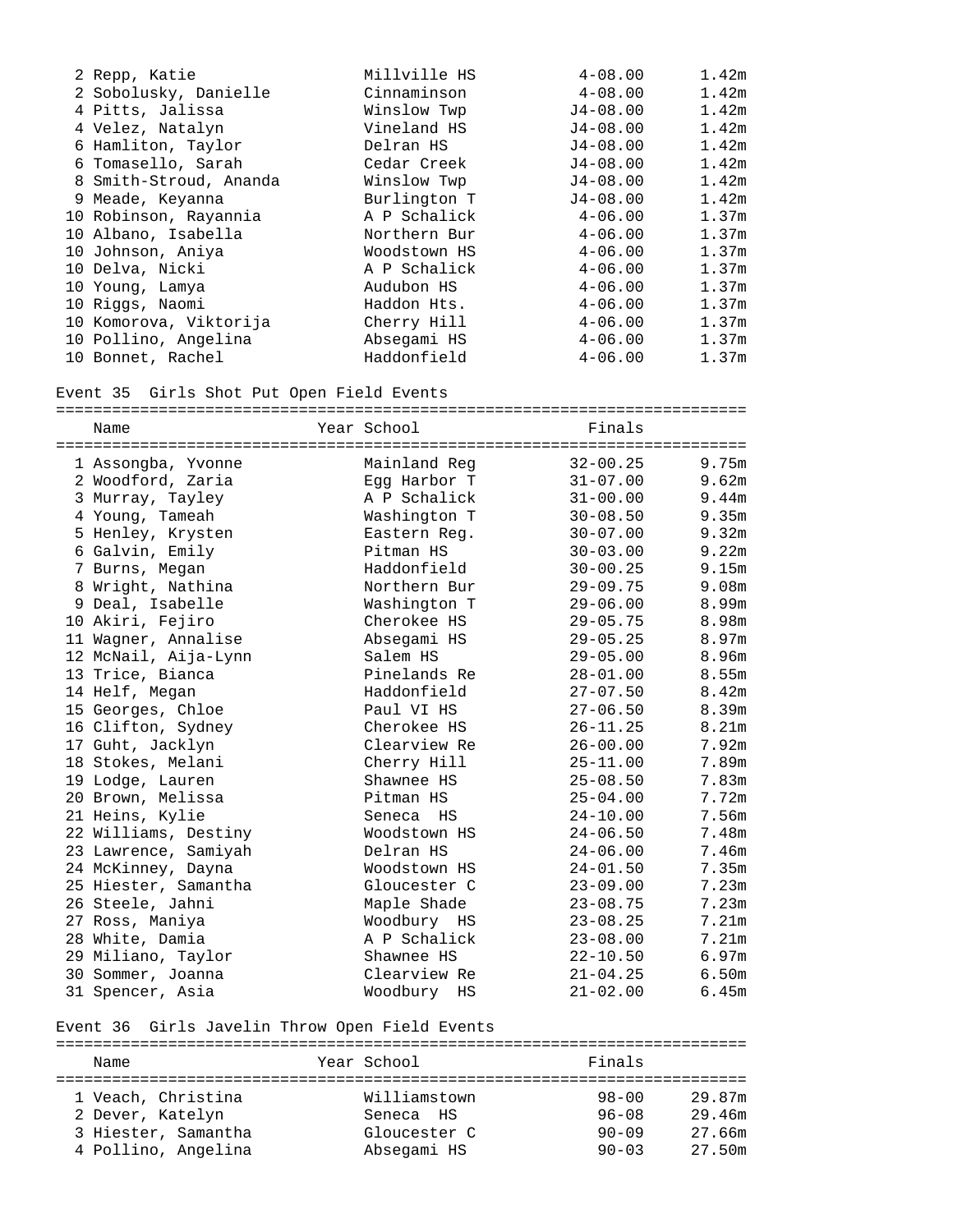| 5 Walters, Emily        | Clearview Re | $89 - 09$ | 27.35m |
|-------------------------|--------------|-----------|--------|
| 6 Parsons, Kira         | Millville HS | 88-11     | 27.10m |
| 7 Brown, Melissa        | Pitman HS    | 88-01     | 26.84m |
| 8 Polo, Anaya           | Woodstown HS | $87 - 06$ | 26.67m |
| 9 Packard, Aubrey       | Seneca HS    | $86 - 09$ | 26.44m |
| 10 Corsetti, Deanna     | West Deptfor | 86-01     | 26.23m |
| 11 Gallagher, Kailyn    | Mainland Reg | $85 - 03$ | 25.98m |
| 12 Broderick, Emily     | Paul VI HS   | 84-04     | 25.70m |
| 13 Chiomento, Jessi     | West Deptfor | $83 - 10$ | 25.55m |
| 14 Chomo, Abigail       | A P Schalick | $82 - 05$ | 25.12m |
| 15 McKinney, Dayna      | Woodstown HS | $80 - 07$ | 24.56m |
| 16 Champion, Kaitlin    | Pemberton Tw | 76-02     | 23.21m |
| 17 Rocha, Christina     | Absegami HS  | $73 - 04$ | 22.35m |
| 18 Ward, Abby           | Woodbury HS  | 73-01     | 22.27m |
| 19 Rivera, Siera        | Vineland HS  | 71-01     | 21.66m |
| 20 Patterson, Dominique | Salem HS     | 68-11     | 21.00m |
| 21 Abbruzzese, Sabrina  | Burlington T | $63 - 09$ | 19.43m |
| 22 Condon, Rachel       | Mainland Reg | $57 - 05$ | 17.50m |
|                         |              |           |        |

Event 37 Girls Discus Throw Elite Field Events

==========================================================================

| Name                   | Year School  | Finals     |        |
|------------------------|--------------|------------|--------|
| 1 Wilson, Alyssa       | Donovan Cath | $182 - 00$ | 55.47m |
| 2 Singleton, Najeaya   | Vineland HS  | $142 - 07$ | 43.45m |
| 3 Harrison, Alexis     | Millville HS | $126 - 10$ | 38.65m |
| 4 Bell, Tatyanna       | Clayton HS   | $111 - 07$ | 34.01m |
| 5 Fleming, Tayler      | Eqq Harbor T | $110 - 10$ | 33.78m |
| 5 Thompson, Jessica    | Teaneck HS   | $110 - 10$ | 33.78m |
| 7 Sutton, Samantha     | Pennsville   | $100 - 03$ | 30.55m |
| 8 Mahoney, Lorraine    | Millville HS | $99 - 02$  | 30.22m |
| 9 Young, Tameah        | Washington T | $98 - 02$  | 29.92m |
| 10 Washington, Jennica | Woodbury HS  | $96 - 04$  | 29.36m |
| 11 Helf, Megan         | Haddonfield  | $93 - 05$  | 28.47m |
| 12 Cioffi, Hannah      | Pitman HS    | $91 - 03$  | 27.81m |
| 13 Johnson, Ciarra     | Winslow Twp  | $88 - 01$  | 26.84m |

### Event 38 Girls Discus Throw Emerging Eli Field Events

| Name                 | Year School  | Finals     |        |
|----------------------|--------------|------------|--------|
| 1 Blamon, Prisca     | Cinnaminson  | $107 - 06$ | 32.76m |
| 2 Carter, Taylor     | Sterling HS  | $105 - 02$ | 32.05m |
| 3 Bryant, Deriana    | Collingswood | $103 - 09$ | 31.62m |
| 4 Wagner, Annalise   | Absegami HS  | $103 - 07$ | 31.57m |
| 4 Sheply, Dana       | Maple Shade  | $103 - 07$ | 31.57m |
| 6 Thomas, Cydney     | Haddon Hts.  | $102 - 01$ | 31.11m |
| 7 Vigorito, Jenna    | Northern Bur | $97 - 01$  | 29.59m |
| 8 Adorno, Haylee     | Delran HS    | $90 - 05$  | 27.55m |
| 9 Reuben, Jocelyn    | Burlington T | $89 - 03$  | 27.20m |
| 10 Hiester, Samantha | Gloucester C | $85 - 01$  | 25.93m |
| 10 Thomas, Alonae    | Glassboro HS | $85 - 01$  | 25.93m |
| 12 Ashmen, Amanda    | Eastern Req. | $83 - 03$  | 25.37m |

## Event 39 Girls Javelin Throw Elite Field Events

========================================================================== Name **Name** Year School **Finals** ========================================================================== 0akcrest HS  $145-00$   $44.19$ m<br>Rancocas Val  $136-00$   $41.45$ m 2 Foering, Julianne Rancocas Val 136-00 41.45m 3 Gonzalez, Saraly Sterling HS 116-00 35.35m 4 Pomatto, Mya Egg Harbor T 112-08 34.34m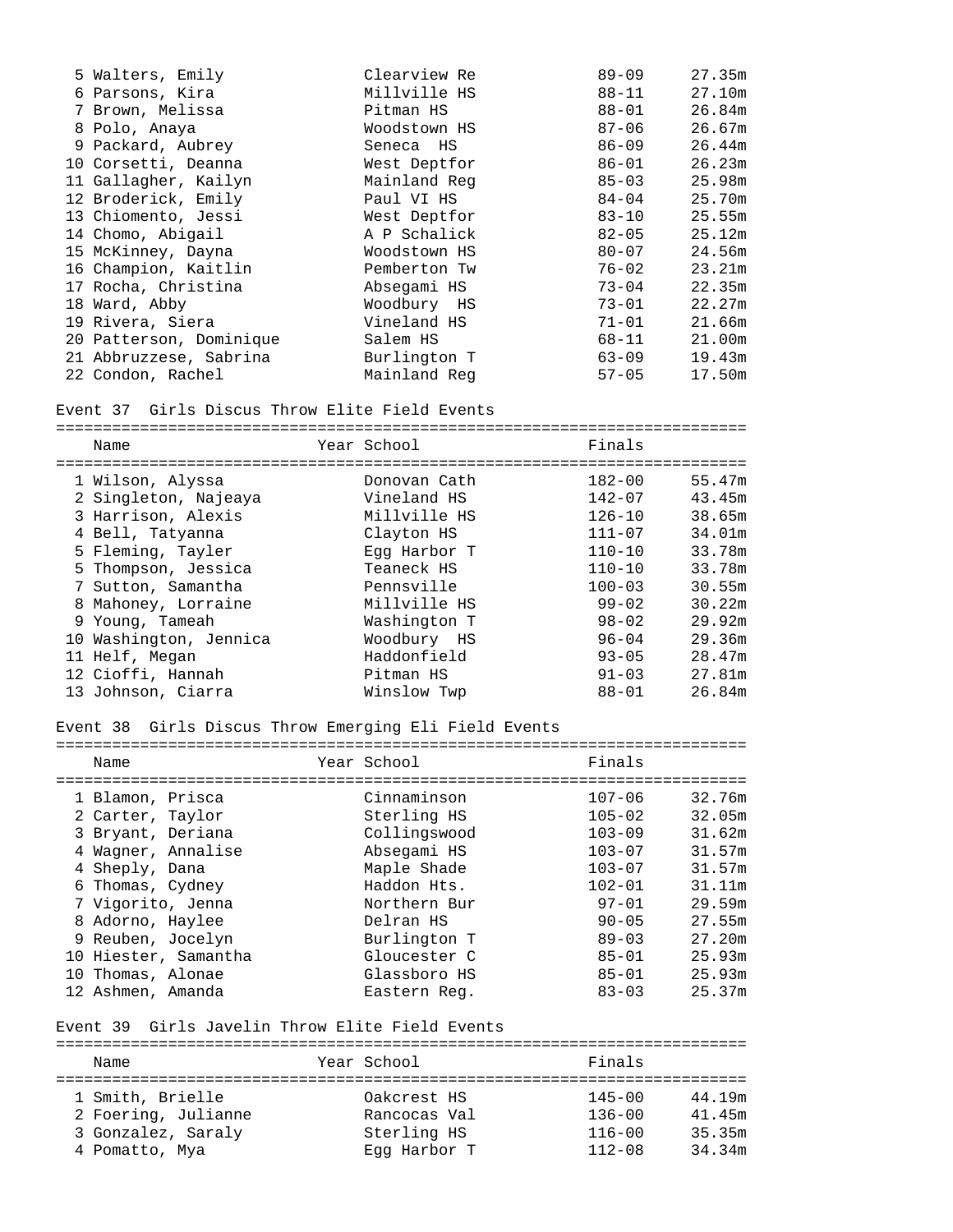| 5 Galvin, Emily        | Pitman HS    | $110 - 04$ | 33.62m |
|------------------------|--------------|------------|--------|
| 6 Groble, Analisa      | Cherry Hill  | $109 - 09$ | 33.45m |
| 7 Antico, Amanda       | Cinnaminson  | $105 - 08$ | 32.20m |
| 7 Mahoney, Lorraine    | Millville HS | $105 - 08$ | 32.20m |
| 9 Jannsch, Carly       | Pinelands Re | $100 - 09$ | 30.70m |
| 10 McCann, Lauren      | Sterling HS  | $97 - 04$  | 29.66m |
| 11 Hans, Catherine     | Haddon Hts.  | $96 - 00$  | 29.26m |
| 12 Hagmayer, Elizabeth | Seneca HS    | $94 - 03$  | 28.72m |
| 13 Carr, Hannah        | Haddon Hts.  | $89 - 00$  | 27.12m |
| 14 Velez, Natalyn      | Vineland HS  | $87 - 03$  | 26.59m |

#### Event 40 Girls Javelin Throw Emerging Eli Field Events

==========================================================================

| Name                  | Year School  | Finals     |        |
|-----------------------|--------------|------------|--------|
| 1 Assi, Celine        | Paul VI HS   | $104 - 09$ | 31.92m |
| 2 Fiorentino, Brianna | Glassboro HS | $99 - 10$  | 30.42m |
| 3 Sutton, Samantha    | Pennsville   | $99 - 00$  | 30.17m |
| 4 Parise, Brianna     | Holy Cross H | $95 - 10$  | 29.21m |
| 5 Deal, Isabelle      | Washington T | $95 - 06$  | 29.10m |
| 6 Allen, Amanda       | Ocean City H | $92 - 10$  | 28.29m |
| 7 DeMaria, Callie     | Pinelands Re | $92 - 08$  | 28.24m |
| 8 Caramanna, Nicole   | Pitman HS    | $86 - 08$  | 26.41m |
| 9 Poveromo, Cassandra | Eqq Harbor T | $84 - 02$  | 25.65m |
| 10 Aquanno, Jessica   | Delran HS    | $81 - 02$  | 24.73m |

### Event 41 Girls Long Jump Elite Field Events

========================================================================== Name Year School Finals ========================================================================== 1 Johnson, Kierston Oakcrest HS 5.59m 18-04.25 2 Johnson, Joshonda Absegami HS 5.40m 17-08.75<br>3 Smith, Claudine Atlantic Cit 5.30m 17-04.75 3 Smith, Claudine Atlantic Cit 5.30m 17-04.75 4 Saalih, Ameenah Rancocas Val 5.11m 16-09.25 5 Rowe, Janell **Sterling HS** 5.10m 16-08.75 6 Tigue, Lauren West Deptfor 4.99m 16-04.50 7 Stratton, Lori 6. Sterling HS 4.94m 16-02.50 7 Hayes, Anjelai Woodbury HS 4.94m 16-02.50 9 Miller, Alyse Egg Harbor T 4.91m 16-01.50 10 Flynn, Fiona Cinnaminson 4.86m 15-11.50 11 Keller, Sierra Cherokee HS 4.66m 15-03.50

12 Townsend, Serena Millville HS 4.64m 15-02.75

#### Event 42 Girls Long Jump Emerging Eli Field Events

| Name                     |  | Year School  | Finals       |       |  |
|--------------------------|--|--------------|--------------|-------|--|
|                          |  |              |              |       |  |
| 1 Osborne, Jayda         |  | Piscataway T | $16 - 03.25$ | 4.95m |  |
| 2 Pitts, Jania           |  | Winslow Twp  | $16 - 01.50$ | 4.91m |  |
| 3 James, Courtney        |  | Burlington T | $15 - 05.75$ | 4.71m |  |
| 4 Smith, Siani           |  | Burlington T | $15 - 05.00$ | 4.69m |  |
| 5 Logan, Sydney          |  | Teaneck HS   | $15 - 04.50$ | 4.68m |  |
| 6 Meade, Keyanna         |  | Burlington T | $15 - 03.75$ | 4.66m |  |
| 7 Gresham, Ranija        |  | Salem HS     | $15 - 03.00$ | 4.64m |  |
| 8 Germann, Gabrielle     |  | Eqq Harbor T | $15 - 02.75$ | 4.64m |  |
| 9 Santiago, Gabrielle    |  | Mainland Reg | $15 - 00.50$ | 4.58m |  |
| 10 Grelak, Susan         |  | Pinelands Re | $14 - 10.50$ | 4.53m |  |
| 11 Milbourne, Lynnae     |  | Woodstown HS | $14 - 06.25$ | 4.42m |  |
| 12 Covington, Olivia     |  | Eastern Req. | $14 - 05.00$ | 4.39m |  |
| 13 Adenugba, Simileoluwa |  | Vineland HS  | $14 - 03.50$ | 4.35m |  |
| 14 Darata, Rachel        |  | Holy Cross H | $14 - 00.25$ | 4.27m |  |
| 15 Doughty, Summer       |  | Oakcrest HS  | $13 - 10.50$ | 4.22m |  |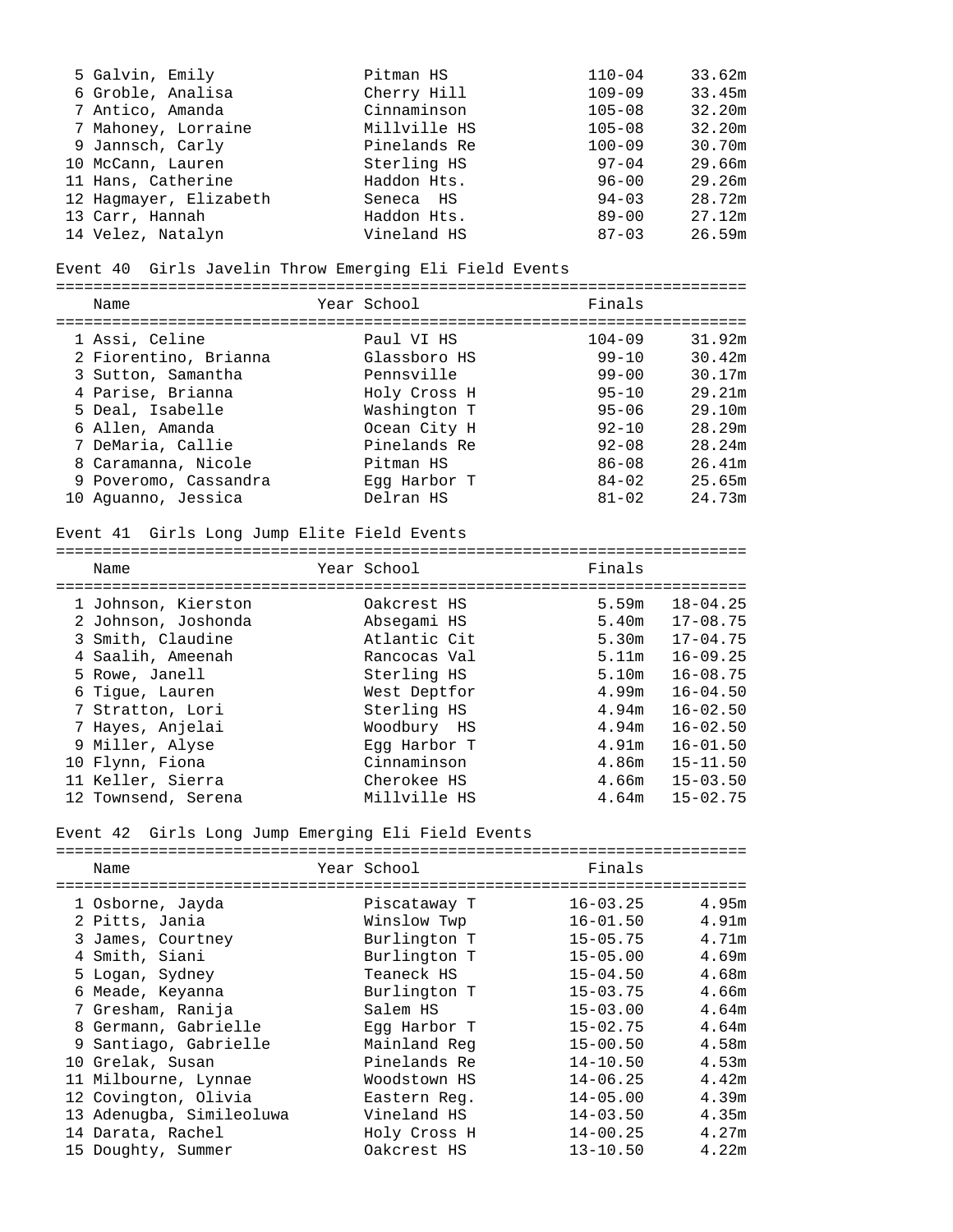## Event 43 Girls Triple Jump Elite Field Events

| Name                     | Year School  | Finals |              |
|--------------------------|--------------|--------|--------------|
| 1 Rowe, Janell           | Sterling HS  | 11.53m | $37 - 10.00$ |
| 2 Saalih, Ameenah        | Rancocas Val | 11.51m | $37 - 09.25$ |
| 3 Barr, Zia              | Teaneck HS   | 11.43m | $37 - 06.00$ |
| 4 Garcia Perez, Neyshka  | Absegami HS  | 11.23m | $36 - 10.25$ |
| 5 Tique, Lauren          | West Deptfor | 11.07m | $36 - 04.00$ |
| 6 Meade, Keyanna         | Burlington T | 10.85m | $35 - 07.25$ |
| 7 Rolls, Victoria (Tori) | Ocean City H | 10.59m | $34 - 09.00$ |
| 8 Flynn, Fiona           | Cinnaminson  | 10.50m | $34 - 05.50$ |
| 9 Blamon, Prisca         | Cinnaminson  | 10.40m | $34 - 01.50$ |
| 10 Giddings, Amaiya      | Pemberton Tw | 10.30m | $33 - 09.50$ |
| 11 Keller, Sierra        | Cherokee HS  | 9.99m  | $32 - 09.50$ |
| 12 Miller, Alyse         | Eqq Harbor T | 9.95m  | $32 - 07.75$ |

### Event 44 Girls Triple Jump Emerging Eli Field Events

==========================================================================

| Name                    | Year School  | Finals             |              |
|-------------------------|--------------|--------------------|--------------|
| 1 Adenugba, Simileoluwa | Vineland HS  | 10.93m             | $35 - 10.50$ |
| 2 Cao, Cassidy          | Haddonfield  | 10.45m             | $34 - 03.50$ |
| 3 Edwards, Kyla         | Oakcrest HS  | 10.36m             | $34 - 00.00$ |
| 4 King, Destiny         | Williamstown | 10.33m             | $33 - 10.75$ |
| 4 Smith, Siani          | Burlington T | 10.33m             | $33 - 10.75$ |
| 6 Ljoka, Lana           | Haddonfield  | 10.30 <sub>m</sub> | $33 - 09.50$ |
| 7 Scott, Noelle         | Eastern Req. | 10.07m             | $33 - 00.50$ |
| 8 Thompson, Ayan        | Woodbury HS  | 10.03m             | $32 - 11.00$ |
| 9 Wash, Joelle          | Cherokee HS  | 9.94m              | $32 - 07.50$ |
| 10 Grelak, Susan        | Pinelands Re | 9.89m              | $32 - 05.50$ |
| 11 Milbourne, Lynnae    | Woodstown HS | 9.88m              | $32 - 05.00$ |
| 12 Fox, Carly           | Sterling HS  | 9.79m              | $32 - 01.50$ |
| 12 Boyd, Briana         | Rancocas Val | 9.79m              | $32 - 01.50$ |

#### Event 45 Girls Shot Put Ellite Field Events

| Name                 | Year School  | Finals       |        |
|----------------------|--------------|--------------|--------|
| 1 Wilson, Alyssa     | Donovan Cath | $54 - 07.25$ | 16.64m |
| 2 Singleton, Najeaya | Vineland HS  | $40 - 09.50$ | 12.43m |
| 3 Johnson, Ciarra    | Winslow Twp  | $38 - 11.50$ | 11.87m |
| 4 Thomas, Cydney     | Haddon Hts.  | $38 - 01.00$ | 11.60m |
| 5 Sam, Natasia       | Vineland HS  | $36 - 11.50$ | 11.26m |
| 6 Harrison, Alexis   | Millville HS | $35 - 02.00$ | 10.71m |
| 7 Phillips, Lexus    | Pemberton Tw | $34 - 09.75$ | 10.61m |
| 8 Lampkin, Ky Lyn    | Piscataway T | $34 - 04.00$ | 10.46m |
| 9 Sheply, Dana       | Maple Shade  | $34 - 01.25$ | 10.39m |
| 10 Sileo, Gabby      | West Deptfor | $33 - 11.00$ | 10.33m |
| Thomas, Alonae       | Glassboro HS | $33 - 10.00$ | 10.31m |
| 12 Albert, Regina    | Penns Grove  | $33 - 06.50$ | 10.22m |
| 13 Howard, Kahirah   | Mainland Reg | $31 - 06.00$ | 9.60m  |

==========================================================================

## Event 46 Girls Shot Put Emerging Eli Field Events

========================================================================== Name **Year School** Pinals ========================================================================== 1 Owens, Fatimah Millville HS 34-03.25 10.44m 2 Makar, Elizabeth Pinelands Re 33-06.25 10.21m 3 Assi, Celine Paul VI HS 31-04.50 9.56m